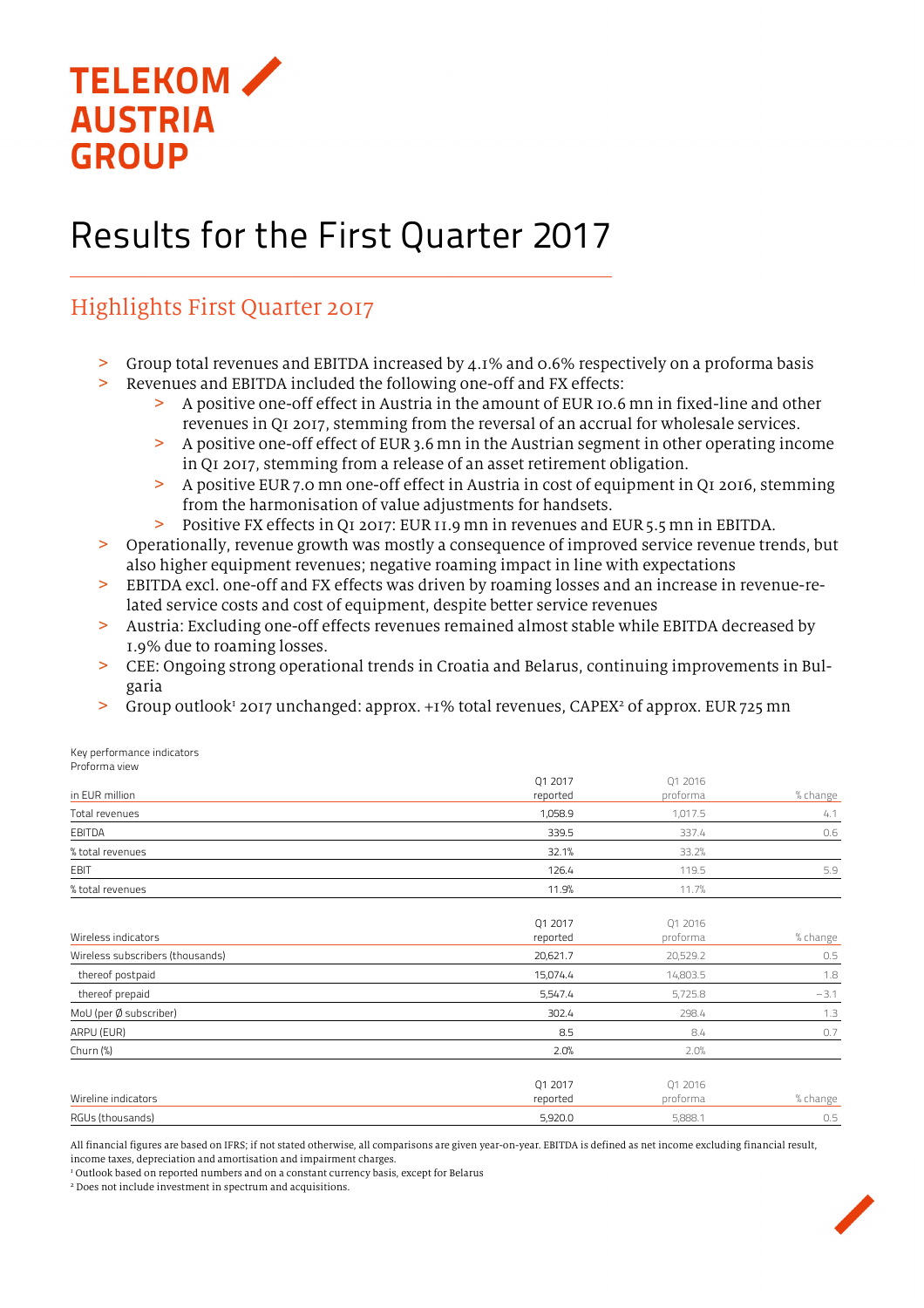# Disclaimer

Disclaimer for forward-looking statements: This document contains forward-looking statements. These forward-looking statements are usually accompanied by words such as "believe", "intend", "anticipate", "plan", "expect" and similar expressions. Actual events may differ materially from those anticipated in these forward-looking statements as a result of a number of factors. Forward-looking statements involve inherent risks and uncertainties. A number of important factors could cause actual results or outcomes to differ materially from those expressed in any forward-looking statement. Neither Telekom Austria Group nor any other person accepts any liability for any such forward-looking statements. Telekom Austria Group will not update these forward-looking statements, whether due to changed factual circumstances, changes in assumptions or expectations. This report does not constitute a recommendation or invitation to purchase or sell securities of Telekom Austria Group.

# Information on alternative performance measures and reporting changes

The Consolidated Financial Statements are prepared according to applicable accounting standards. The presentation and analysis of financial information and key performance indicators may differ substantially from the financial information presented in the Consolidated Financial Statements. This is due to the fact that the presentation and analysis are partially based on proforma figures which include M&A transactions between the start of the comparison period and the end of the reporting period.

To reflect the performance on an operational basis, the proforma figures present comparison figures for previous periods as if M&A transactions executed between the start of the comparison period and the end of the reporting period had already been fully consolidated in the relevant months of the comparison period. Alternative performance measures are used to describe the operational performance. Please therefore also refer to the financial information presented in the Consolidated Financial Statements, which do not contain proforma figures, as well as the reconciliation tables provided on page 23.

As of Q1 2017, the new company 'A1 digital international GmbH' is consolidated as part of the segment 'Corporate & other, eliminations'. The Machine-to-Machine (M2M) business, which has so far been reported in the Austrian Segment, is part of this new company. Therefore, previously reported numbers in the segments Austria as well as in 'Corporate & other, eliminations' will be affected, while Group numbers will not change. Comparative figures have been adjusted accordingly. The new company will focus on the B2B market and offer digital services to actively support companies in the digitalisation process with the goal of enhancing their success in their field of business.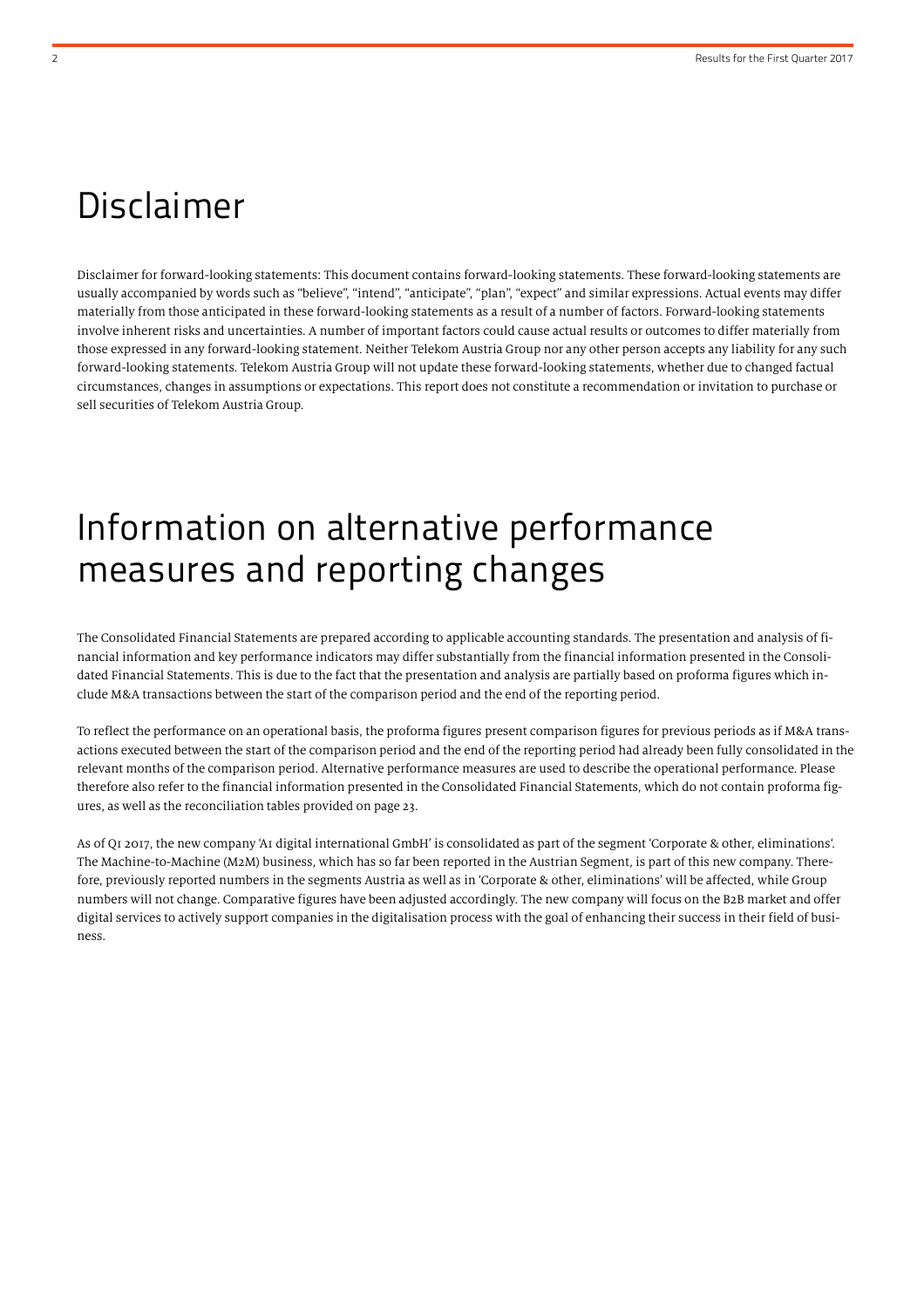# Table of Contents

| <b>Results for the First Quarter 2017</b>          | 4              |
|----------------------------------------------------|----------------|
| Group Review                                       |                |
| <b>Income Statement</b>                            | $\overline{4}$ |
| Balance Sheet and Net Debt                         | 6              |
| Cash Flow                                          | $\overline{7}$ |
| Capital Expenditures                               | 8              |
| Personnel                                          | 8              |
| Proforma Comparison                                |                |
| Group Overview                                     | IO             |
| Segment Information                                | 12             |
| Outlook                                            | 2I             |
| Additional information                             | 22             |
| Reconciliation tables                              | 23             |
|                                                    |                |
| <b>Condensed Consolidated Financial Statements</b> | 30             |

| Condensed Consolidated Statements of Comprehensive Income            | 30 |
|----------------------------------------------------------------------|----|
| Condensed Consolidated Statements of Financial Position              | 3I |
| Condensed Consolidated Statement of Cash Flows                       | 32 |
| Capital Expenditures                                                 | 33 |
| Condensed Consolidated Statements of Changes in Stockholders' Equity | 33 |
| Net Debt                                                             | 33 |
| Condensed Operating Statements                                       | 34 |
| Selected Explanatory Notes (unaudited)                               | 35 |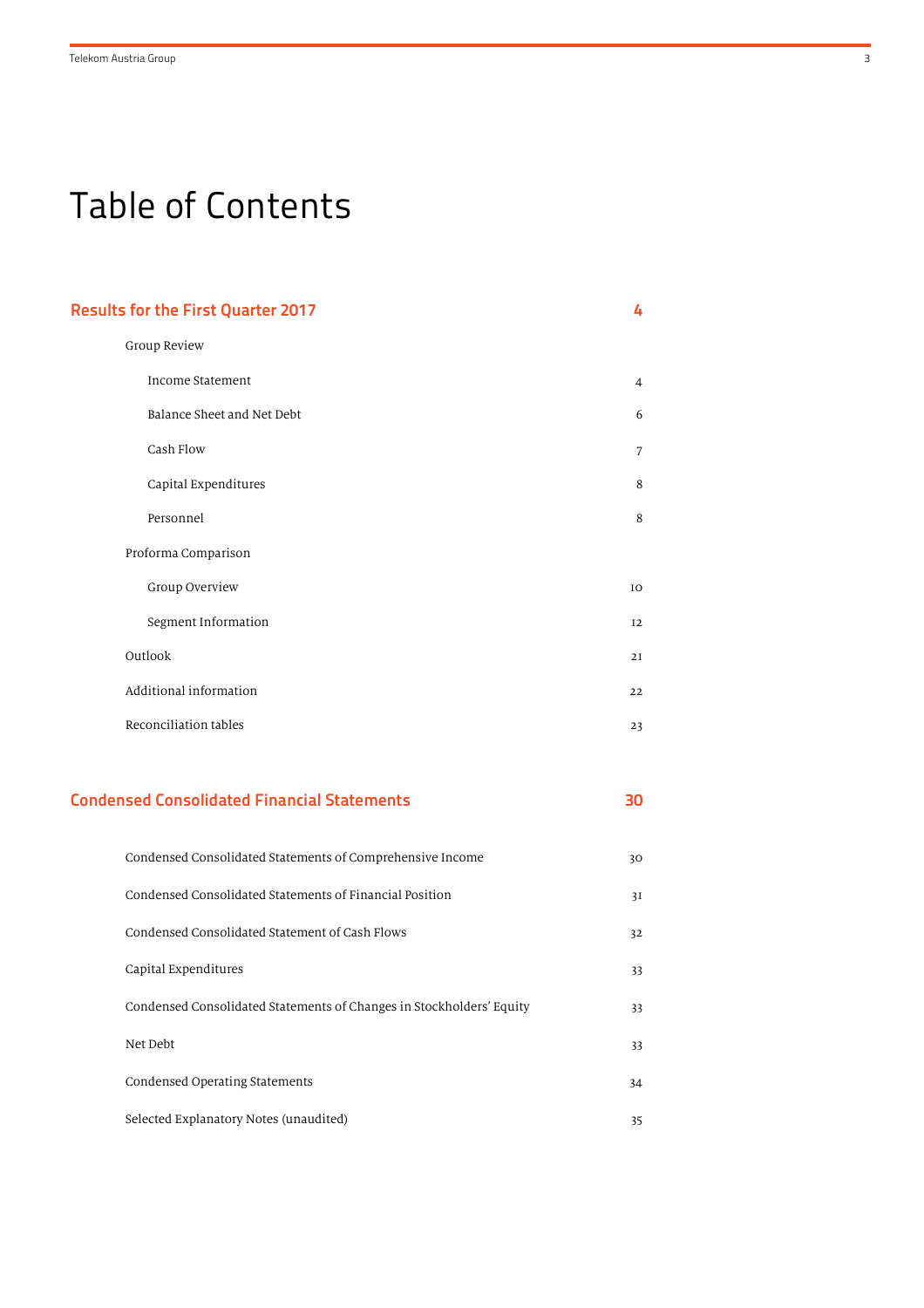The presentation for the conference call and key figures of the Telekom Austria Group in Excel format ('Fact Sheet Q1 2017') are available on the website at www.telekomaustria.com.

Results for the second quarter 2017 are expected to be announced in the week of 17 July 2017

- Contacts: Investor Relations Susanne Reindl Head of Investor Relations Tel.: +43 (0) 50 664 39420 Email: susanne.reindl@ telekomaustria.com
- Corporate Communications Barbara Grohs Director Group Communications & Sustainability Tel.: +43 (0) 50 664 39693 Email: barbara.grohs@telekom austria.com

# First quarter results

Vienna, 24 April 2017 – Today, the Telekom Austria Group (VSE: TKA, OTC US: TKAGY) announces its results for the first quarter 2017, ending 31 March 2017.

#### Group Review

#### The following analysis is presented on a reported basis if not stated otherwise.

#### Income Statement

Income Statement

| Reported view                               |          |          |          |
|---------------------------------------------|----------|----------|----------|
|                                             | 01 2017  | 01 2016  |          |
| in EUR million                              | reported | reported | % change |
| Service revenues incl. OOI                  | 956.1    | 913.5    | 4.7      |
| Equipment revenues                          | 102.8    | 95.9     | 7.2      |
| <b>Total revenues</b>                       | 1,058.9  | 1,009.4  | 4.9      |
| Cost of service                             | $-341.1$ | $-326.0$ | $-4.6$   |
| Cost of equipment                           | $-127.7$ | $-104.0$ | $-22.8$  |
| Selling, general & administrative expenses  | $-247.7$ | $-241.7$ | $-2.5$   |
| Other expenses                              | $-2.8$   | $-3.2$   | 13.6     |
| Total costs and expenses                    | $-719.4$ | $-675.0$ | $-6.6$   |
| <b>EBITDA</b>                               | 339.5    | 334.4    | 1.5      |
| % of total revenues                         | 32.1%    | 33.1%    |          |
| Depreciation and amortisation               | $-213.1$ | $-217.2$ | 1.9      |
| <b>EBIT</b>                                 | 126.4    | 117.2    | 7.9      |
| % of total revenues                         | 11.9%    | 11.6%    |          |
| Interest income                             | 3.5      | 3.4      | 3.9      |
| Interest expense                            | $-24.7$  | $-32.9$  | 24.9     |
| Other financial expense                     | $-4.1$   | $-3.7$   | $-11.5$  |
| Foreign currency exchange differences       | 4.5      | 5.8      | $-23.8$  |
| Equity interest in net income of affiliates | $-0.1$   | 0.8      | n.m.     |
| Earnings before income tax                  | 105.5    | 90.6     | 16.4     |
| Income tax                                  | $-9.1$   | $-9.6$   | 5.7      |
| Net result*                                 | 96.4     | 81.0     | 19.0     |
|                                             |          |          |          |

\* ) Attributable to equity holders of the parent, non controlling interests and hybrid capital owners

Following factors impact the year-on-year comparison of the operating results of the Telekom Austria Group in the first quarter 2017 and should be considered in the analysis:

- > The acquisition of the fixed-line operator Metronet in Croatia, which was closed on 15 February 2017. The company has been consolidated as of 1 February 2017.
- > The acquisition of the fixed-line provider Atlant Telecom and its subsidiary TeleSet in Belarus, consolidated as of 1 December 2016.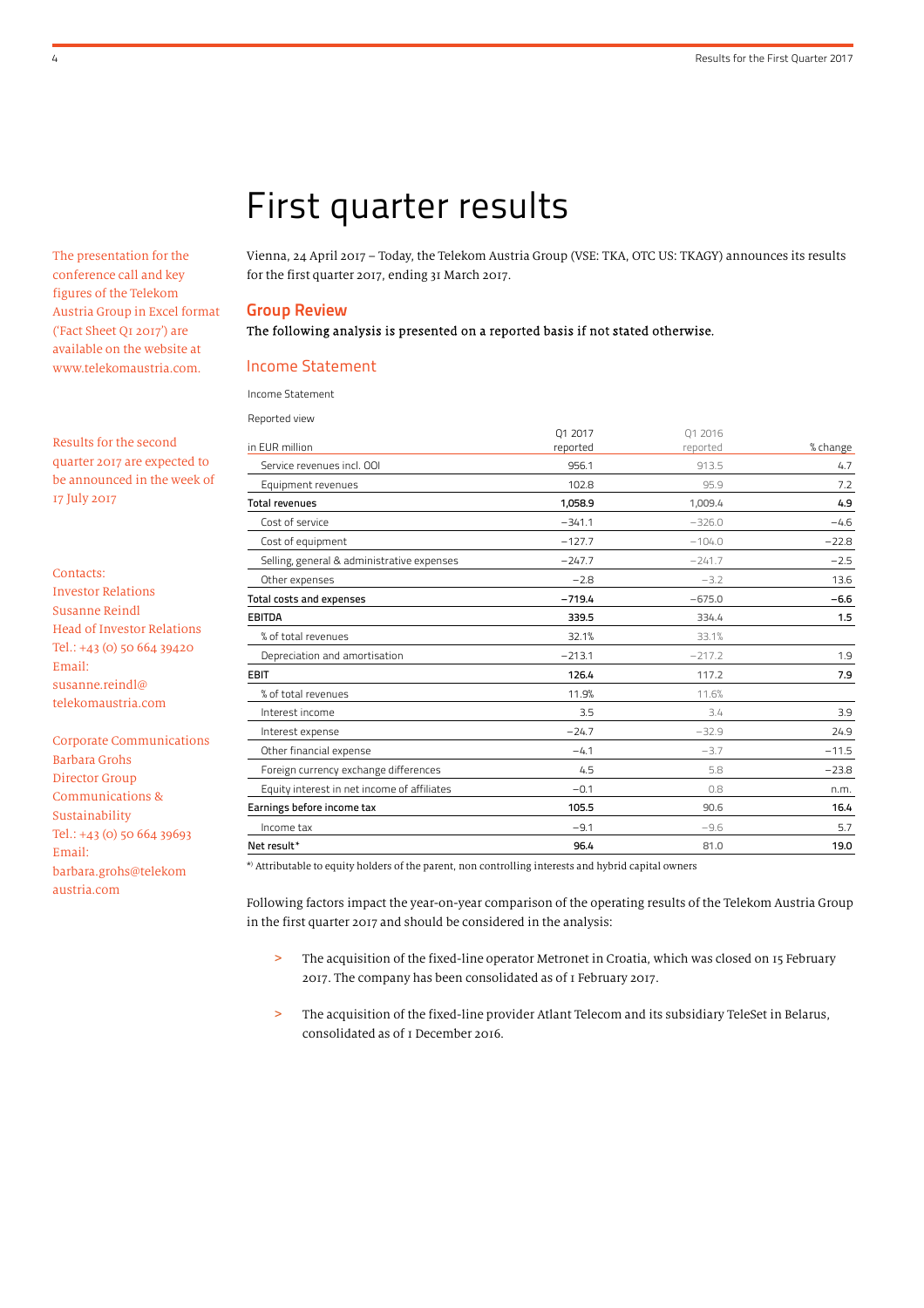.

- One-off effects included in the first quarter of 2017:
	- > A positive one-off effect in Austria in the amount of EUR 10.6 mn in fixed-line and other revenues stemming from the reversal of an accrual for wholesale services.
	- > A positive one-off effect of EUR 3.6 mn in the Austrian segment in other operating income, stemming from a release of an asset retirement obligation.
- > One-off effects included in the first quarter of 2016:
	- > A positive EUR 7.0 mn one-off effect in Austria in cost of equipment, stemming from the harmonisation of value adjustments for handsets.

In the first quarter of 2017, the CEE markets, except from Belarus, continued to see a shift from prepaid to postpaid offers. This resulted in a slightly higher mobile subscriber base in the Group (+0.5% year-on-year), as the increase in postpaid subscribers more than offset the losses in the prepaid segment. The number of revenue generating units (RGUs) in the fixed-line business rose by 5.8% year-on-year (proforma<sup>1</sup>: +0.5%), driven by the acquisitions of the fixed-line operators Atlant Telecom in Belarus and Metronet in Croatia. Operationally, RGU growth in the Croatian, Belarusian, Slovenian and Macedonian segments more than offset declines in Austria and Bulgaria.

Group total revenues increased by 4.9% year-on-year on a reported basis (proforma: +4.1%). Excluding oneoff and FX effects in Q1 2017 and in the comparison period, reported revenues grew by 2.3% (proforma: +1.5%). Total revenue growth was driven by the strong operational performance in Belarus, which additionally benefitted from a favourable FX development, as well as higher total revenues in Austria, Croatia, Bulgaria and Slovenia. This increases were partly offset by lower total revenues in the Republic of Serbia and in the Republic of Macedonia. In total, Group service revenues increased by 4.7% (proforma: +3.7%) and rose by 2.2% on a proforma basis excluding both of the above-mentioned one-off effects.

Negative effects stemming from the stepwise abolition of retail roaming in the EU as of 30 April 2016 came in as expected and derive mostly from Austria, with smaller impacts in Bulgaria, Croatia and Slovenia.

Reported total revenues in the Austrian segment increased by 1.9% year-on-year in the first quarter of 2017. This was driven by the above-mentioned positive one-off effects in the total amount of EUR 14.2 mn in fixed-line and other revenues as well as other operating income. Excluding these effects total revenues were almost stable (-0.3%) despite negative roaming impacts as increased fixed-line revenues were able to offset lower equipment revenues.

In the Bulgarian segment, total revenues rose by 6.7% in Q1 2017 compared to the same period last year and were entirely driven by the increase in equipment revenues while service revenues were almost stable. Reported total revenues in the Croatian segment rose by 11.2% year-on-year (proforma: +5.9%) and continued to profit especially from the strong growth in the fixed-line business as well as better trends in the mobile business. Additionally, fixed-line revenues in the Croatian segment benefitted from the acquisition of Metronet in Q1 2017.

Total revenues in the Belarusian segment increased by 34.8% year-on-year (proforma: +28.1%), driven by continuing solid operational growth and the acquisition of Atlant Telecom in Q4 2016 as well as the supportive FX development in Q1 2017. The Belarusian rouble appreciated by 12.5% compared to the same period last year. Total revenues still rose by 19.9% on a local currency basis (proforma: +13.9%).

Reported group revenues increased by 4.9% year-onyear (proforma: +4.1%)

<sup>&</sup>lt;sup>1</sup> Proforma figures include effects of M&A transactions executed between the start of the comparison period and the end of the reporting period.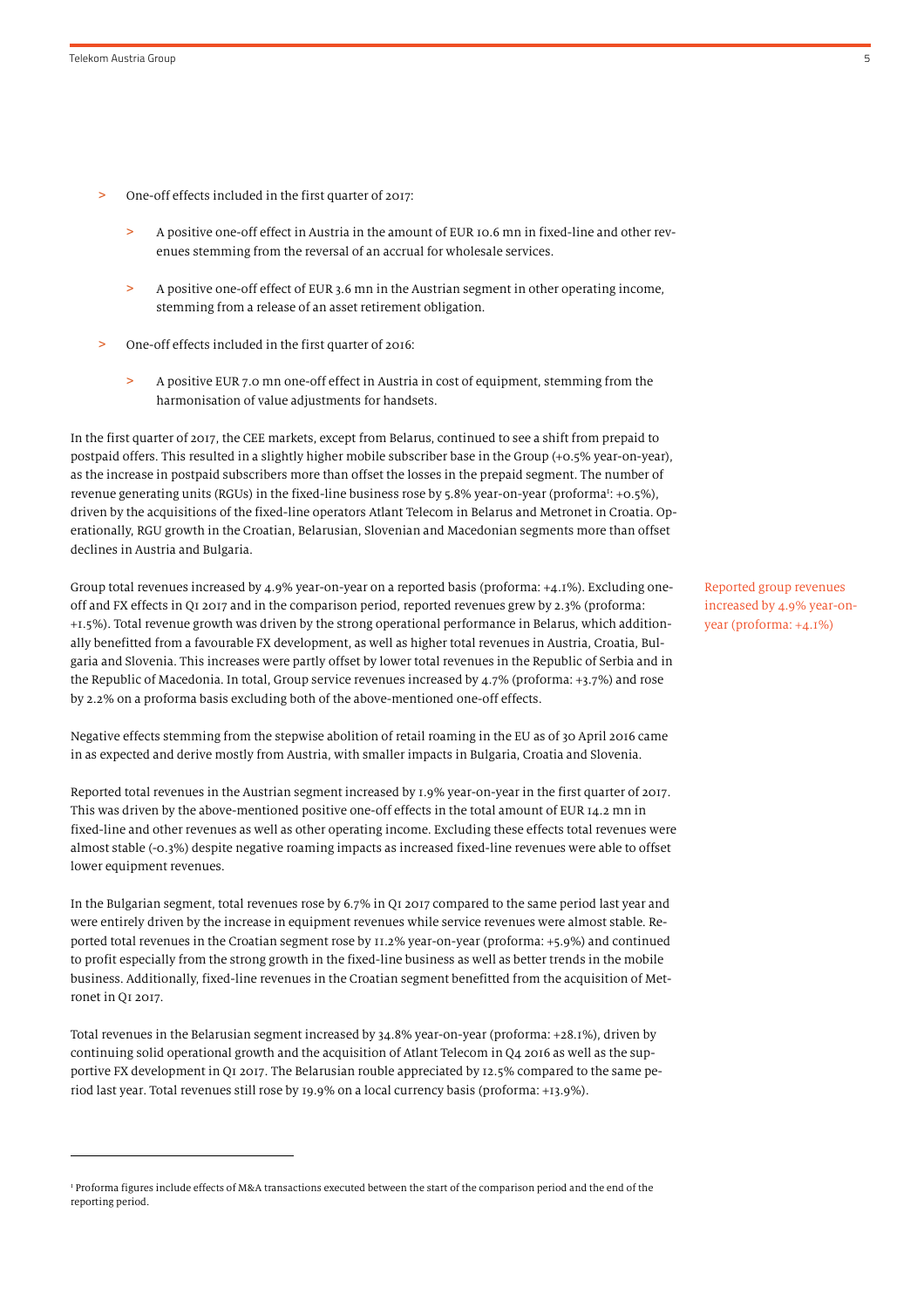In the Slovenian segment, total revenues increased by 2.3% year-on-year, driven by higher mobile service revenues as well as higher fixed-line service revenues due to the growth in fixed-line RGUs. Total revenues in the Serbian segment decreased by 2.6% year-on-year as the competitive and regulatory environment remained challenging which led to lower mobile service revenues. In the Republic of Macedonia, total revenues decreased by 6.2% year-on-year mostly due to a decline in interconnection revenues.

Group total costs and expenses increased by 6.6% year-on-year to EUR 719.4 mn in the first quarter of 2017 (proforma: +5.8%), driven by revenue-related costs and investments in high-value customers, reflected in the rise of cost of equipment and higher sales area costs. RGU growth drove content and bitstream costs higher. Additionally, a EUR 7.0 mn positive one-off effect in Austria in the Q1 2016 comparision period, stemming from the harmonisation of value adjustments for handsets, negatively impacted the year-on-year change in costs and expenses. Excluding this one-off effect, group total costs and expenses rose by 5.5% (proforma: +4.7%).

Group EBITDA increased by 1.5% year-on-year to EUR 339.5 mn in the first quarter of 2017 (proforma: +0.6%). Excluding one-off and FX effects Group EBITDA decreased by 2.3% (proforma: -3.2%), driven by the above-mentioned increase in revenue-related service costs and cost of equipment.

Depreciation and amortisation declined by 1.9% to EUR 213.1 mn in a year-on-year comparison (proforma: -2.2%), mainly due to decreases in the Republic of Macedonia and Belarus, which were only partly offset by higher depreciation in Austria and in Bulgaria. Altogether, this led to an increase in operating income of 7.9% year-on-year to EUR 126.4 mn (proforma:+5.9%).

The negative financial result decreased from EUR 26.6 mn in Q1 2016 to EUR 20.9 mn in Q1 2017, resulting from lower interest expenses on financial liabilities. Income taxes declined by 5.7% year-on-year to EUR 9.1 mn. In total, the reported net result increased by 19.0% to EUR 96.4 mn in Q1 2017.

### Balance Sheet and Net Debt

Balance sheet

| Total assets                 | 7,633.3  | 7,943.2  | $-3.9$   | Total liabilites and equity | 7,633.3  | 7,943.2  | -3.9     |
|------------------------------|----------|----------|----------|-----------------------------|----------|----------|----------|
|                              |          |          |          |                             |          |          |          |
| Non current assets           | 6,566.0  | 6,504.3  | 0.9      |                             |          |          |          |
| Other non-current assets     | 339.2    | 341.2    | $-0.6$   | Shareholder's equity        | 2,843.0  | 2,770.7  | 2.6      |
| & long-term investments      | 48.6     | 49.2     | $-1.3$   |                             |          |          |          |
| Investments in affiliates    |          |          |          |                             |          |          |          |
| Goodwill                     | 1,263.6  | 1,241.8  | 1.8      | Non current liabilities     | 3,333.1  | 3,324.7  | 0.3      |
| Intangibles                  | 2,316.3  | 2,321.4  | $-0.2$   | Other liabilities           | 1,028.3  | 1,021.2  | 0.7      |
| Property, plant & equipment  | 2,598.5  | 2,550.8  | 1.9      | Long-term debt              | 2,304.9  | 2,303.5  | 0.1      |
|                              |          |          |          |                             |          |          |          |
| <b>Current assets</b>        | 1,067.2  | 1,438.9  | $-25.8$  |                             |          |          |          |
| Inventories                  | 93.4     | 82.5     | 13.2     | <b>Current liabilities</b>  | 1,457.1  | 1,847.8  | $-21.1$  |
| Other current assets         | 262.5    | 255.7    | 2.7      | Other current liabilites    | 487.8    | 495.1    | $-1.5$   |
| Accounts receivable          | 650.2    | 636.5    | 2.2      | Accounts payable            | 803.3    | 852.6    | $-5.8$   |
| other short term investments | 61.1     | 464.2    | $-86.8$  | Short-term debt*            | 166.1    | 500.1    | $-66.8$  |
| Cash, cash equivalents &     |          |          |          |                             |          |          |          |
| in EUR million               | reported | reported | % change |                             | reported | reported | % change |
|                              | 2017     | 2016     |          |                             | 2017     | 2016     |          |
| Reported view                | 31 Mar   | 31 Dez   |          |                             | 31 Mar   | 31 Dez   |          |
|                              |          |          |          |                             |          |          |          |

\* ) Includes current portion of long term debt.

As of 31 March 2017, the balance sheet total declined by 3.9% year-on-year to EUR 7,633.3 mn.

Group EBITDA increase of 1.5% year-on-year (proforma:

+0.6%)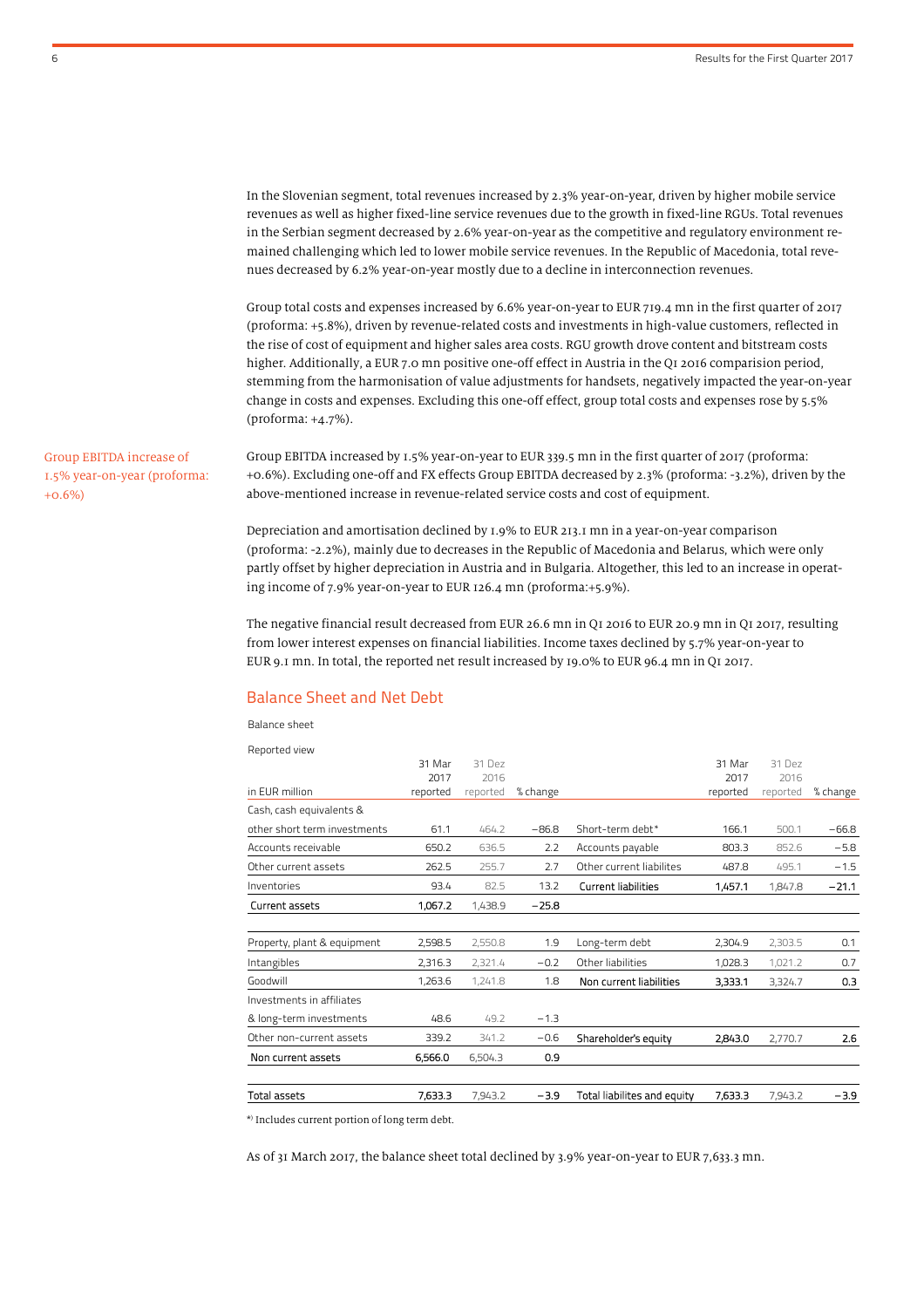Current assets fell by 25.8% to EUR 1,067.2 mn in the reported period resulting from the reduction in cash and cash equivalents. This was primarily driven by the repayment of a EUR 500 mn bond on 27 January 2017, partially offset by the drawing of commercial papers and credit lines.

Non-current assets increased slightly by 0.9% to EUR 6,566.0 mn, due to the growth in property, plant and equipment as well as in goodwill which was only partially offset by the reduction in other intangible assets and other non-current assets. The increase in goodwill as well as property, plant and equipment was above all attributable to the acquisition of Metronet in Croatia, the latter was also impacted by the fibre rollout in Austria. The reduction in other intangible assets resulted from the amortisation of licences which was partly compensated by the first consolidation of intangible assets of Metronet. Other non-current assets declined due to the expiration of an IRU (Indefeasible Rights of Use) contract.

Current liabilities decreased by 21.1% to EUR 1,457.1 mn in the reporting period as a result of the aforementioned repayment of the Eurobond which was partly offset by the drawing of commercial papers and credit lines. Accounts payable also decreased due to payments for capital expenditures from the previous year. This was partly offset by tax effects in Austria and Belarus.

Non-current liabilities rose slightly by 0.3% to EUR 3,333.1 mn in the reported period as lower non-current provisions were more than offset by higher other non-current liabilities and deferred income as well as deferred tax liabilities. Non-current provisions were mainly driven by payments for restructuring. The purchase of an IRU contract was the main reason for higher non-current liabilities, while the Metronet acquisition impacted deferred tax liabilities.

The rise in equity from EUR 2,770.7 mn to EUR 2,843.0 mn derives from the net result in Q1 2017 combined with a positive currency translation adjustment stemming from Belarus. This also entailed an increase in the equity ratio as of 31 March 2017 to 37.2% after 34.9% as of 31 December 2016.

#### Net Debt

Net debt

Reported view

|                               | 31 Mar 2017 | 31 Dez 2016 |          |
|-------------------------------|-------------|-------------|----------|
| in EUR million                | reported    | reported    | % change |
| Net debt                      | 2.409.8     | 2.339.4     | 3.0%     |
| Net Debt / EBITDA (12 months) | 1.8x        | 1.7x        |          |

Telekom Austria Group's net debt increased by 3.0% to EUR 2,409.8 mn in the reported period as the decrease in cash and cash equivalents more than offset the decline in financial debt. Combined with an almost flat EBITDA, this resulted in a slight increase of the net debt to EBITDA ratio from 1.7x as of 31 December 2016 to 1.8x as of 31 March 2017.

### Cash Flow

Cash flow

Reported view

|                                                            | 01 2017  | 01 2016  |          |
|------------------------------------------------------------|----------|----------|----------|
| in EUR million                                             | reported | reported | % change |
| Earnings before income tax (EBT)                           | 105.5    | 90.6     | 16.4     |
| Net cash flow from operating activities                    | 261.9    | 307.1    | $-14.7$  |
| Net cash flow from investing activities                    | $-273.1$ | $-239.6$ | $-14.0$  |
| Net cash flow from financing activities                    | $-392.4$ | $-865.5$ | 54.7     |
| Net change in cash and cash equivalents                    | $-403.7$ | $-800.3$ | 49.6     |
| Adjustment to cash flows due to exchange rate fluctuations | 0.0      | $-24$    | n.m.     |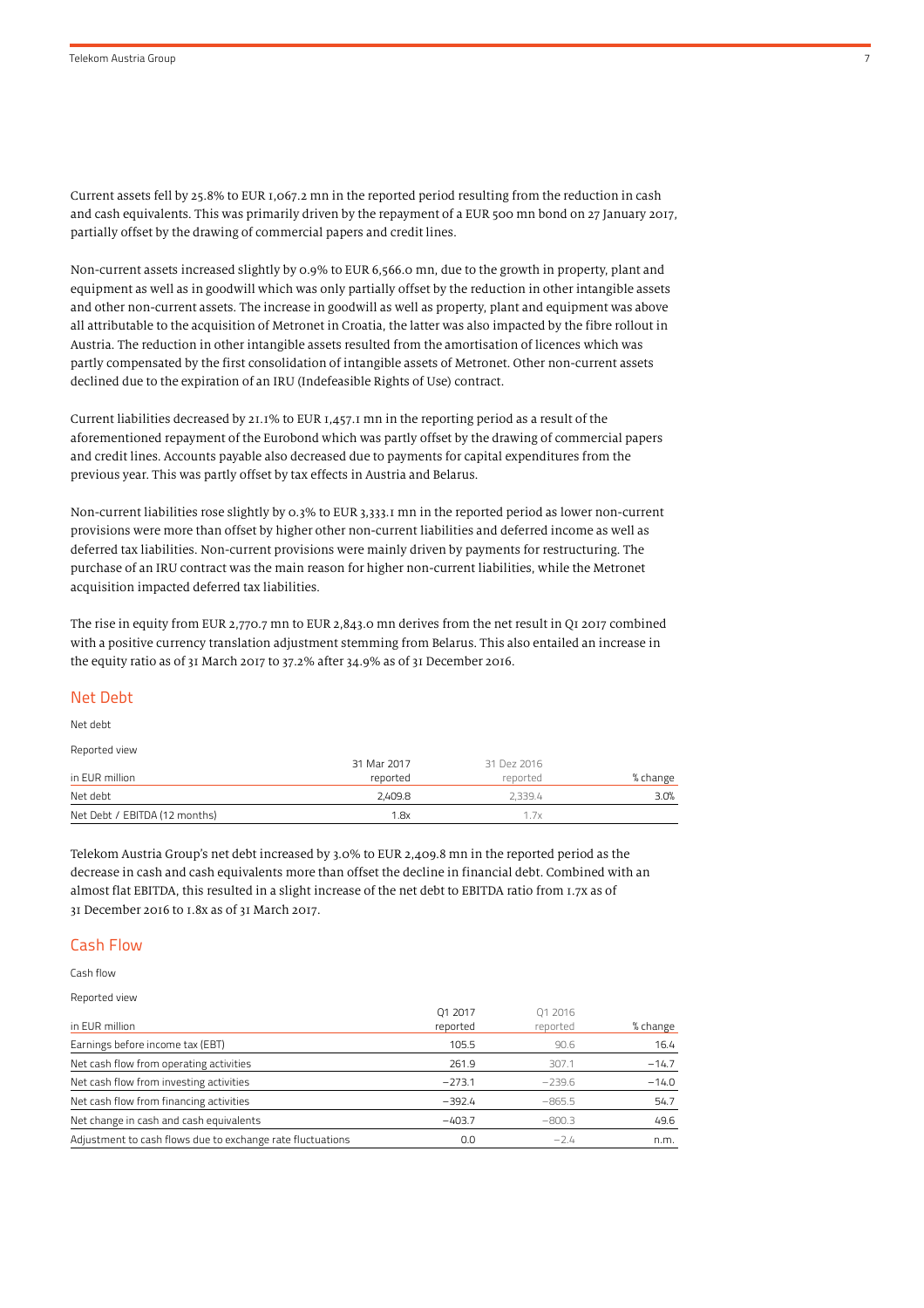Earnings before income tax (EBT) rose by 16.4% year-on-year to EUR 105.5 mn. Additional needs for working capital in Q1 2017 in the amount of EUR 76.4 mn were to a large extent driven by the payments for restructuring as well as prepaid expenses due to payments for site rentals. Furthermore, accounts payable and accrued liabilities, mainly due to the payment for handsets as well as inventories, as stocks at year-end 2016 were comparably low, also contributed to the change in working capital. All in all, this resulted in a reduction in net cash flow from operating activities of 14.7% year-on-year to EUR 261.9 mn.

Net cash flow from investing activities rose by 14.0% to EUR 273.1 mn in the reporting period as the impact from the acquisition of Metronet was only partly compensated by a decrease in capital expenditures paid. The latter declined compared to the same period last year as in Q1 2016 capital expenditures paid included substantial payments for capital expenditures from 2015, such as the spectrum investment in the Republic of Serbia in Q4 2015.

Net cash flow from financing activities decreased from EUR -865.5 mn in Q1 2016 by 54.7% to EUR -392.4 mn in the reported period. This was driven by the principal payments on long-term debt with a EUR 500 mn bond maturing in Q1 2017 and a EUR 750 mn bond in Q1 2016. The payment for the bond in Q1 2017 was partly mitigated by higher short-term borrowings due to the above-mentioned drawing of commercial papers and credit lines as well as lower interest paid.

Overall, this resulted in a decrease in cash and cash equivalents of EUR 403.7 mn in the reported period compared to a decrease of EUR 800.3 mn in the previous year.

Free cash flow, which is calculated as net cash flow from operating activities less capital expenditures paid and interest paid plus proceeds from the sale of equipment, increased from EUR -6.9 mn in the previous year to EUR 37.5 mn in the reported period. This was attributable to the lower levels of interest paid and of capital expenditures paid, while net cash flow from operating activities decreased due to a build-up in working capital needs.

#### Capital Expenditures

In Q1 2017 capital expenditures increased by 33.8% year-on-year to EUR 180.0 mn from a comparibly low CAPEX amount of EUR 134.5 mn in Q1 2016. This was mainly driven by higher investments in the Austrian and Slovenian segment which could only be partly offset by lower capital expenditures in Belarus and the Republic of Macedonia.

Tangible capital expenditures rose by 23.4% in Q1 2017 to EUR 138.4 mn, entirely driven by the Austrian segment and partly mitigated by lower investment in Belarus. The increase in Austria in tangible capital expenditures was resulting from a low comparable in Q1 2016 and was attributable to higher investments for both the LTE roll-out and the fixed-line network. In Belarus, tangible CAPEX declined compared to Q1 2016 as last year's quarter was affected by the solar power plant project.

The significant increase of intangible capital expenditures to EUR 41.6 mn (Q1 2016: EUR 22.4 mn) was almost entirely driven by the capitalisation of a long-term IRU (Indefeasible Rights of Use) contract for fiberoptic lines in Slovenia.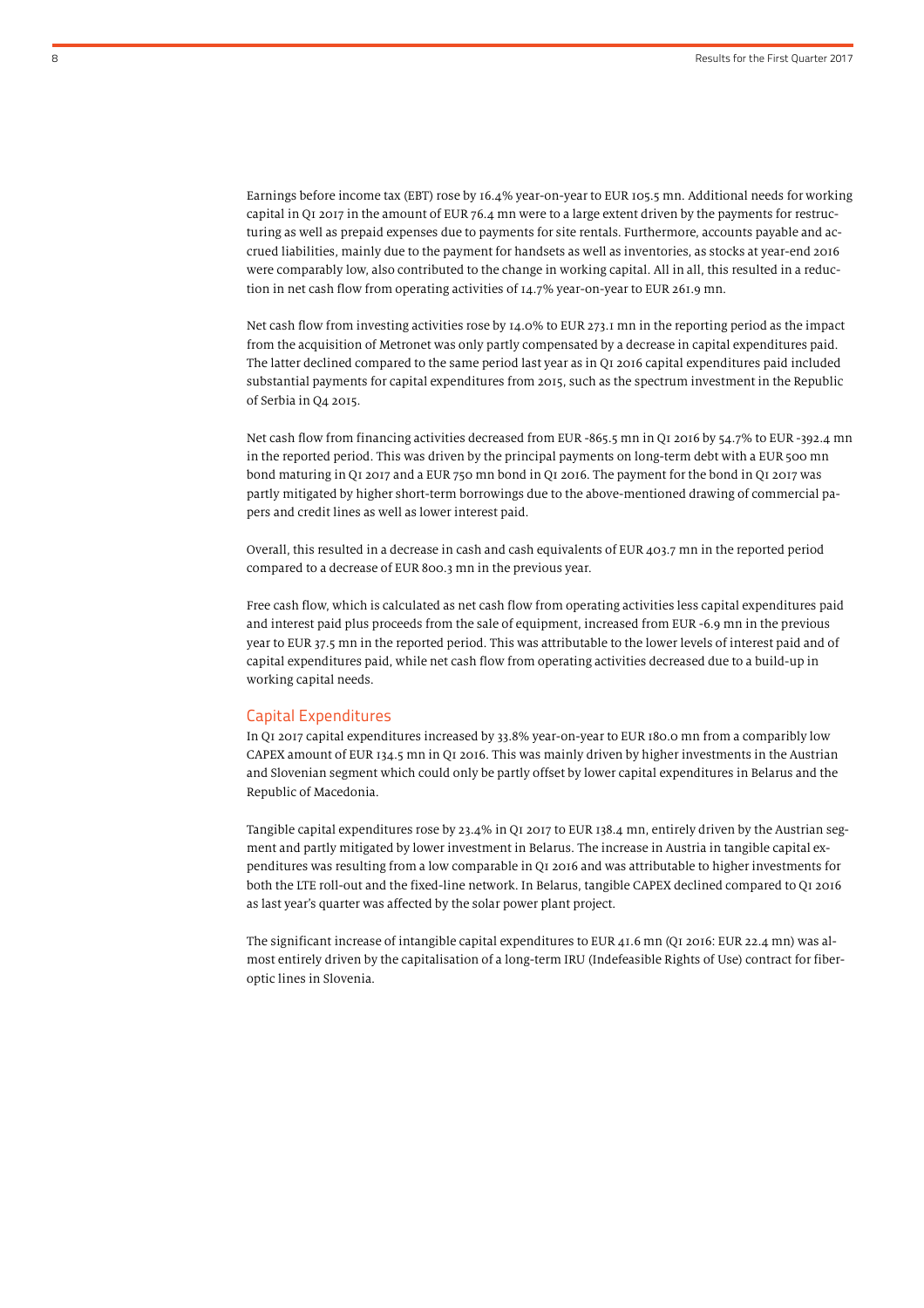## Personnel

Personnel (full-time equivalent)

Reported view

| <b>Total</b>             | 18.613      | 17.614      | 5.7      |
|--------------------------|-------------|-------------|----------|
| Corporate & other        | 246         | 214         | 14.5     |
| International operations | 10,045      | 8.917       | 12.7     |
| Austria                  | 8,322       | 8.482       | $-1.9$   |
| End of period            | reported    | reported    | % change |
|                          | 31 Mar 2017 | 31 Mar 2016 |          |

Personnel (full-time equivalent)

Reported view

| Corporate & other<br><b>Total</b> | 242<br>18,367       | 212<br>17,619       | 14.3<br>4.2 |
|-----------------------------------|---------------------|---------------------|-------------|
| International operations          | 9.811               | 8.908               | 10.1        |
| Austria                           | 8.314               | 8.499               | $-2.2$      |
| Average of period                 | Q1 2017<br>reported | Q1 2016<br>reported | % change    |

Telekom Austria Group had 18,613 employees at the end of Q1 2017. The 5.7% year-on-year growth resulted mainly from M&A activities as well as a higher salesforce in Bulgaria. Headcount in the Austrian segment was reduced by 1.9% to 8,322 employees as part of restructuring measures. Around 47% of existing employees have civil servant status. The segments outside of Austria saw an increase of 12.7% to 10,045 employees with rising headcount across all countries except from the Republic of Macedonia.

M&A drove the increase in International Operations' headcount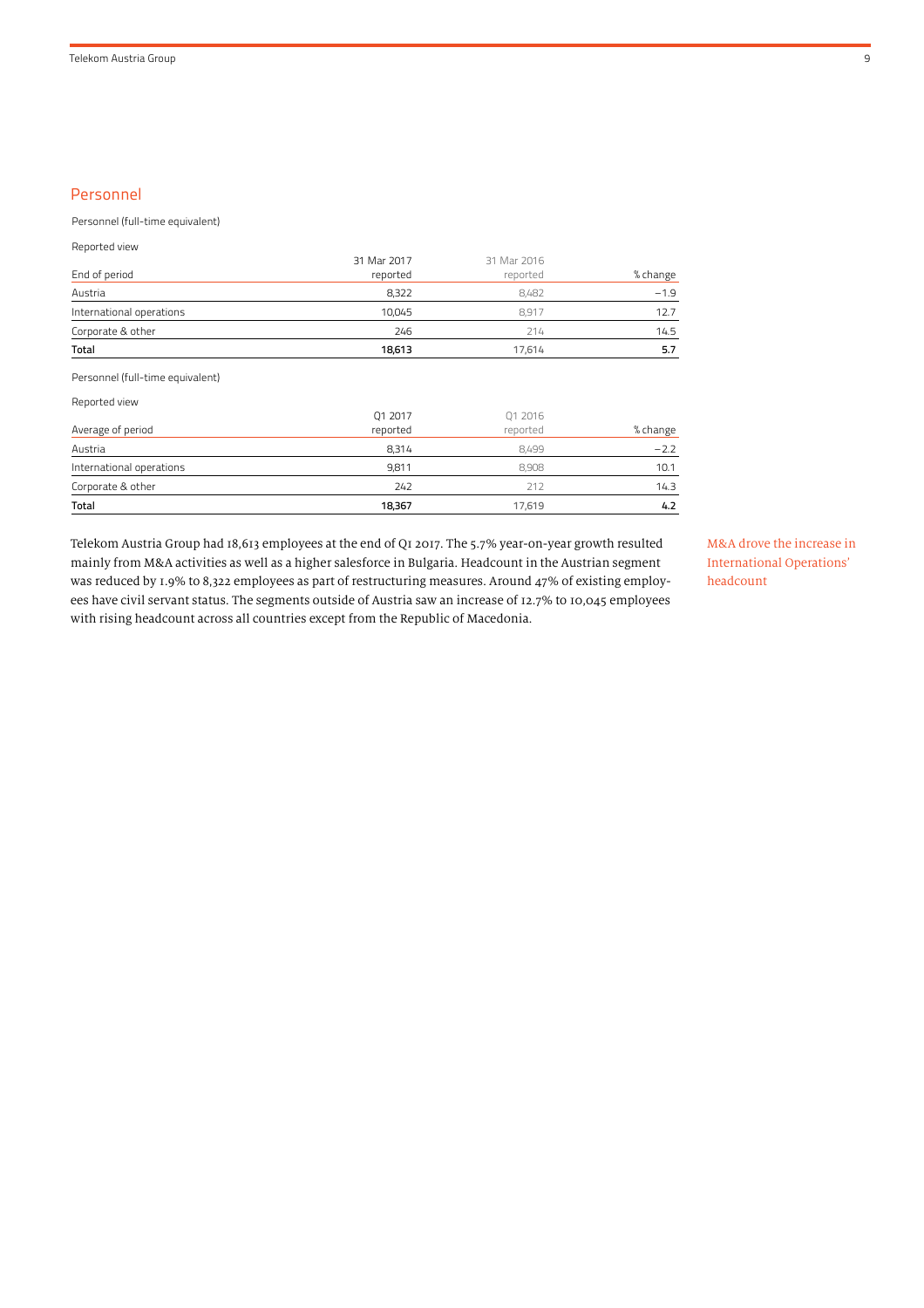### Proforma Comparison

The following tables are presented on a proforma basis and include effects of M&A transactions executed between the start of the comparison period and the end of the reporting period. This affects the segments of Croatia and Belarus. The proforma view is equivalent to the reported view for the other segments. Average monthly revenue per fixed-line (ARPL) is available on a reported basis only. The reconciliation tables, including reported and proforma values, as well as the difference thereof, can be found on page 23.

#### Group Overview

#### Key performance indicators

| Proforma view |  |
|---------------|--|
|---------------|--|

|                                  | Q1 2017  | Q1 2016  |          |
|----------------------------------|----------|----------|----------|
| in EUR million                   | reported | proforma | % change |
| Total revenues                   | 1,058.9  | 1,017.5  | 4.1      |
| thereof total service revenues*  | 956.1    | 921.6    | 3.7      |
| Wireless revenues                | 644.0    | 628.8    | 2.4      |
| thereof service revenues         | 524.0    | 519.8    | 0.8      |
| thereof equipment revenues       | 96.6     | 89.9     | 7.5      |
| Fixed-line and other revenues    | 414.9    | 388.7    | 6.7      |
| EBITDA                           | 339.5    | 337.4    | 0.6      |
| % total revenues                 | 32.1%    | 33.2%    |          |
| <b>EBIT</b>                      | 126.4    | 119.5    | 5.9      |
| % total revenues                 | 11.9%    | 11.7%    |          |
|                                  | Q1 2017  | 01 2016  |          |
| Wireless indicators              | reported | proforma | % change |
| Wireless subscribers (thousands) | 20,621.7 | 20,529.2 | 0.5      |

|                        | -------             | -------             |          |
|------------------------|---------------------|---------------------|----------|
| thereof postpaid       | 15,074.4            | 14,803.5            | 1.8      |
| thereof prepaid        | 5,547.4             | 5,725.8             | $-3.1$   |
| MoU (per Ø subscriber) | 302.4               | 298.4               | 1.3      |
| ARPU (EUR)             | 8.5                 | 8.4                 | 0.7      |
| Churn $(\%)$           | 2.0%                | 2.0%                |          |
| Wireline indicators    | 01 2017<br>reported | 01 2016<br>proforma | % change |
| RGUs (thousands)       | 5,920.0             | 5,888.1             | 0.5      |

j

\* ) Including other operating income

# The following analysis is based on proforma 2 figures if not stated otherwise.

- > Group total revenues increased by 4.1% year-on-year.
- > Group EBITDA increased by 0.6% year-on-year to EUR 339.5 mn in the first quarter of 2017.
- > EBIT rose by 5.9% year-on-year to EUR 126.4 mn.

<sup>&</sup>lt;sup>2</sup> Proforma figures include effects of M&A transactions executed between the start of the comparison period and the end of the reporting period.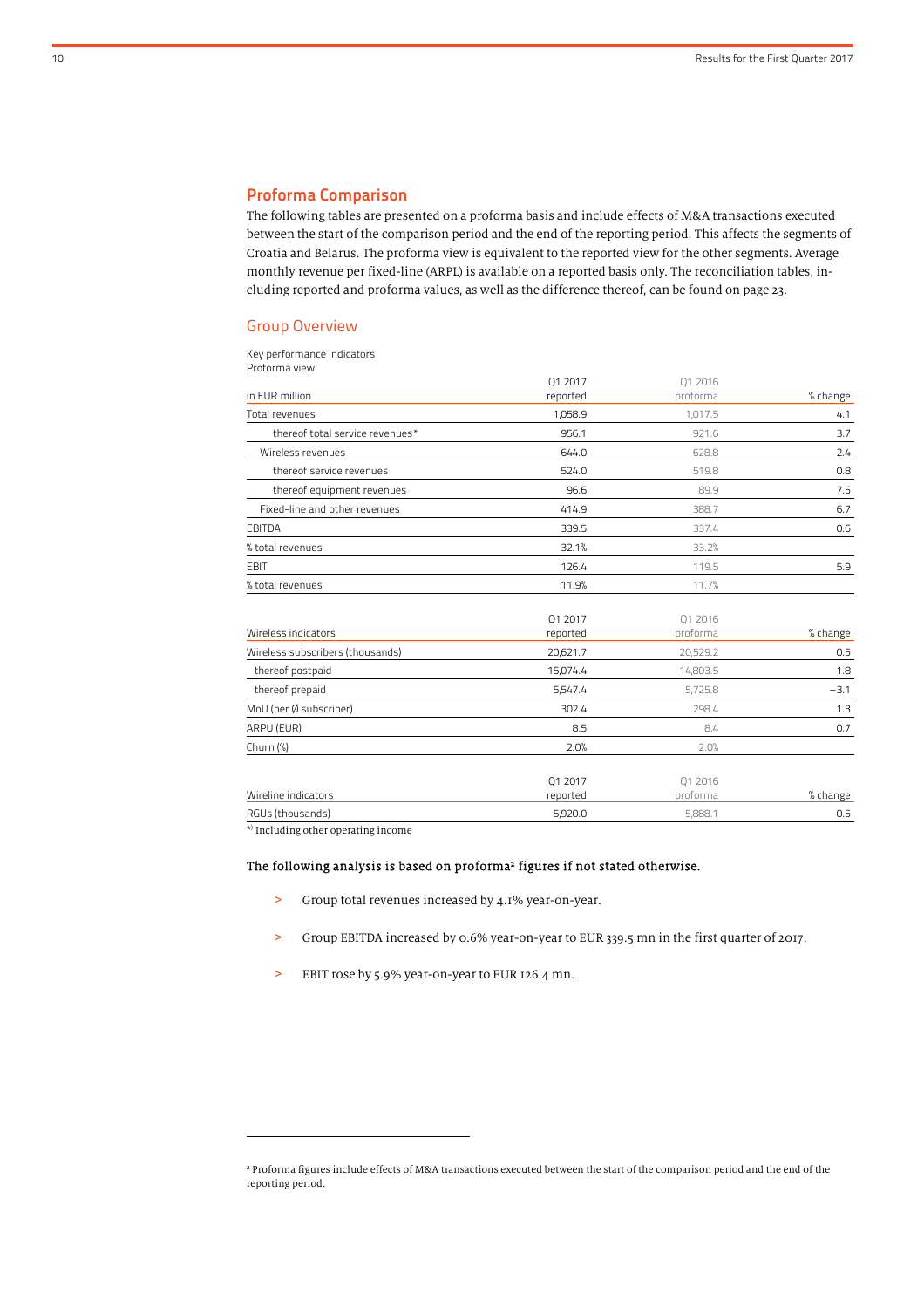## Segment Information

Segment Austria<sup>3</sup>

Key performance indicators

Proforma view ( = Reported view)

Financials

|                                  | 01 2017  | 01 2016  |          |
|----------------------------------|----------|----------|----------|
| in EUR million                   | reported | proforma | % change |
| Total revenues                   | 643.3    | 631.2    | 1.9      |
| thereof total service revenues*  | 610.4    | 592.3    | 3.1      |
| Wireless revenues                | 295.8    | 305.2    | $-3.1$   |
| thereof service revenues         | 252.7    | 258.5    | $-2.2$   |
| thereof equipment revenues       | 27.6     | 33.3     | $-17.1$  |
| Fixed-line and other revenues    | 347.5    | 326.0    | 6.6      |
| <b>EBITDA</b>                    | 228.3    | 225.3    | 1.3      |
| % of total revenues              | 35.5%    | 35.7%    |          |
| <b>EBIT</b>                      | 109.0    | 109.4    | $-0.4$   |
| % of total revenues              | 16.9%    | 17.3%    |          |
|                                  |          |          |          |
|                                  | 01 2017  | 01 2016  |          |
| Wireless indicators              | reported | proforma | % change |
| Wireless subscribers (thousands) | 5,399.2  | 5,447.3  | $-0.9$   |
| thereof postpaid                 | 3,697.6  | 3,713.5  | $-0.4$   |
| thereof prepaid                  | 1,701.6  | 1,733.8  | $-1.9$   |
| MoU (per Ø subscriber)           | 255.1    | 251.4    | 1.5      |
| ARPU (in EUR)                    | 15.6     | 15.8     | $-1.6$   |
| Churn $(\%)$                     | 1.7%     | 1.7%     |          |
|                                  | Q1 2017  | 01 2016  |          |
| Wireline indicators              | reported | proforma | % change |
| RGUs (thousands)                 | 3,476.8  | 3,530.8  | $-1.5$   |

\* ) Including other operating income

1

#### As there have been no mergers or acquisitions in Austria between the beginning of the comparison period and the end of the period under review, the following analysis is based on reported figures.

While in Q1 2017 competition in Austria continued to be driven by mobile no-frills offers, data allowances included in tariffs were increased across the market both in the no-frills and the premium tariffs. The company counters these challenges with its successful multi-brand strategy: With its premium brand, A1 Telekom Austria AG is monetising the growth in demand for data via higher data allowances. At the same time, it addresses the price pressure in the no-frills segment via its no-frills brands bob and YESSS!.

In the Austrian broadband market mobile WiFi routers with unlimited data offers remained a relevant element. A1 introduced a hybrid modem in July 2016 which combines the fixed-line and the mobile network and thereby enables A1 to offer fixed-line products with higher bandwidths. Convenient unlimited mobile broadband offers complete A1's data-centric high-value proposition.

In the first quarter of 2017, the total number of mobile communication subscribers declined by 0.9% yearon-year, mainly driven by a decrease in prepaid customers. A higher demand for mobile Wifi routers and high-value tariffs helped to slow down the subscriber decline. Mobile broadband customer numbers rose

<sup>3</sup> Machine-to-Machine (M2M) is no longer reported in the Austrian segment and is shown in "Corporate & other, eliminations". Comparative figures have been adjusted accordingly.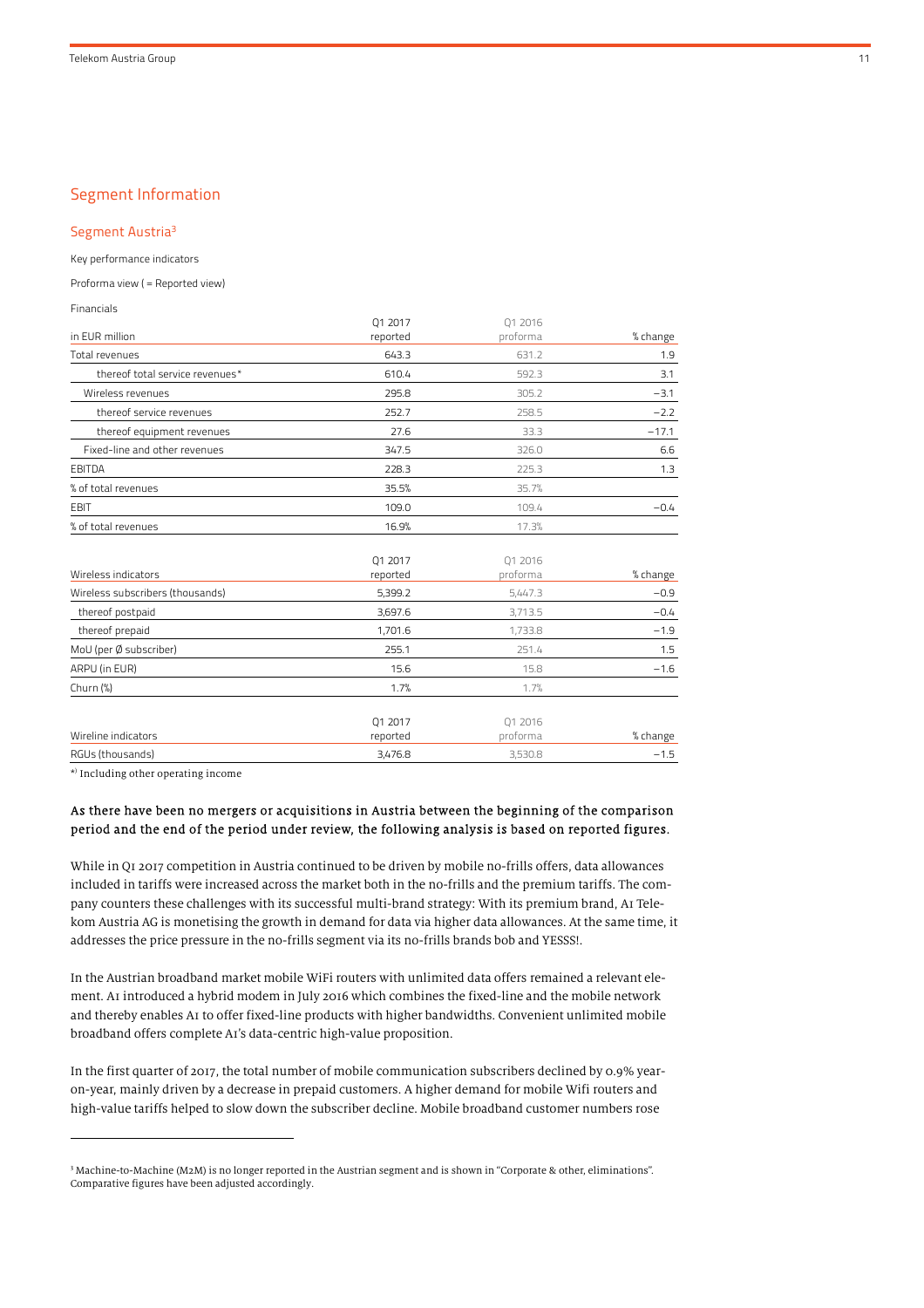due to a change in the counting methodology. Net additions came in negative at -39,500 driven by the prepaid segment.

Fixed broadband and TV RGU growth of 0.8% and 6.0% year-on-year respectively

In the fixed-line business, total fixed-line revenue generating units (RGUs) decreased by 1.5% year-on-year in Q1 2017. While the demand for fibre upgrades remained strong and TV RGUs continued to exhibit solid growth (+6.0% in Q1 2017 year-on-year), the rise of fixed-line broadband customers came in at 0.8% in a year-on-year comparison.

In the first quarter of 2017, total revenues increased by 1.9% year-on-year. This was driven by a positive oneoff effect in the amount of EUR 10.6 mn in fixed-line and other revenues stemming from the reversal of an accrual for wholesale services as well as a positive one-off effect of EUR 3.6 mn in other operating income, stemming from a release of an asset retirement obligation. Excluding these effects total revenues were almost stable (-0.3%) despite negative roaming impacts as increased fixed-line revenues due to upselling were able to offset lower equipment revenues.

In total, service revenues increased by by 3.1% and rose by 0.7% excluding both of the above-mentioned one-off effects.

Wireless service revenues decreased due to negative effects on customer roaming after the stepwise abolition of retail roaming within the EU as of 30 April 2016. Excluding the negative roaming impact, wireless service revenues remained stable as increased revenues in the high-value and in the mobile broadband businesses outweighed losses in the prepaid segment. Wireless equipment revenues declined, mostly due to lower gross additions.

Average monthly revenue per user (ARPU) declined by 1.6% from EUR 15.8 in Q1 2016 to EUR 15.6 in the first quarter of 2017. This was entirely the result of the losses in roaming revenues. Excluding roaming, ARPU would have risen in Q1 2017 compared to last year.

Fixed-line and other revenues increased by 6.6%, driven to a large extent by the above mentioned reversal of an accrual for wholesale services. Adjusted for this effect, fixed-line and other revenues still rose by 3.3%. This increase stemmed primarily from higher interconnection revenues due to a changed settlement logic and increased quantities. Retail fixed-line service revenues remained almost stable as lower voice revenues were almost mitigated by higher revenues from TV and broadband due to the strong demand for higher bandwith products.

The average monthly revenue per fixed-line (ARPL) rose from EUR 28.1 in Q1 2016 to EUR 28.3 in Q1 2017, mainly due to upselling measures in the broadband business.

Total costs and expenses increased by 2.2% in the first quarter of 2017 compared to the same period last year. Q1 2016 was affected by a EUR 7.0 mn positive one-off effect in cost of equipment stemming from the harmonisation of value adjustments for handsets. Excluding this effect, cost of equipment decreased in Q1 2017 due to less handsets sold. Intensified cost-cutting again benefitted areas like administration and maintenance costs while interconnection expenses increased due to the changed settlement logic as well as higher quantities. Excluding the above-mentioned one-off effect, total costs and expenses increased by 0.5%, driven by interconnection.

Customer subsidies decreased compared to Q1 2016. While lower gross adds and reduced subsidies per device led to lower acquisition subidies, subsidies for replacements increased compared to Q1 2016.

EBITDA increase of 1.3% yearon-year; EBITDA decrease of 1.9% excl. one-offs

As rising total revenues more than offset the increase in total costs and expenses, EBITDA increased by 1.3% year-on-year in the first quarter of 2017. Excluding the above-mentioned one-off effects in Q1 2016 and Q1 2017, EBITDA decreased by 1.9%.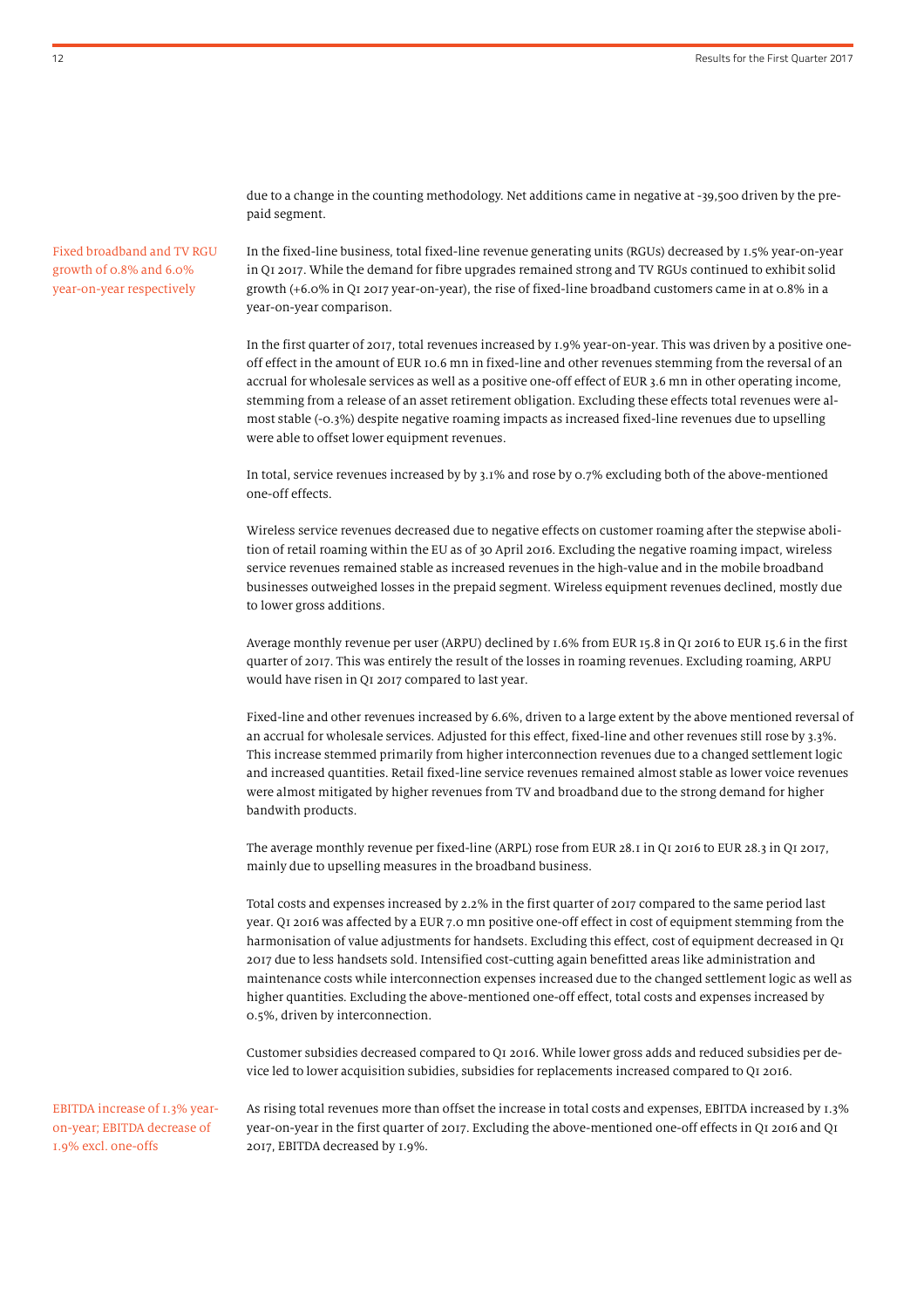Depreciation and amortisation increased by 2.9% in the quarter under review compared to the same period last year. As a result, the Austrian segment reported an almost stable operating income of EUR 109.0 mn in Q1 2017 (-0.4% year-on-year).

#### Segment Bulgaria

Key performance indicators

Proforma view ( = Reported view)

Financials

| 01 2017  | 01 2016  |          |
|----------|----------|----------|
| reported | proforma | % change |
| 103.5    | 97.0     | 6.7      |
| 87.8     | 88.6     | $-0.9$   |
| 81.1     | 75.6     | 7.2      |
| 64.8     | 65.9     | $-1.8$   |
| 15.2     | 8.2      | 85.7     |
| 22.4     | 21.4     | 4.9      |
| 28.2     | 33.6     | $-16.0$  |
| 27.3%    | 34.6%    |          |
| $-0.7$   | 7.8      | n.m.     |
| $-0.7%$  | 8.0%     |          |
|          |          |          |

| RGUs (thousands)                 | 1.006.8             | 1.019.1             | $-1.2$   |
|----------------------------------|---------------------|---------------------|----------|
| Wireline indicators              | 01 2017<br>reported | 01 2016<br>proforma | % change |
| Churn $(\%)$                     | 2.1%                | 2.1%                |          |
| ARPU (in EUR)                    | 5.3                 | 5.3                 | 0.2      |
| MoU (per Ø subscriber)           | 276.4               | 270.3               | 2.2      |
| thereof prepaid                  | 599.1               | 642.1               | $-6.7$   |
| thereof postpaid                 | 3,491.3             | 3,483.2             | 0.2      |
| Wireless subscribers (thousands) | 4,090.3             | 4,125.3             | $-0.8$   |
| Wireless indicators              | UIZUIZ<br>reported  | UI ZUID<br>proforma | % change |

 $\sim$  2017

 $\sim$  2016

\* ) Including other operating income

#### As there have been no mergers or acquisitions in Bulgaria between the beginning of the comparison period and the end of the period under review, the following analysis is based on reported figures.

In the first quarter of 2017, the competitive environment in Bulgaria remained challenging, which was again particularly visible in the business segment. To counter price pressure, Mobiltel maintained its focus on value-based management and enhanced efforts to retain high-value customers. In addition, a shift from prepaid to postpaid offers is taking place in the market as a whole. The improving trends of Mobiltel's service revenues continued also in Q1 2017 and resulted from reduced repricing in the business segment as well as successful up- & cross-selling activities in the residential segment.

Total mobile subscribers declined slightly by 0.8% year-on-year in the first quarter of 2017, driven by losses in the prepaid segment due to the above-mentioned shift towards postpaid offers. Smartphone and mobile broadband services continued to grow in Q1 2017 compared to Q1 2016 following the rise in demand for mobile data. Total fixed-line revenue generating units (RGUs) decreased by 1.2% year-on-year, driven by the decrease in fixed voice services, partly offset by positive trends in broadband and TV.

Total revenues continued the positive trend from the last quarters and rose by 6.7% in Q1 2017 compared to the same period last year, driven by the increase in equipment revenues. Service revenues decreased only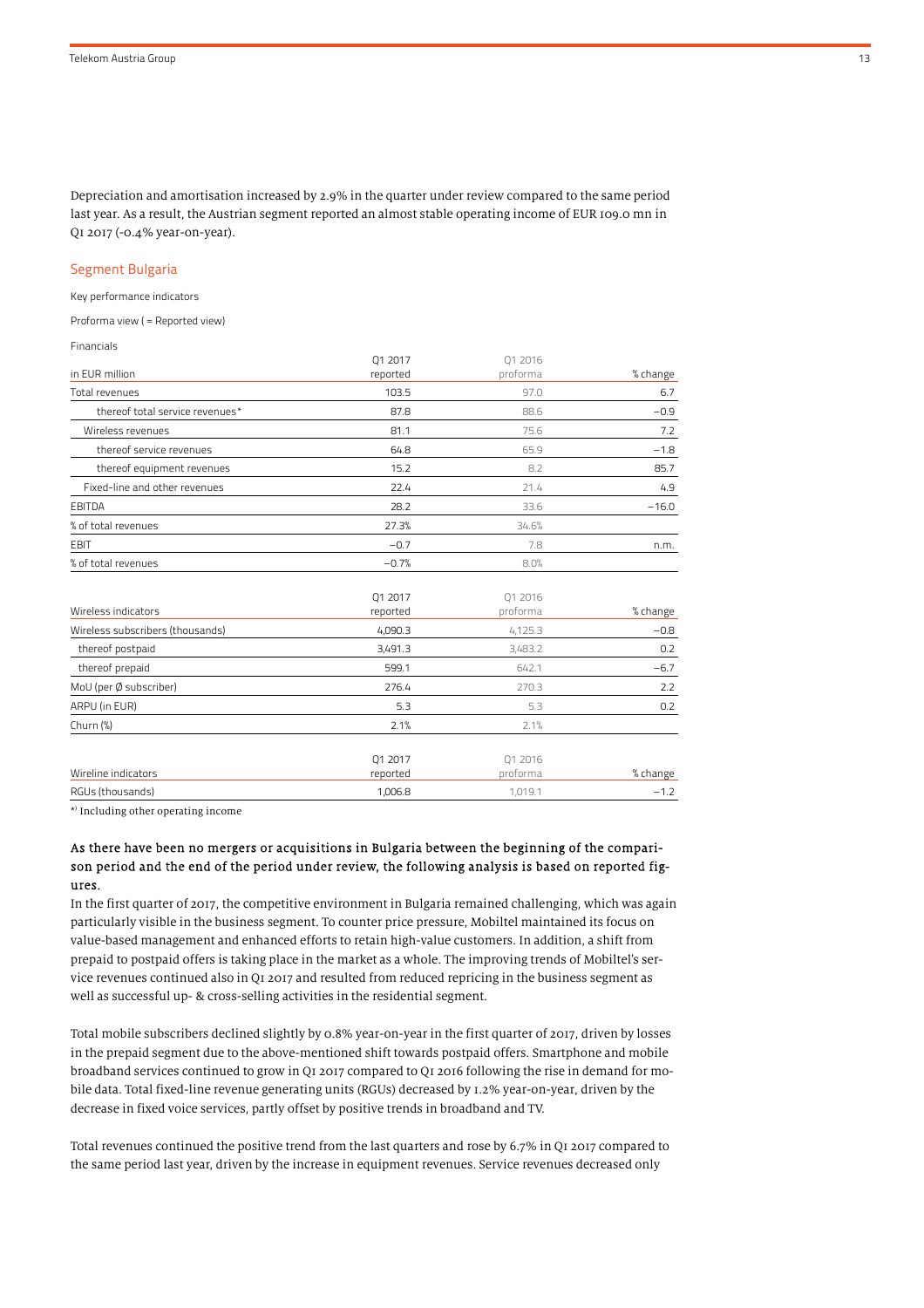slightly compared to Q1 2016 and profited again from the ongoing focus on value-based management. However, the positive trend in the mobile residential market, following successful up- and cross-selling measures, was not able to fully offset the decline in mobile business revenues as well as losses from the stepwise abolition of retail roaming in the EU. The reduction of mobile IC termination charges imposed by the national regulation authority as of December 2016 exerted additional negative pressure on the year-onyear trend of service revenues. Fixed-line revenues increased following the higher demand for fixed-line corporate solutions and growth in satellite TV subscribers.

### ARPU remained stable in Q1 2017 at EUR 5.3

Average monthly revenue per user (ARPU) was stable at EUR 5.3 in the first quarter of 2017, supported by the residential ARPU uplift and reduced re-pricing in the business segment. The average monthly revenue per fixed line (ARPL) increased slightly from EUR 10.8 in Q1 2016 to EUR 10.9 in Q1 2017.

Total costs and expenses rose by 18.7% in a year-on-year comparison. The increase was primarily caused by volume-driven higher costs of equipment stemming from customer retention measures as well as increased workforce costs, driven by the ongoing sales push.

The growth in total revenues was more than offset by higher total costs and expenses, which led to a decline in EBITDA of 16.0% year-on-year in the first quarter of 2017, mostly due to the above-mentioned revenuerelated increase in costs.

#### Segment Croatia

Key performance indicators

Proforma view

Financials

|                                  | Q1 2017             | 01 2016             |          |
|----------------------------------|---------------------|---------------------|----------|
| in EUR million                   | reported            | proforma            | % change |
| Total revenues                   | 98.4                | 92.9                | 5.9      |
| thereof total service revenues*  | 87.0                | 84.0                | 3.6      |
| Wireless revenues                | 70.4                | 67.3                | 4.6      |
| thereof service revenues         | 57.9                | 57.1                | 1.4      |
| thereof equipment revenues       | 11.2                | 8.8                 | 26.8     |
| Fixed-line and other revenues    | 28.0                | 25.6                | 9.4      |
| <b>EBITDA</b>                    | 21.2                | 19.4                | 9.4      |
| % of total revenues              | 21.5%               | 20.8%               |          |
| <b>EBIT</b>                      | 0.5                 | $-3.4$              | n.m.     |
| % of total revenues              | 0.5%                | $-3.6%$             |          |
| Wireless indicators              | 01 2017<br>reported | 01 2016<br>proforma | % change |
| Wireless subscribers (thousands) | 1,706.3             | 1,714.2             | $-0.5$   |
| thereof postpaid                 | 865.9               | 841.1               | 2.9      |
| thereof prepaid                  | 840.4               | 873.0               | $-3.7$   |
| MoU (per Ø subscriber)           | 302.9               | 296.7               | 2.1      |
| ARPU (in EUR)                    | 11.3                | 11.1                | 2.2      |
| Churn $(\%)$                     | 2.7%                | 2.4%                |          |
|                                  | Q1 2017             | 01 2016             |          |
| Wireline indicators              | reported            | proforma            | % change |

RGUs (thousands) 662.3 602.3 10.0

\* ) Including other operating income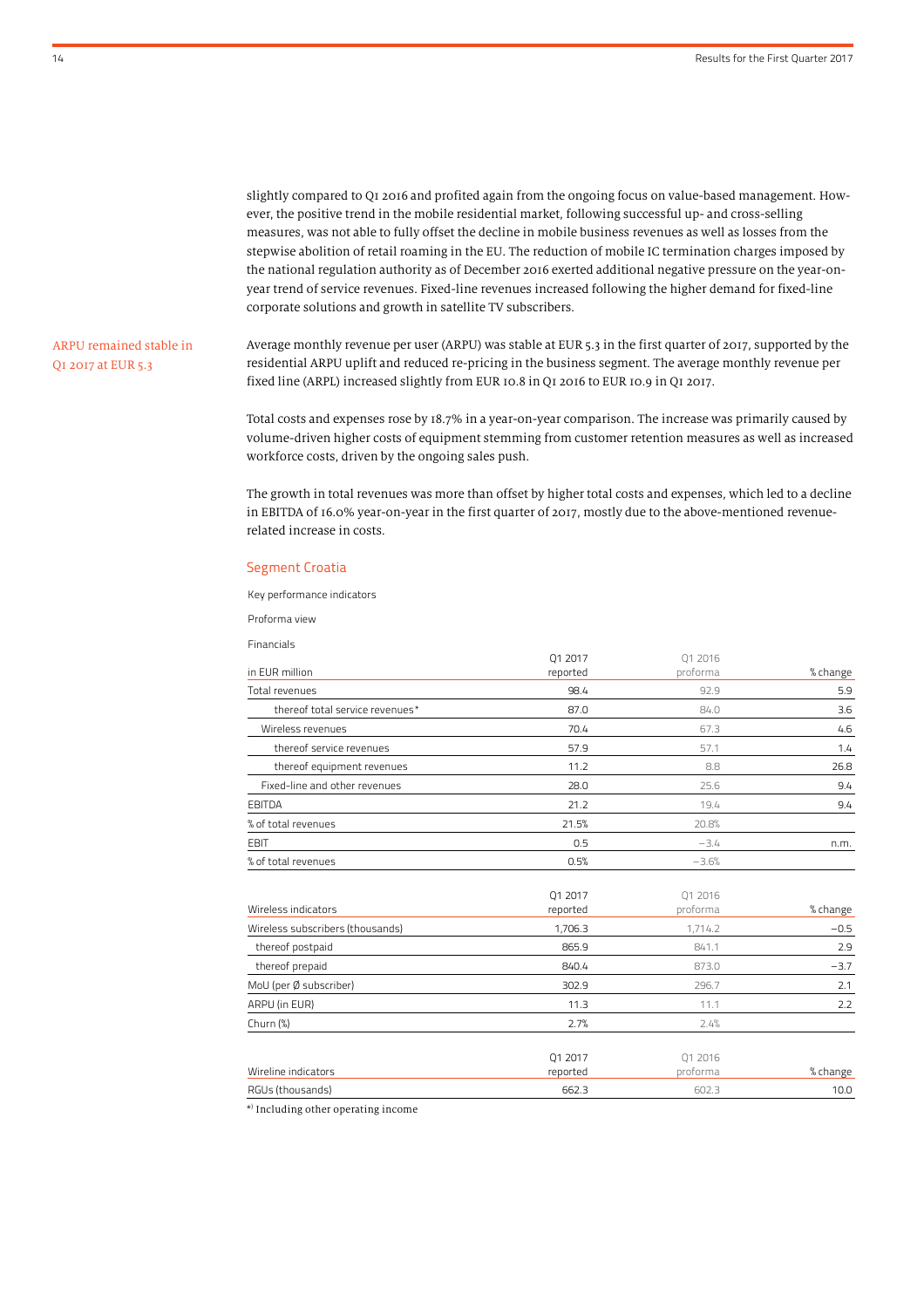.

#### The following analysis is based on proforma 4 figures if not stated otherwise.

The Croatian segment continued to exhibit positive operational trends also in Q1 2017, which were based on the ongoing growth of its fixed-line business and enduring solid mobile trends. Competition continues to be mostly visible in the push for higher data packages, bundles and convergent products and was additionally impacted by prolonged Christmas promotions in early Q1. While the mobile business profited from the push towards the higher tariff portfolio, trends in the fixed-line business remained encouraging on the back of the strong sales focus on broadband and TV services. The fixed-line business segment has been further strengthened by the acquisition of Metronet, which was closed on 15 February 2017. The company has been consolidated as of 1 February 2017.

Mobile subscribers decreased by 0.5% year-on-year, with losses in the prepaid segment while the contract subscriber base continued to grow due to the ongoing general shift from prepaid to contract in the market. This led to a value enhancement of the customer base. In the fixed-line business, revenue generating units (RGUs) rose by 10.0% year-on-year (reported: +14.8%), driven by the ongoing high demand for fixed-line broadband products.

The first quarter of 2017 saw an increase in total revenues in the Croatian segment of 5.9% (reported: 11.2%) year-on-year. Equipment revenues came in higher due to more handsets sold amidst prolonged Christmas promotions into January 2017. Service revenues increased, mostly driven by the ongoing strong growth in fixed-line RGUs but also due to higher fixed fees in the mobile business.

Average monthly revenue per user (ARPU) increased to EUR 11.3 in the first quarter of 2017 compared to EUR 11.1 in Q1 2016, as higher revenues from fixed fees outweighed the decline in airtime revenues. Average monthly revenue per fixed line (ARPL) rose on a reported basis from EUR 23.3 in Q1 2016 to EUR 26.5 in Q1 2017 and together with the strong growth in fixed-line RGUs led to a 28.8% increase in reported ARPLrelevant revenues year-on-year.

In the first quarter of 2017, total costs and expenses rose by 5.0% year-on-year (reported: +8.8%). This increase was mostly due to higher costs of equipment, driven by more handsets sold as well as increased selling and marketing expenses. Furthermore, fixed access line growth also resulted in a rise in wholesale costs mainly stemming from bitstream access as well as higher content costs.

The increase in total revenues, both in the mobile and the fixed-line segment, more than offset the rise in total costs and expenses which resulted in an EBITDA increase of 9.4% year-on-year (reported: +21.3%).

Total revenue increase of 5.9% year-on-year

EBITDA increase of 9.4% year-on-year

<sup>4</sup> Proforma figures include effects of M&A transactions executed between the start of the comparison period and the end of the reporting period.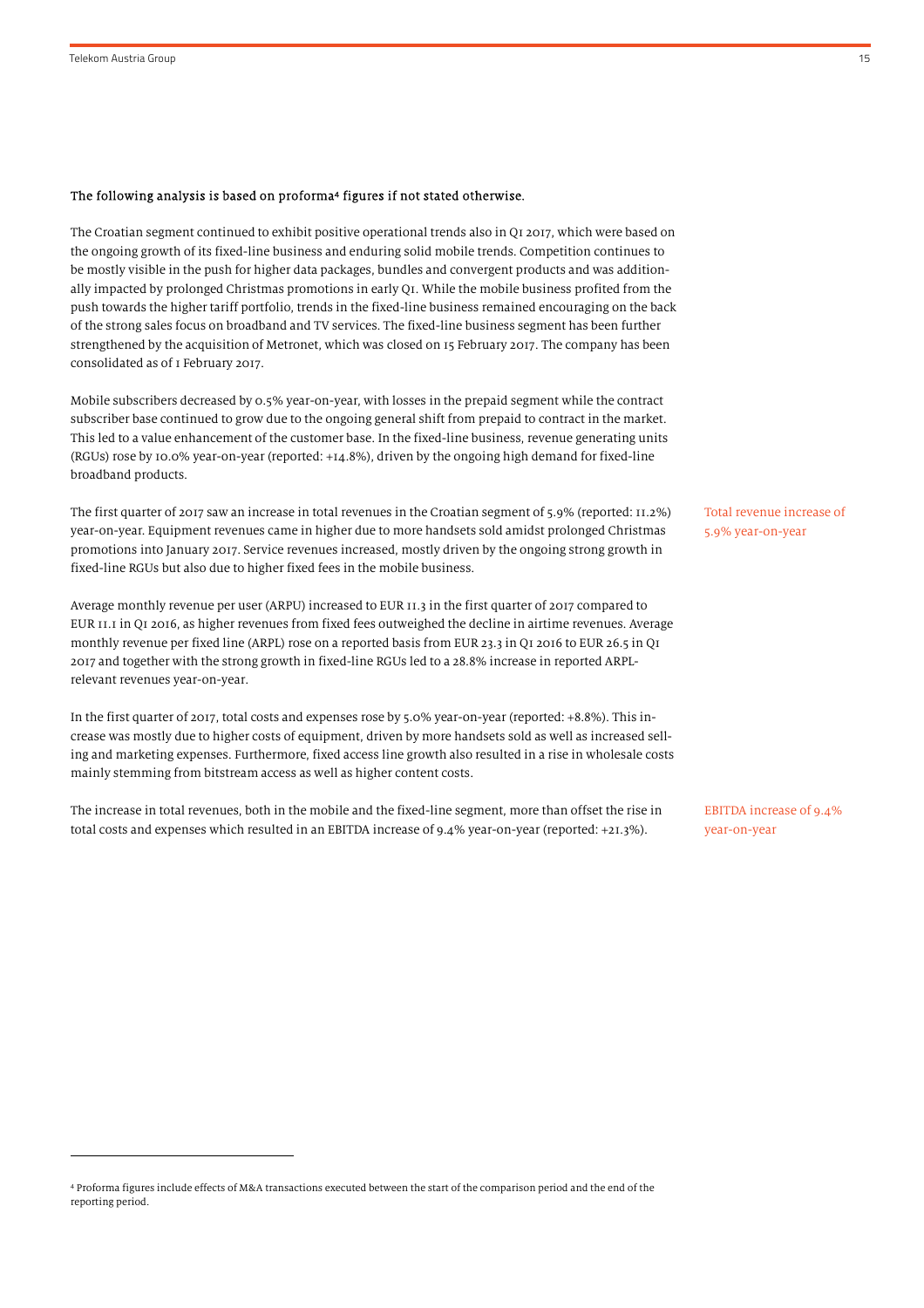#### Segment Belarus

Key performance indicators

Proforma view

Financials

|                                 | 01 2017  | 01 2016  |          |
|---------------------------------|----------|----------|----------|
| in EUR million                  | reported | proforma | % change |
| Total revenues                  | 92.9     | 72.5     | 28.1     |
| thereof total service revenues* | 78.7     | 58.9     | 33.7     |
| Wireless revenues               | 85.8     | 66.6     | 28.7     |
| thereof service revenues        | 67.6     | 52.0     | 30.1     |
| thereof equipment revenues      | 14.1     | 13.6     | 3.7      |
| Fixed-line and other revenues   | 7.1      | 5.9      | 21.3     |
| EBITDA                          | 45.9     | 35.7     | 28.5     |
| % of total revenues             | 49.4%    | 49.2%    |          |
| <b>EBIT</b>                     | 33.6     | 19.7     | 70.8     |
| % of total revenues             | 36.2%    | 27.1%    |          |

| Wireless indicators              | Q1 2017<br>reported | 01 2016<br>proforma | % change |
|----------------------------------|---------------------|---------------------|----------|
| Wireless subscribers (thousands) | 4,881.6             | 4,919.8             | $-0.8$   |
| thereof postpaid                 | 3,945.9             | 3,986.3             | $-1.0$   |
| thereof prepaid                  | 935.7               | 933.5               | 0.2      |
| MoU (per Ø subscriber)           | 397.9               | 382.1               | 4.1      |
| ARPU (in EUR)                    | 4.6                 | 3.5                 | 31.2     |
| Churn (%)                        | 1.8%                | 1.6%                |          |
| Wireline indicators              | 01 2017<br>reported | 01 2016<br>proforma | % change |
| RGUs (thousands)                 | 283.3               | 269.1               | 5.3      |

\* ) Including other operating income

j

#### The following analysis is based on proforma 5 figures if not stated otherwise.

In Belarus, strong operational developments continued to face macroeconomic headwinds with a still negative GDP development and significantly lower purchasing power. Nevertheless, the decline in GDP is expected to slow down further to 0.8% for 2017 (IMF estimate; 2016: -3.0%). In this context, the government still maintains its focus on stabilising inflation which came in at 6.4% in March 2017 and introduced, amongst others, caps on certain price increases.

Despite these challenges, velcom continued to show solid operational results in the first quarter of 2017 and benefits from its ability to position itself as a premium operator based on its superior network quality. Moreover, inflation-linked price increases by 9% as of 12 April 2017 have been announced for the mobile business. This follows several price increases in 2016. Additionally, with the acquisition of Atlant Telecom and its subsidiary TeleSet, which has been consolidated as of 1 December 2016, velcom has developed from a pure mobile provider into a convergent operator.

The company's mobile customer base decreased slightly by 0.8% compared to the previous year. This was driven by a lower number of multiple SIM cards as a result of the reduced purchasing power. Moreover, negative net additions were additionally impacted by an adjustment of the counting logic for unused SIMs.

Belarusian Rouble appreciated by 12.5% in Q1 2017 in a year-on-year comparison

<sup>5</sup> Proforma figures include effects of M&A transactions executed between the start of the comparison period and the end of the reporting period.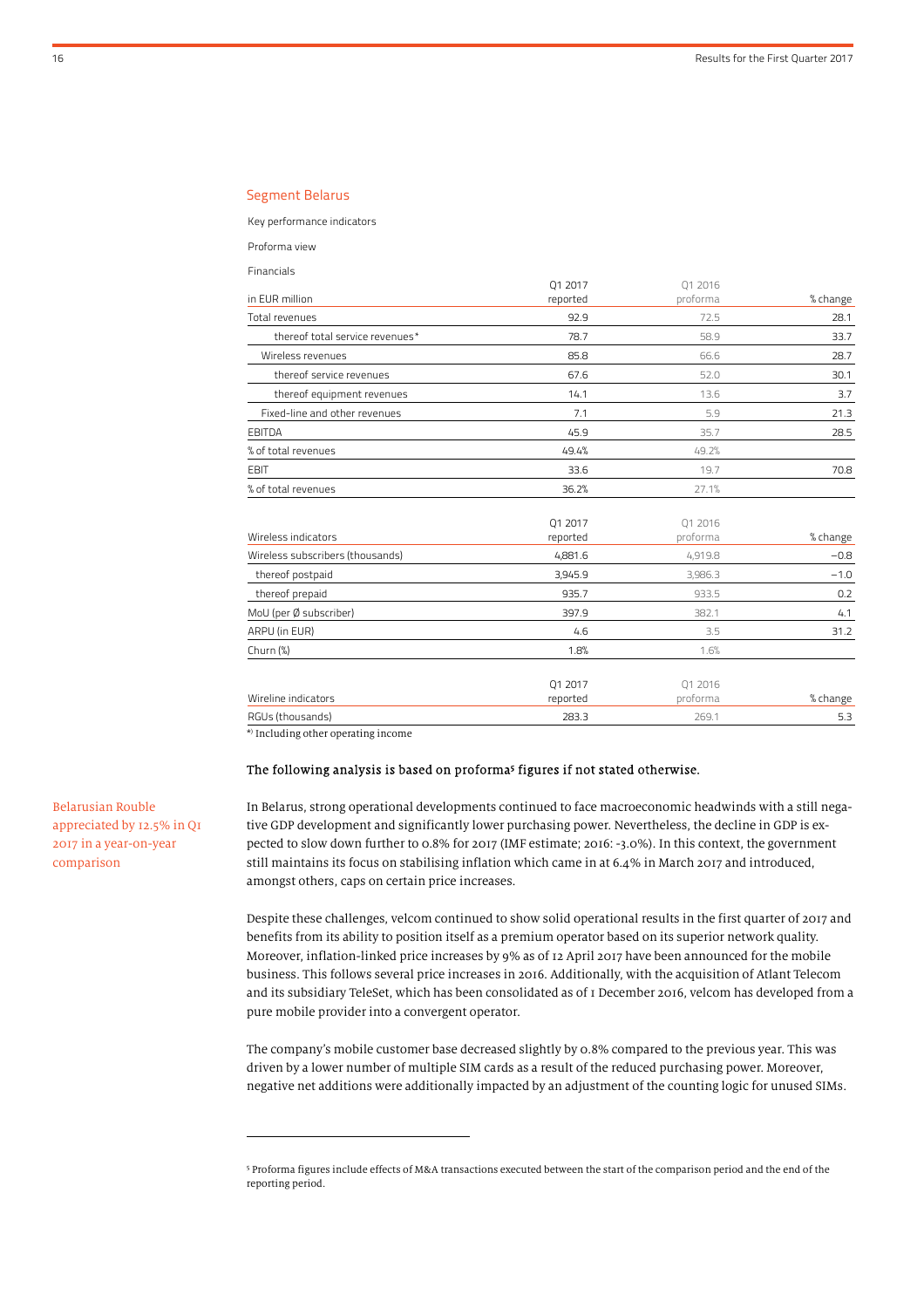Revenue generating units in the fixed-line business amounted to 283,300 after the acquisition of Altant Telecom.

In Q1 2017, the Belarusian Rouble appreciated by 12.5% compared to the same period last year (period average used respectively, in line with IFRS). Including a positive FX effect of EUR 10.3 mn, total revenues grew by 28.1% (reported: +34.8%) year-on-year in Euro terms while they rose by 13.9% (reported: 19.9%) on a local currency basis. This rise was driven by higher service revenues which profited from ongoing data growth and inflation-linked price increases. Other operating income increased following the commissioning of the solar power plant, which reduced the company's vulnerability to the volatility of FX and energy prices.

Total costs and expenses rose on a local currency basis, almost entirely due to higher costs of services. The increase resulted mostly from higher employee costs due to inflation-linked salary increases in 2016, a usage-driven increase in frequency fees as well as higher advertising expenses.

On a local currency basis, EBITDA rose by 14.2% (reported: +18.0%) in the first quarter of 2017 compared to the same period last year, as the increase in total revenues more than offset higher total costs and expenses. In Euro terms, EBITDA increased by 28.5% (reported: +32.7%), including a positive FX translation effect of EUR 5.1 mn.

#### Segment Slovenia

Key performance indicators

Proforma view ( = Reported view)

| Financials                                   |          |          |          |
|----------------------------------------------|----------|----------|----------|
|                                              | Q1 2017  | 01 2016  |          |
| in EUR million                               | reported | proforma | % change |
| Total revenues                               | 52.9     | 51.7     | 2.3      |
| thereof total service revenues*              | 42.8     | 41.8     | 2.2      |
| Wireless revenues                            | 44.2     | 43.2     | 2.3      |
| thereof service revenues                     | 33.1     | 32.6     | 1.5      |
| thereof equipment revenues                   | 10.1     | 9.7      | 3.8      |
| Fixed-line and other revenues                | 8.7      | 8.5      | 2.2      |
| <b>EBITDA</b>                                | 12.1     | 14.0     | $-13.5$  |
| % of total revenues                          | 22.9%    | 27.1%    |          |
| <b>EBIT</b>                                  | 3.7      | 6.5      | $-42.4$  |
| % of total revenues                          | 7.1%     | 12.6%    |          |
|                                              | Q1 2017  | 01 2016  |          |
| Wireless indicators                          | reported | proforma | % change |
| Wireless subscribers (thousands)             | 717.0    | 717.7    | $-0.1$   |
| thereof postpaid                             | 601.7    | 581.6    | 3.5      |
| thereof prepaid                              | 115.3    | 136.2    | $-15.3$  |
| MoU (per Ø subscriber)                       | 350.7    | 350.6    | 0.0      |
| ARPU (in EUR)                                | 15.5     | 15.3     | 1.2      |
| Churn (%)                                    | 1.7%     | 1.5%     |          |
|                                              | Q1 2017  | Q1 2016  |          |
| Wireline indicators                          | reported | proforma | % change |
| RGUs (thousands)                             | 176.4    | 159.7    | 10.4     |
| *) Tarafin di manakhin mananaki mani mananan |          |          |          |

\* ) Including other operating income

#### As there have been no mergers or acquisitions in Slovenia between the beginning of the comparison period and the end of the period under review, the following analysis is based on reported figures.

In the first quarter of 2017, the Slovenian telecommunications market was still characterised by the fierce competition in the mobile market with a focus on convergent tariffs with high discounts and competitive EBITDA growth of 14.2% yearon-year in local currency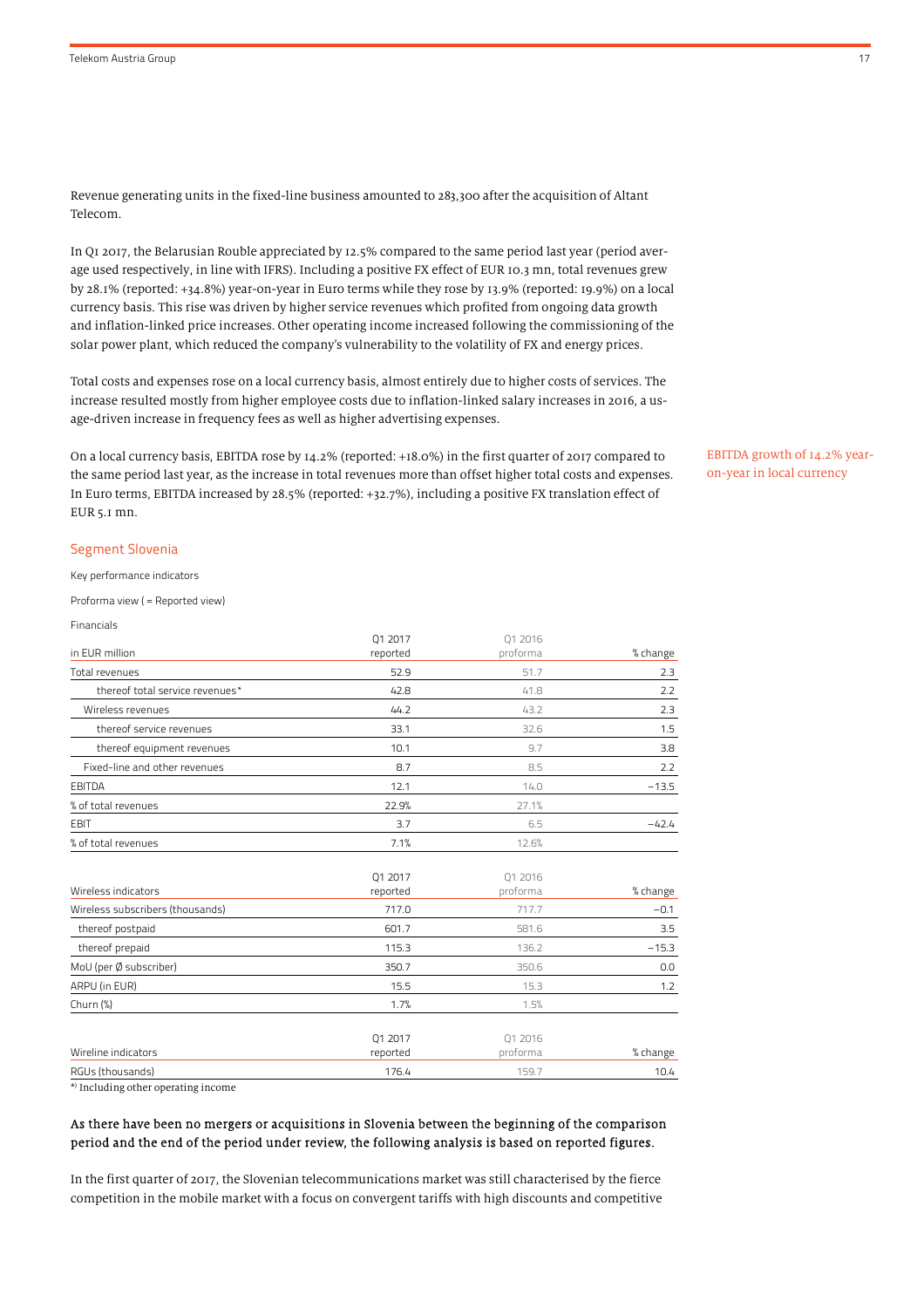mobile tariffs including higher data allowances. Si.mobil is addressing these challenges as a convergent operator after the acquisition of Amis in 2015. In April 2017, the Slovenian company Si.mobil introduced the A1 product brand. The rebranding affects the entire brand presence in Slovenia and strengthens the positioning in the market.

## RGUs increased by 10.4% year-on-year in Slovenia

In the first quarter of 2017, the number of mobile customers remained almost stable (-0.1% year-on-year), as losses in the prepaid segment were mitigated by an increasing number of postpaid subscribers. Total fixedline revenue generating units (RGUs) increased by 10.4% year-on-year in the first quarter of 2017, driven by higher demand for IPTV, voice and broadband.

Total revenues in Slovenia rose by 2.3% year-on-year, primarily due to the volume-driven increase in fixedline service revenues. Mobile service revenues increased due to higher interconnection revenues, while higher monthly mobile fees could only partly offset the decrease in airtime revenues and lower customer roaming revenues due to the stepwise abolition of retail roaming in the EU.

Total costs and expenses increased by 8.1% year-on-year, mainly driven by higher revenue-related costs such as for content and equipment as well as rising costs for employees, and for advertising due to the above-mentioned rebranding.

EBITDA decreased by 13.5% year-on-year in the first quarter of 2017 as higher total revenues could not compensate the rise in total costs and expenses which were driven by the above-mentioned increase in revenuerelated costs and the rebranding.

 $01.2017$ 

 $01.2016$ 

#### Segment Republic of Serbia

Key performance indicators

Proforma view ( = Reported view)

Financials

| in EUR million                   | UIZUI/<br>reported  | UIZUID<br>proforma  | % change |
|----------------------------------|---------------------|---------------------|----------|
| Total revenues                   | 51.0                | 52.3                | $-2.6$   |
| thereof total service revenues*  | 33.6                | 37.5                | $-10.4$  |
| Wireless revenues                | 49.7                | 50.5                | $-1.5$   |
| thereof service revenues         | 31.0                | 34.7                | $-10.6$  |
| thereof equipment revenues       | 17.4                | 14.9                | 17.0     |
| <b>EBITDA</b>                    | 7.7                 | 9.4                 | $-18.2$  |
| % of total revenues              | 15.1%               | 18.0%               |          |
| <b>EBIT</b>                      | $-3.3$              | $-2.9$              | $-14.3$  |
| % of total revenues              | $-6.5%$             | $-5.6%$             |          |
| Wireless indicators              | Q1 2017<br>reported | Q1 2016<br>proforma | % change |
| Wireless subscribers (thousands) | 2,155.8             | 2,073.0             | 4.0      |
| thereof postpaid                 | 1,254.9             | 1,175.9             | 6.7      |
| thereof prepaid                  | 900.9               | 897.1               | 0.4      |
| MoU (per Ø subscriber)           | 264.5               | 269.2               | $-1.7$   |
| ARPU (in EUR)                    | 5.3                 | 5.5                 | $-2.9$   |
| Churn (%)                        | 3.2%                | 3.6%                |          |

\* ) Including other operating income

As there have been no mergers or acquisitions in the Republic of Serbia between the beginning of the comparison period and the end of the period under review, the following analysis is based on reported figures.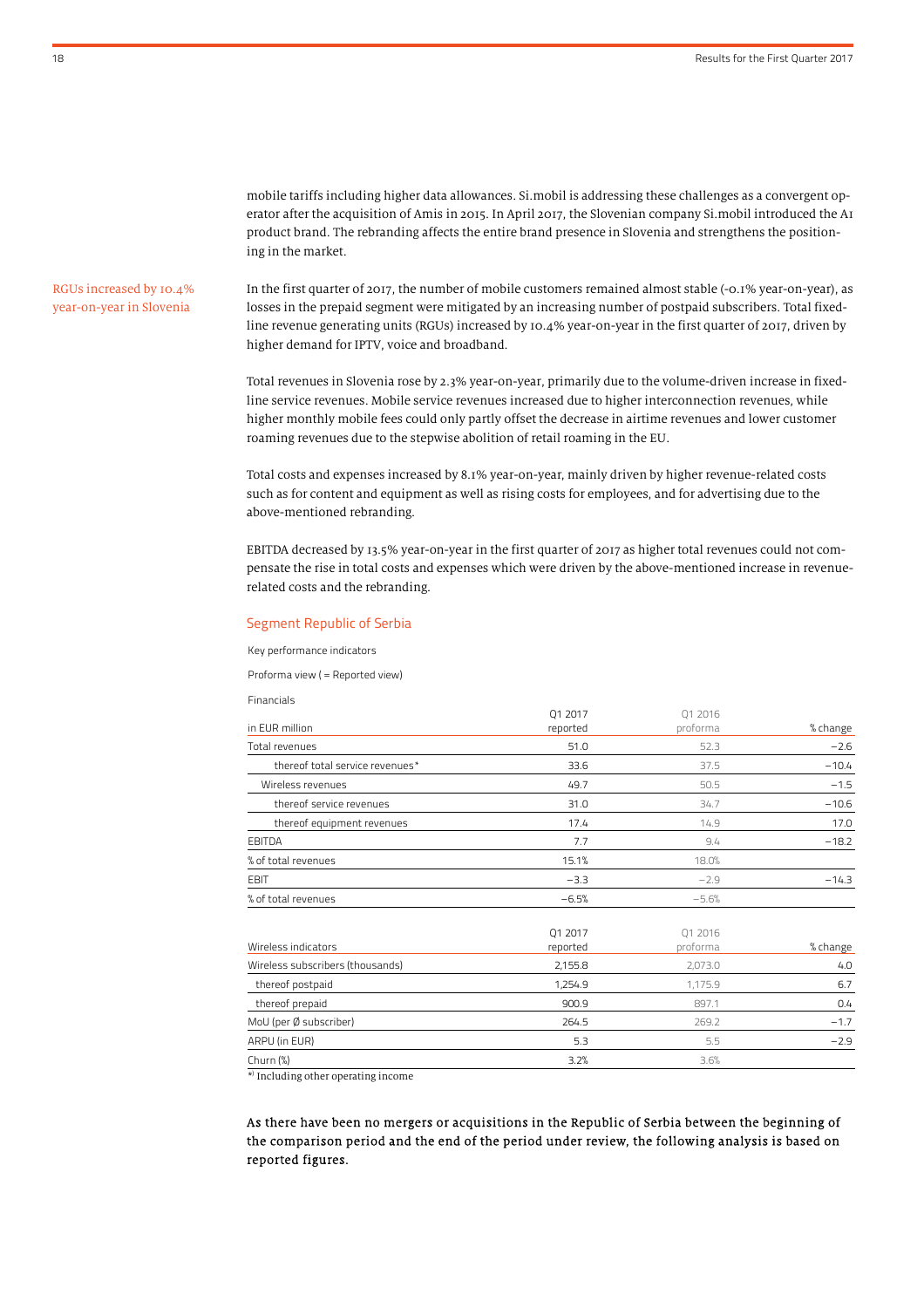In Q1 2017, the Serbian segment was still facing intense competition with a focus on aggressive convergent offers including high discounts. Additionally, results were impacted by regulatory headwinds. Vip mobile continued to counteract the competitive challenges with its focus on the contract segment and hardware promotions. Compared to the same period last year, the contract share increased from 56.7% in Q1 2016 to 58.2% in Q1 2017. Total subscribers increased by 4.0% year-on-year, driven by the postpaid segment.

In Q1 2017, total revenues decreased by 2.6% year-on-year as higher equipment revenues could not offset the decline in mobile service revenues. The latter declined mostly due to lower interconnection revenues resulting from termination rate cuts in January 2017 and May 2016, excluding these cuts total revenues would have been higher. Equipment revenues rose due to more quantities sold at higher sales prices.

Total costs and expenses rose by 0.9% year-on year in the first quarter of 2017 mostly due to investments into the market concerncing vip mobile's repositioning. This continued to be reflected by higher costs of equipment due to higher quantities sold and higher average purchase prices. Furthermore, workforce costs in the technical and administration area increased as well as advertising expenses. These increases were partly compensated by lower interconnection expenses due to the above-mentioned termination rate cuts.

The decline in total revenues and rising total costs and expenses resulted in an EBITDA decrease of 18.2% year-on-year, mostly due to higher costs resulting from the repositioning, stemming above all from higher cost of equipment.

#### Segment Republic of Macedonia

Key performance indicators

Proforma view ( = Reported view)

Financials

| in EUR million<br>proforma<br>reported<br>Total revenues<br>27.3<br>29.1<br>thereof total service revenues*<br>25.7<br>27.6<br>Wireless revenues<br>20.8<br>22.0<br>thereof service revenues<br>19.2<br>20.2<br>thereof equipment revenues<br>1.5<br>1.5<br>Fixed-line and other revenues<br>6.5<br>7.1<br>EBITDA<br>5.9<br>6.1<br>% of total revenues<br>21.8%<br>21.1%<br><b>EBIT</b><br>$-5.8$<br>$-11.5$<br>% of total revenues<br>$-21.2%$<br>$-39.5%$ | Q1 2017 | 01 2016 |          |
|-------------------------------------------------------------------------------------------------------------------------------------------------------------------------------------------------------------------------------------------------------------------------------------------------------------------------------------------------------------------------------------------------------------------------------------------------------------|---------|---------|----------|
|                                                                                                                                                                                                                                                                                                                                                                                                                                                             |         |         | % change |
|                                                                                                                                                                                                                                                                                                                                                                                                                                                             |         |         | $-6.2$   |
|                                                                                                                                                                                                                                                                                                                                                                                                                                                             |         |         | $-6.8$   |
|                                                                                                                                                                                                                                                                                                                                                                                                                                                             |         |         | $-5.5$   |
|                                                                                                                                                                                                                                                                                                                                                                                                                                                             |         |         | $-4.9$   |
|                                                                                                                                                                                                                                                                                                                                                                                                                                                             |         |         | 0.0      |
|                                                                                                                                                                                                                                                                                                                                                                                                                                                             |         |         | $-8.3$   |
|                                                                                                                                                                                                                                                                                                                                                                                                                                                             |         |         | $-3.2$   |
|                                                                                                                                                                                                                                                                                                                                                                                                                                                             |         |         |          |
|                                                                                                                                                                                                                                                                                                                                                                                                                                                             |         |         | 49.6     |
|                                                                                                                                                                                                                                                                                                                                                                                                                                                             |         |         |          |

|                                  | 01 2017             | 01 2016             |          |
|----------------------------------|---------------------|---------------------|----------|
| Wireless indicators              | reported            | proforma            | % change |
| Wireless subscribers (thousands) | 1,105.8             | 1,146.4             | $-3.5$   |
| thereof postpaid                 | 651.4               | 636.5               | 2.3      |
| thereof prepaid                  | 454.4               | 509.9               | $-10.9$  |
| MoU (per Ø subscriber)           | 400.3               | 382.2               | 4.7      |
| ARPU (in EUR)                    | 5.8                 | 5.8                 | $-0.4$   |
| Churn $(\%)$                     | 1.7%                | 2.4%                |          |
| Wireline indicators              | 01 2017<br>reported | 01 2016<br>proforma | % change |
| RGUs (thousands)                 | 314.5               | 307.2               | 2.4      |

\* ) Including other operating income

Total revenues decreased by 2.6% year-on-year.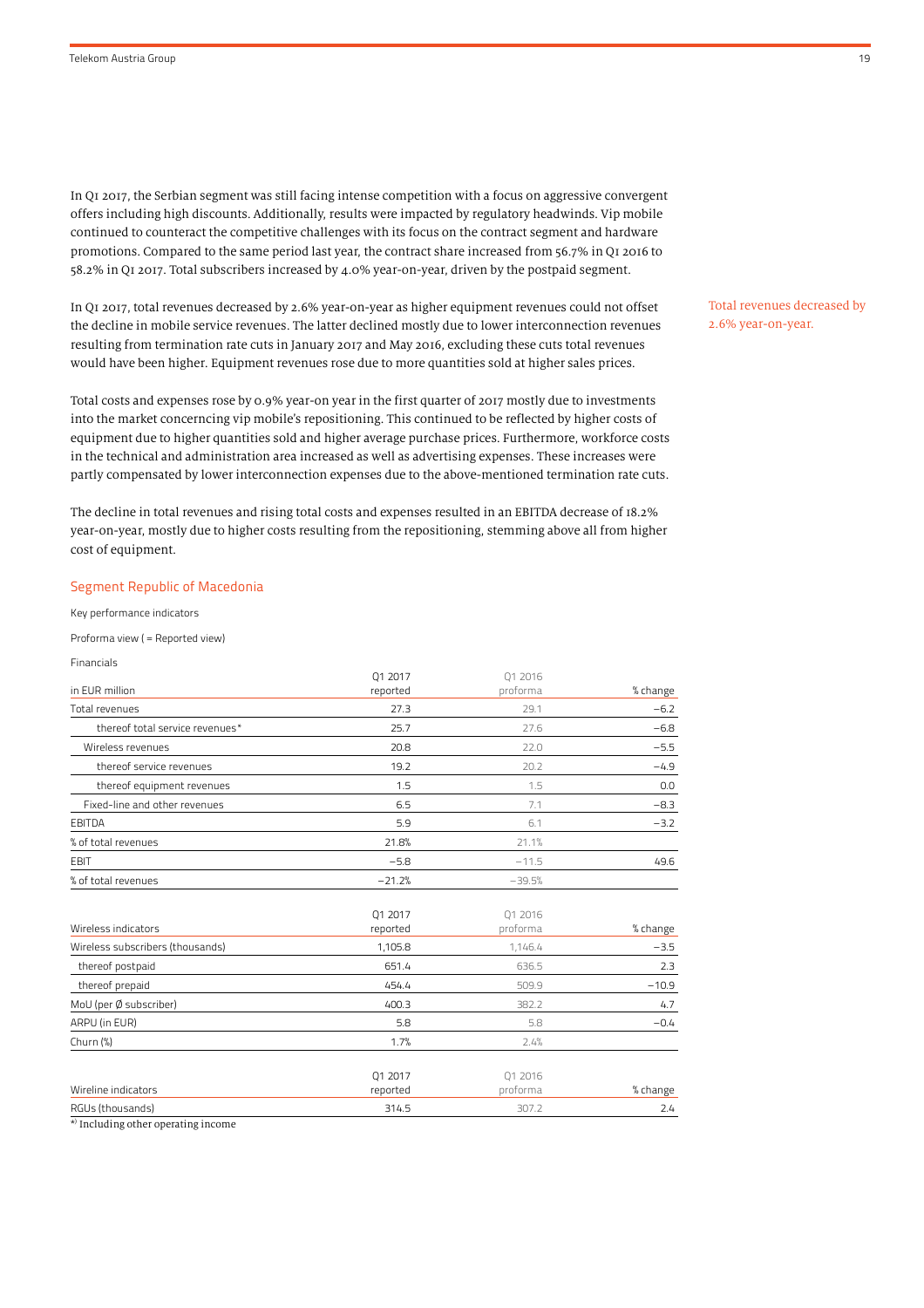### As there have been no mergers or acquisitions in the Republic of Macedonia between the beginning of the comparison period and the end of the period under review, the following analysis is based on reported figures.

Competition in the mobile market remained intense, driven by convergent bundle offers and price erosion in the business segment. In the fixed-line market customers are leaning towards multiple-play offers rather than maintaining multiple single-play subscriptions.

one.Vip's customer base declined by 3.5% year-on-year in the first quarter of 2017 as customers continued to move from multiple prepaid to single contract subscriptions. In the fixed-line business, the number of revenue generating units (RGU) increased by 2.4% compared to the previous year.

Total revenues decreased by 6.2% year-on-year mainly due to a decline in interconnection revenues in both the mobile and the fixed-line business. In the mobile business this results from a mobile termination rate cut in December 2016, while interconnection revenues in the fixed-line business declined due to reduced international traffic revenues.

Total costs and expenses fell by 7.0% in a year-on-year comparison, mainly driven by lower interconnection expenses as well as savings in the technical area and in administrative expenses. These decreases were partly offset by a growth in costs of equipment due to higher quantities sold.

Overall, the decrease in total revenues, could not be fully outweighed by the decline in total costs and expenses which led to a year-on-year EBITDA decrease of 3.2% in Q1 2017. EBITDA decreased by 3.2% in Q1 2017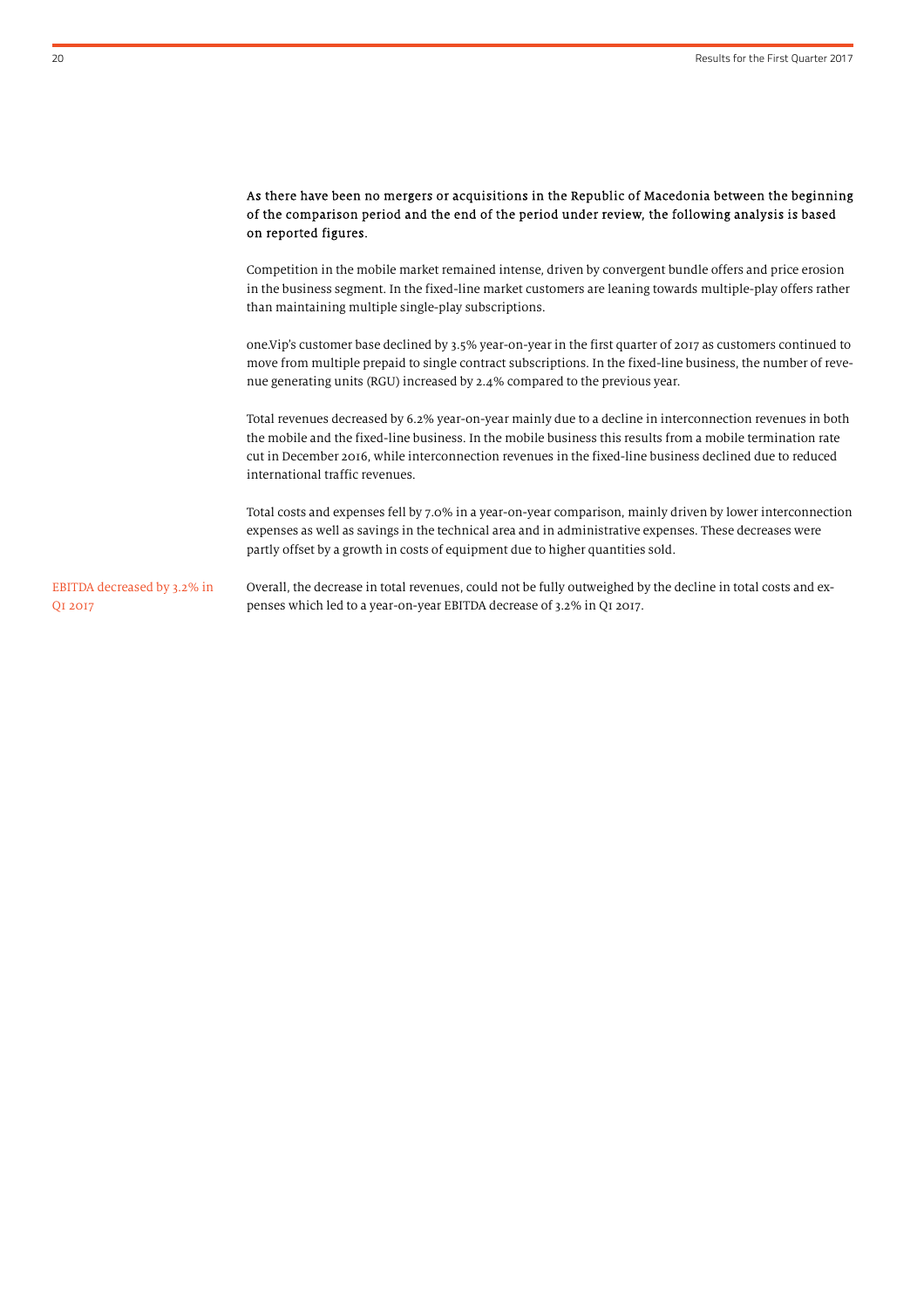# Outlook unchanged Telekom Austria Group outlook for the full year 2017

In the first quarter of 2017, Telekom Austria Group again managed to increase revenues both on a reported and proforma basis. This was achieved via successful cross-and upselling as well as value-based management with a focus on high-value customers and attractive fixed-line propositions. Nevertheless, most of the Group's mobile markets continued to be characterised by intense competition, partly resulting from ongoing macroeconomic headwinds, which however, continued to flatten out a bit in some segments. Also, results in the first quarter were supported by a 12.5% appreciation of the Belarusian Rouble versus the EUR, while regulatory headwinds remained, especially from the stepwise abolition of retail roaming in the EU as of 30 April 2016.

For the remaining months of 2017, most of these business conditions are expected to remain intact. In Austria, strong competition in the mobile market will persist and is anticipated to remain. In the CEE region, a mixed economic forecast is expected to lend only weak support while high competition on the mobile market is anticipated to remain. Moreover, operational improvements continue to be overshadowed by negative impacts from the abolition of roaming, which are expected to amount to approximately EUR 40 mn in Group EBITDA in 2017. On a positive note, demand for fixed-line services is expected to remain supportive across Telekom Austria Group's convergent markets with additional support from acquisitions of fixed-service providers in Croatia and Belarus in February 2017 and December 2016 respectively.

In spite of the illustrated challenges, the Management of Telekom Austria Group remains committed to its growth strategy by concentrating on the following focus areas: Exceling in the core business, expansion of products and services as well as value-accretive mergers and acquisitions.

These activities will be coupled with ongoing efforts to continuously increase operating efficiency.

For the year 2017, the Management of Telekom Austria Group aims to offset the negative roaming impact and achieve modest growth in Group revenues (on a reported basis).

In order to monetise the strong data growth, Telekom Austria Group will further invest in the LTE rollout across its markets as well as the accelerated fibre deployment in Austria. Despite the ongoing intensified investment into these areas, CAPEX before spectrum investments and acquisitions will decrease moderately to approximately EUR 725 mn in 2017.

On 22 July 2016, América Móvil and Österreichische Bundes- und Industriebeteiligungen GmbH (ÖBIB) agreed on a new expected dividend level starting with the financial year 2016. This decision is based on the improved operational and financial performance of the Group. This new dividend expectation entails the payment of EUR 0.20 per share to be maintained or increased on a sustainable basis in line with the operational and financial developments of the Group.

In order to ensure its financial flexibility, Telekom Austria Group remains committed to maintaining its Baa2/BBB ratings from Moody's and Standard & Poor's.

The outlook is based on constant exchange rates, with the exception of the Belarusian Rouble. Whilst the Management of Telekom Austria Group acknowledges the limited predictability of the Belarusian Rouble, it expects the currency to devalue close to inflation by approximately 10% versus the EUR in 2017.

With regards to frequencies, the government of Belarus is expected to sell spectrum in the 2,100 MHz band. Moreover, there might be some tenders in Bulgaria for frequencies in the 800 MHz band and in Slovenia for 3,500 MHz and 10-12 GHz bands. In the Republic of Macedonia, NRA announced that tenders for 2X10MHz on 900 MHz band and 2X10MHz on 1800 MHz band will be published in 2017, but procedure has not yet started.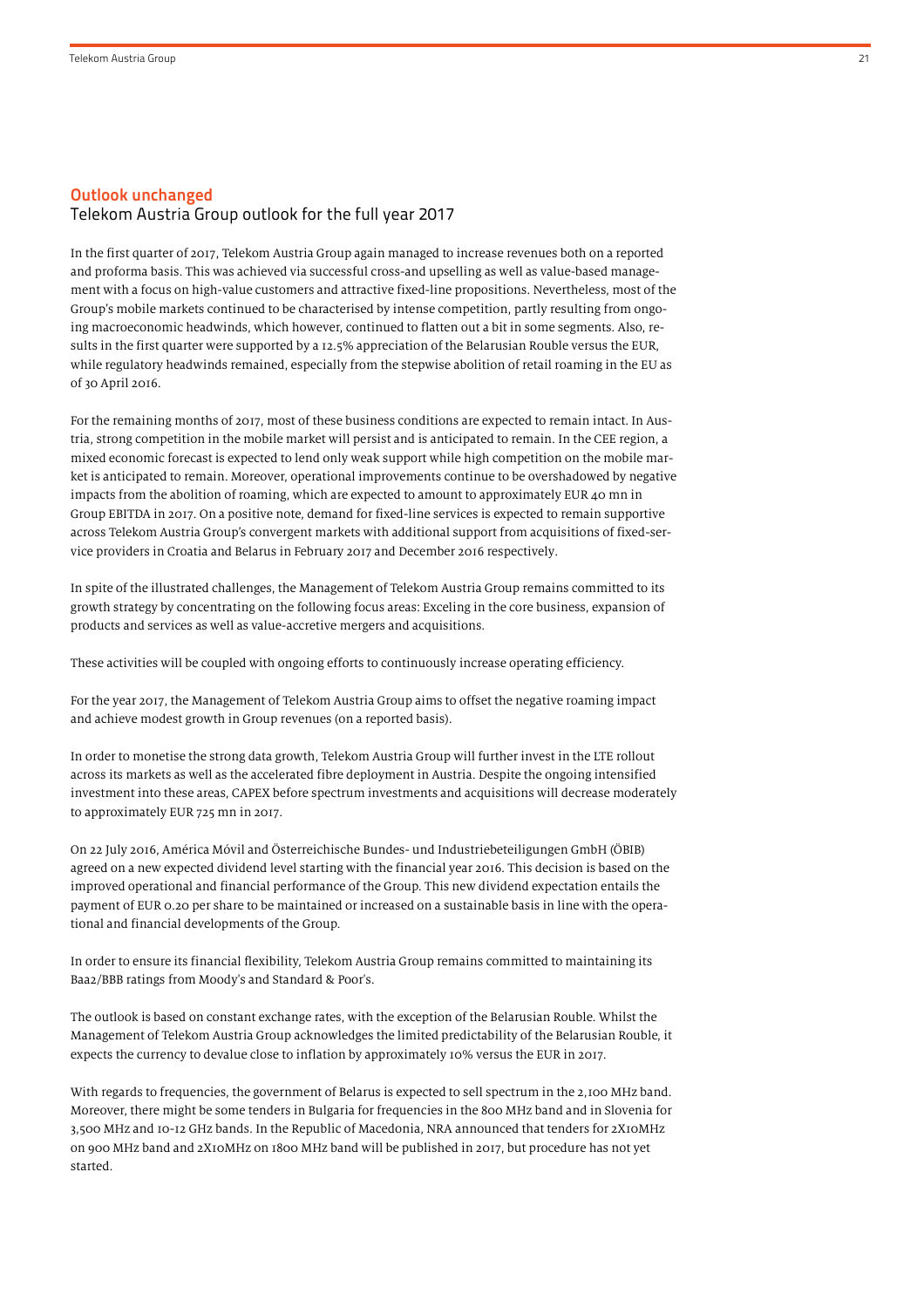# Additional Information

#### Risks and Uncertainties

The Telekom Austria Group faces various risks and uncertainties which could affect its results. For further details about these risks and uncertainties, please refer to the Telekom Austria Group Annual Report 2015, pp. 66 ff.

#### Waiver of Review

This financial report of the Telekom Austria Group contains quarterly results which have not been audited or reviewed by a certified public accountant.

#### **Other**

The use of automated calculation systems may give rise to rounding differences.

The reported results include depreciation and amortisation of fair value adjustments resulting from past business combinations and therefore may deviate from the result of the single financial statements.

n.m. – not meaningful, used for percentage changes >300% and others which are not meaningful.

n.a. – not applicable, e.g. for divisions by zero.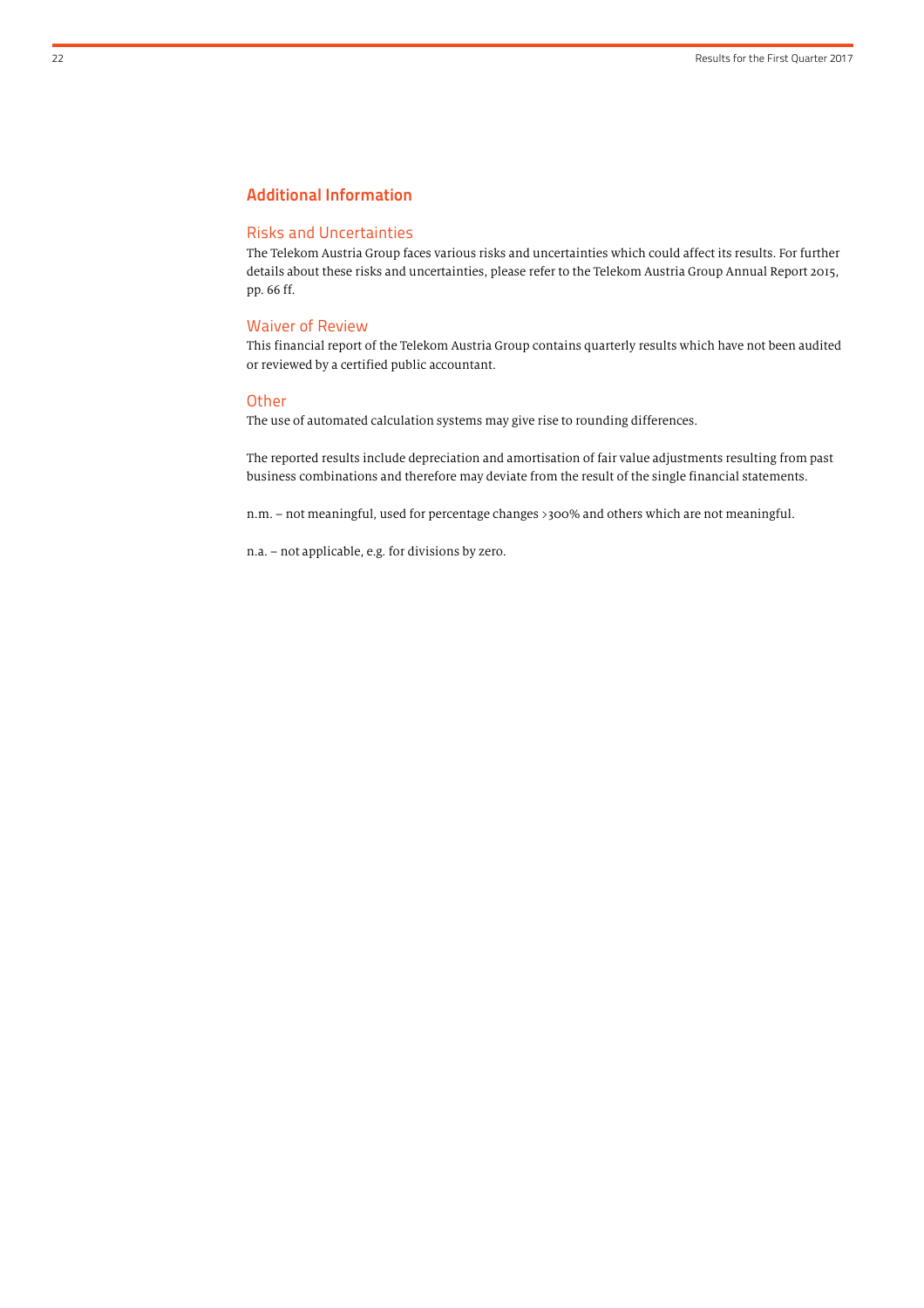### Reconciliation tables –

### Proforma values and additional performance measures

The following tables present all the proforma tables from the previous section on a reported as well as on a proforma basis. Additionally, the difference between reported and proforma values is also provided and is stemming from the M&A-activities between the start of the comparison period and the end of the reporting period mentioned on page 4. Alternative performance measures are used to describe the operational performance. Further explanations are provided to give additional, useful and relevant detail on the company's performance.

#### ARPL (reported)

ARPL-relevant revenues are fixed retail revenues and fixed interconnection revenues. The ARPL is calculated by dividing ARPL-relevant revenues through average fixed access lines in a certain period. The difference to fixed-line and other revenues are interconnection transit revenues, solutions & connectivity revenues, fixed equipment revenues and other revenues.

|                                         | Q1 2017  | 01 2016  |          |
|-----------------------------------------|----------|----------|----------|
| ARPL-relevant revenues (in EUR million) | reported | reported | % change |
| Austria                                 | 186.7    | 188.3    | $-0.9$   |
| Bulgaria                                | 17.7     | 17.4     | 1.7      |
| Croatia                                 | 23.7     | 18.4     | 28.8     |
| Belarus                                 | 4.1      | n.a.     | n.a.     |
| Slovenia                                | 7.7      | 7.4      | 4.3      |
| Republic of Serbia                      | n.a.     | n.a.     | n.a.     |
| Republic of Macedonia                   | 5.3      | 5.3      | $-0.9$   |

| Access lines (in '000) | Q1 2017<br>reported | Q1 2016<br>reported | % change |
|------------------------|---------------------|---------------------|----------|
| Austria                | 2,187.5             | 2,231.2             | $-2.0$   |
| <b>Bulgaria</b>        | 537.0               | 540.9               | $-0.7$   |
| Croatia                | 305.0               | 269.8               | 13.0     |
| Belarus                | 174.4               | n.a.                | n.a.     |
| Slovenia               | 70.7                | 69.2                | 2.2      |
| Republic of Serbia     | n.a.                | n.a.                | n.a.     |
| Republic of Macedonia  | 142.7               | 143.3               | $-0.5$   |

#### ARPU (proforma)

ARPU-relevant revenues are wireless service revenues, i.e. mobile retail revenues (incl. customer roaming) and mobile interconnection as well as visitor roaming and national roaming revenues. The ARPU is calculated based on ARPU-relevant revenues divided by the average subscribers in a certain period.

|                                           | 01 2017  | 01 2016  |          |
|-------------------------------------------|----------|----------|----------|
| in EUR million                            | reported | proforma | % change |
| Wireless service revenues                 | 524.0    | 519.9    | 0.8      |
| Free Cashflow (reported)                  |          |          |          |
|                                           | 01 2017  | 01 2016  |          |
| (in EUR million)                          | reported | reported | % change |
| Net cash flow from operating activities   | 261.9    | 307.1    | $-14.7$  |
| Capital expenditures paid                 | $-208.9$ | $-245.2$ | 14.8     |
| Proceeds from sale of plant, property and |          |          |          |
| equipment                                 | 8.5      | 4.7      | 80.7     |
| Interest paid                             | $-23.9$  | $-73.5$  | 67.4     |
| Free cash flow                            | 37.5     | $-6.9$   | n.m.     |
|                                           |          |          |          |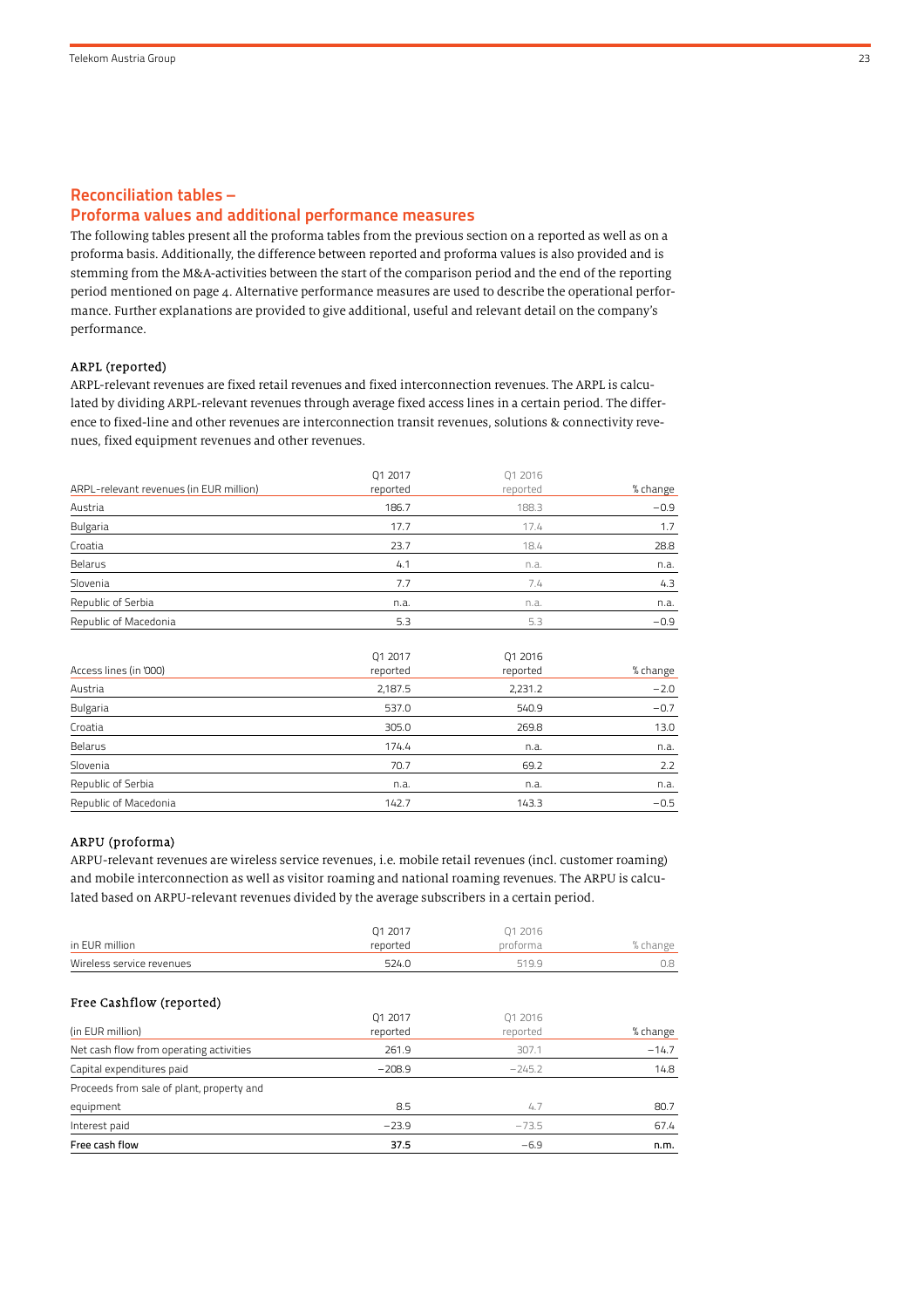# Belarus Key Financials in EUR und BYN

Due to the impact on the consolidated results of occasionally substantial fluctuations in the Belarusian Rouble, the performance for the Belarusian segment is also presented in local currency.

|                              | Q1 2017  | Q1 2016  |          |
|------------------------------|----------|----------|----------|
| in EUR million               | reported | reported | % change |
| Total revenues               | 92.9     | 68.9     | 34.8     |
| Total costs and expenditures | $-47.0$  | $-34.3$  | $-37.0$  |
| EBITDA                       | 45.9     | 34.6     | 32.7     |
|                              |          |          |          |
|                              | 01 2017  | 01 2016  |          |
| in BYN million               | reported | reported | % change |
| Total revenues               | 189.2    | 157.8    | 19.9     |
| Total costs and expenditures | $-95.8$  | $-78.6$  | $-21.8$  |
| EBITDA                       | 93.4     | 79.2     | 18.0     |
|                              |          |          |          |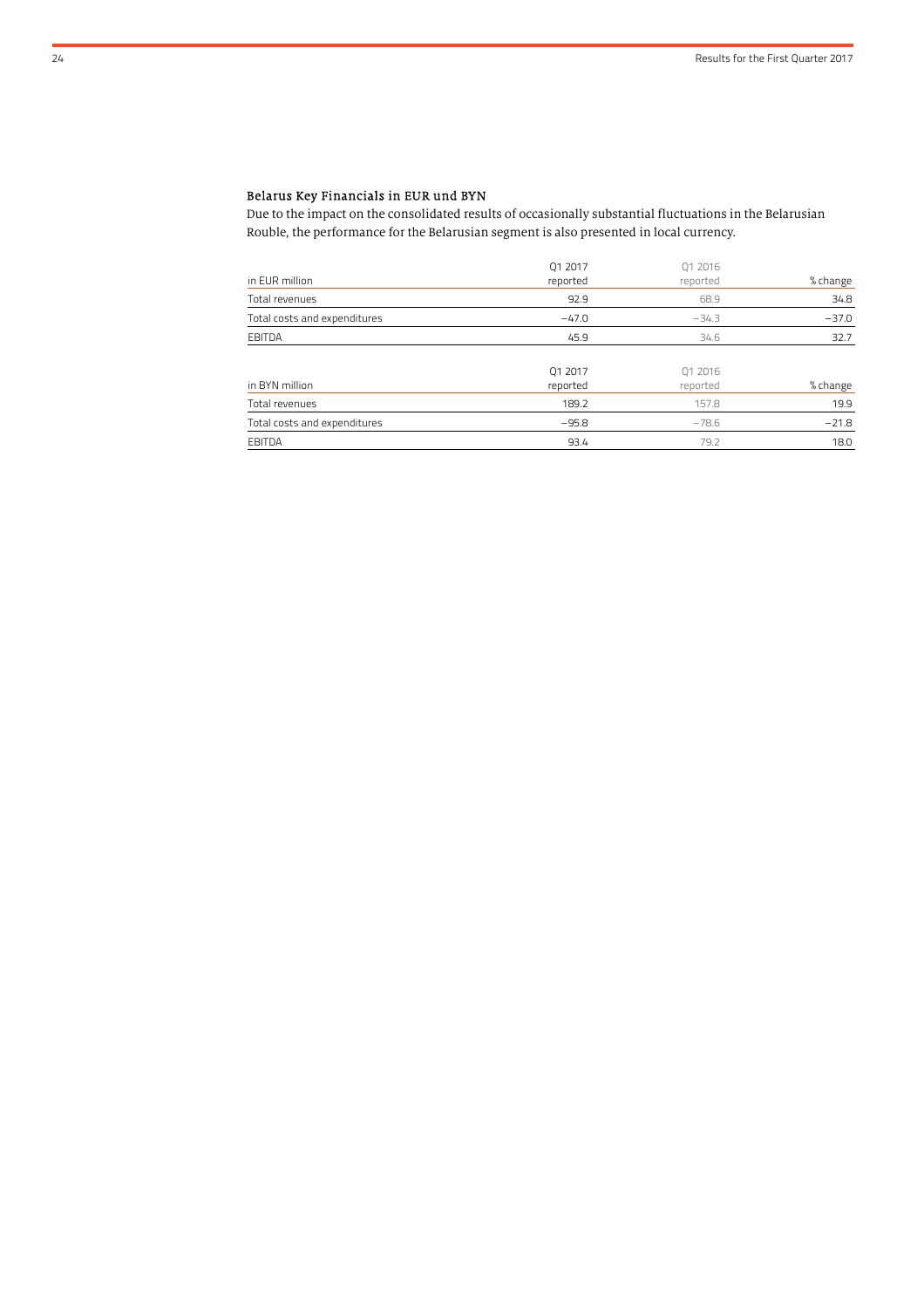# Proforma and reported results

The following section provides for the proforma values in the previous section the corresponding reported values as well as the difference between both. The difference stems from the M&A-activities listed below.

- > The acquisition of the fixed-line operator Metronet in Croatia, which was closed on 15 February 2017. The company has been consolidated as of 1 February 2017.
- > The acquisition of the fixed-line provider Atlant Telecom and its subsidiary TeleSet in Belarus, consolidated as of 1 December 2016.

### Group Overview

| Key performance indicators      |                     |                     |          |                     |                      |                                                |
|---------------------------------|---------------------|---------------------|----------|---------------------|----------------------|------------------------------------------------|
| in EUR million                  | Q1 2017<br>reported | Q1 2016<br>reported | % change | 01 2016<br>proforma | % change<br>proforma | Absolute<br>change<br>(proforma -<br>reported) |
| Total revenues                  | 1,058.9             | 1,009.4             | 4.9      | 1,017.5             | 4.1                  | 8.1                                            |
| thereof total service revenues* | 956.1               | 913.5               | 4.7      | 921.6               | 3.7                  | 8.1                                            |
| Wireless revenues               | 644.0               | 628.7               | 2.4      | 628.8               | 2.4                  | 0.1                                            |
| thereof service revenues        | 524.0               | 519.9               | 0.8      | 519.8               | 0.8                  | 0.0                                            |
| thereof equipment revenues      | 96.6                | 89.9                | 7.5      | 89.9                | 7.5                  | 0.0                                            |
| Fixed-line and other revenues   | 414.9               | 380.7               | 9.0      | 388.7               | 6.7                  | 8.0                                            |
| EBITDA                          | 339.5               | 334.4               | 1.5      | 337.4               | 0.6                  | 3.0                                            |
| % total revenues                | 32.1%               | 33.1%               |          | 33.2%               |                      |                                                |
| EBIT                            | 126.4               | 117.2               | 7.9      | 119.5               | 5.9                  | 2.2                                            |
| % total revenues                | 11.9%               | 11.6%               |          | 11.7%               |                      |                                                |

\* ) Including other operating income

| Wireless indicators              | 01 2017<br>reported | 01 2016<br>reported | % change | 01 2016<br>proforma | % change<br>proforma | Absolute<br>change<br>(proforma -<br>reported) |
|----------------------------------|---------------------|---------------------|----------|---------------------|----------------------|------------------------------------------------|
| Wireless subscribers (thousands) | 20,621.7            | 20,529.2            | 0.5      | 20,529.2            | 0.5                  | 0.0                                            |
| thereof postpaid                 | 15,074.4            | 14,803.5            | 1.8      | 14.803.5            | 1.8                  | 0.0                                            |
| thereof prepaid                  | 5,547.4             | 5.725.8             | $-3.1$   | 5.725.8             | $-3.1$               | 0.0                                            |
| MoU (per Ø subscriber)           | 302.4               | 298.4               | 1.3      | 298.4               | 1.3                  | 0.0                                            |
| ARPU (EUR)                       | 8.5                 | 8.4                 | 0.7      | 8.4                 | 0.7                  | 0.0                                            |
| Churn $(\%)$                     | 2.0%                | 2.0%                |          | 2.0%                |                      |                                                |
|                                  |                     |                     |          |                     |                      | Absolute                                       |

|                     |          |          |          |          |          | <b>AUJUILL</b><br>change |
|---------------------|----------|----------|----------|----------|----------|--------------------------|
|                     | 01 2017  | 01 2016  |          | 01 2016  | % change | (proforma -              |
| Wireline indicators | reported | reported | % change | proforma | proforma | reported)                |
| RGUs (thousands)    | 5.920.0  | 5.593.5  | 5.8      | 5.888.1  | U.5      | 294.5                    |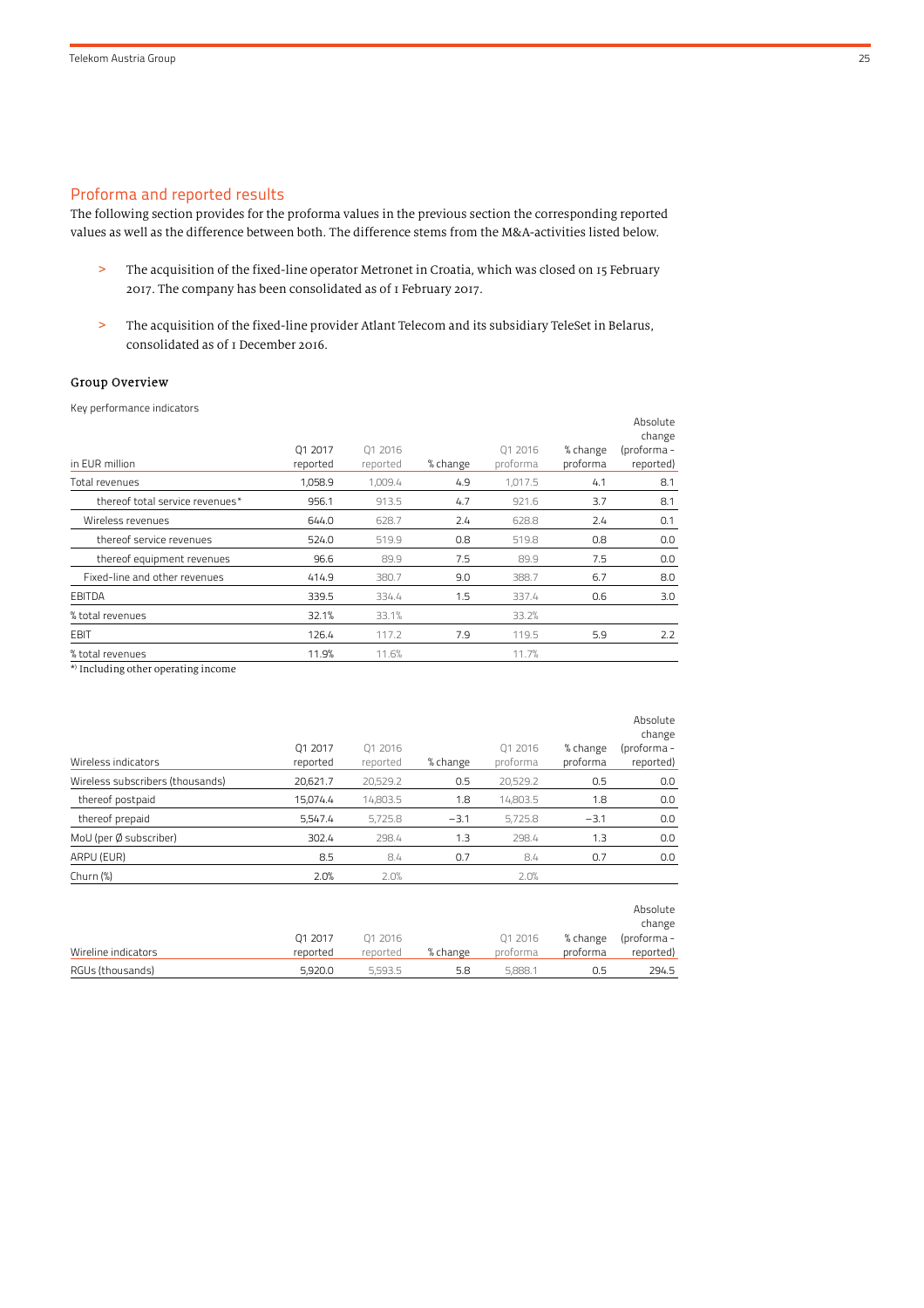Absolute

Absolute

### Revenues

| 01 2017 | 01 2016           |                   | 01 2016         | % change          | change<br>(proforma -<br>reported) |
|---------|-------------------|-------------------|-----------------|-------------------|------------------------------------|
|         |                   |                   |                 |                   |                                    |
|         |                   |                   |                 |                   | 0.0                                |
| 103.5   | 97.0              | 6.7               | 97.0            | 6.7               | 0.0                                |
| 98.4    | 88.4              | 11.2              | 92.9            | 5.9               | 4.5                                |
| 92.9    | 68.9              | 34.8              | 72.5            | 28.1              | 3.6                                |
| 52.9    | 51.7              | 2.3               | 51.7            | 2.3               | 0.0                                |
| 51.0    | 52.3              | $-2.6$            | 52.3            | $-2.6$            | 0.0                                |
| 27.3    | 29.1              | $-6.2$            | 29.1            | $-6.2$            | 0.0                                |
| $-10.3$ | $-9.3$            | $-11.2$           | $-9.3$          | $-11.2$           | 0.0                                |
| 1,058.9 | 1,009.4           | 4.9               | 1,017.5         | 4.1               | 8.1                                |
|         | reported<br>643.3 | reported<br>631.2 | % change<br>1.9 | proforma<br>631.2 | proforma<br>1.9                    |

## EBITDA

| in EUR million                  | 01 2017<br>reported | 01 2016<br>reported | % change | 01 2016<br>proforma | % change<br>proforma | change<br>(proforma -<br>reported) |
|---------------------------------|---------------------|---------------------|----------|---------------------|----------------------|------------------------------------|
| Austria                         | 228.3               | 225.3               | 1.3      | 225.3               | 1.3                  | 0.0                                |
| <b>Bulgaria</b>                 | 28.2                | 33.6                | $-16.0$  | 33.6                | $-16.0$              | 0.0                                |
| Croatia                         | 21.2                | 17.4                | 21.3     | 19.4                | 9.4                  | 1.9                                |
| Belarus                         | 45.9                | 34.6                | 32.7     | 35.7                | 28.5                 | 1.1                                |
| Slovenia                        | 12.1                | 14.0                | $-13.5$  | 14.0                | $-13.5$              | 0.0                                |
| Republic of Serbia              | 7.7                 | 9.4                 | $-18.2$  | 9.4                 | $-18.2$              | 0.0                                |
| Republic of Macedonia           | 5.9                 | 6.1                 | $-3.2$   | 6.1                 | $-3.2$               | 0.0                                |
| Corporate & other, eliminations | $-9.8$              | $-6.1$              | $-60.4$  | $-6.1$              | $-60.4$              | 0.0                                |
| <b>Total EBITDA</b>             | 339.5               | 334.4               | 1.5      | 337.4               | 0.6                  | 3.0                                |

# Depreciation and Amortisation

| in EUR million                  | 01 2017<br>reported | 01 2016<br>reported | % change | 01 2016<br>proforma | % change<br>proforma | Absolute<br>change<br>(proforma -<br>reported) |
|---------------------------------|---------------------|---------------------|----------|---------------------|----------------------|------------------------------------------------|
| Austria                         | 119.3               | 115.9               | 2.9      | 115.9               | 3.0                  | 0.0                                            |
| <b>Bulgaria</b>                 | 28.9                | 25.8                | 11.9     | 25.8                | 11.9                 | 0.0                                            |
| Croatia                         | 20.7                | 21.9                | $-5.8$   | 22.7                | $-9.1$               | 0.8                                            |
| Belarus                         | 12.3                | 16.0                | $-23.4$  | 16.4                | $-25.4$              | 0.4                                            |
| Slovenia                        | 8.4                 | 7.5                 | 11.4     | 7.5                 | 11.4                 | 0.0                                            |
| Republic of Serbia              | 11.1                | 12.4                | $-10.5$  | 12.4                | $-10.5$              | 0.0                                            |
| Republic of Macedonia           | 11.7                | 17.6                | $-33.4$  | 17.6                | $-33.4$              | 0.0                                            |
| Corporate & other, eliminations | 0.8                 | 0.0                 | n.m.     | 0.0                 | n.m.                 | 0.0                                            |
| Total D&A                       | 213.1               | 217.2               | $-1.9$   | 218.0               | $-2.2$               | 0.8                                            |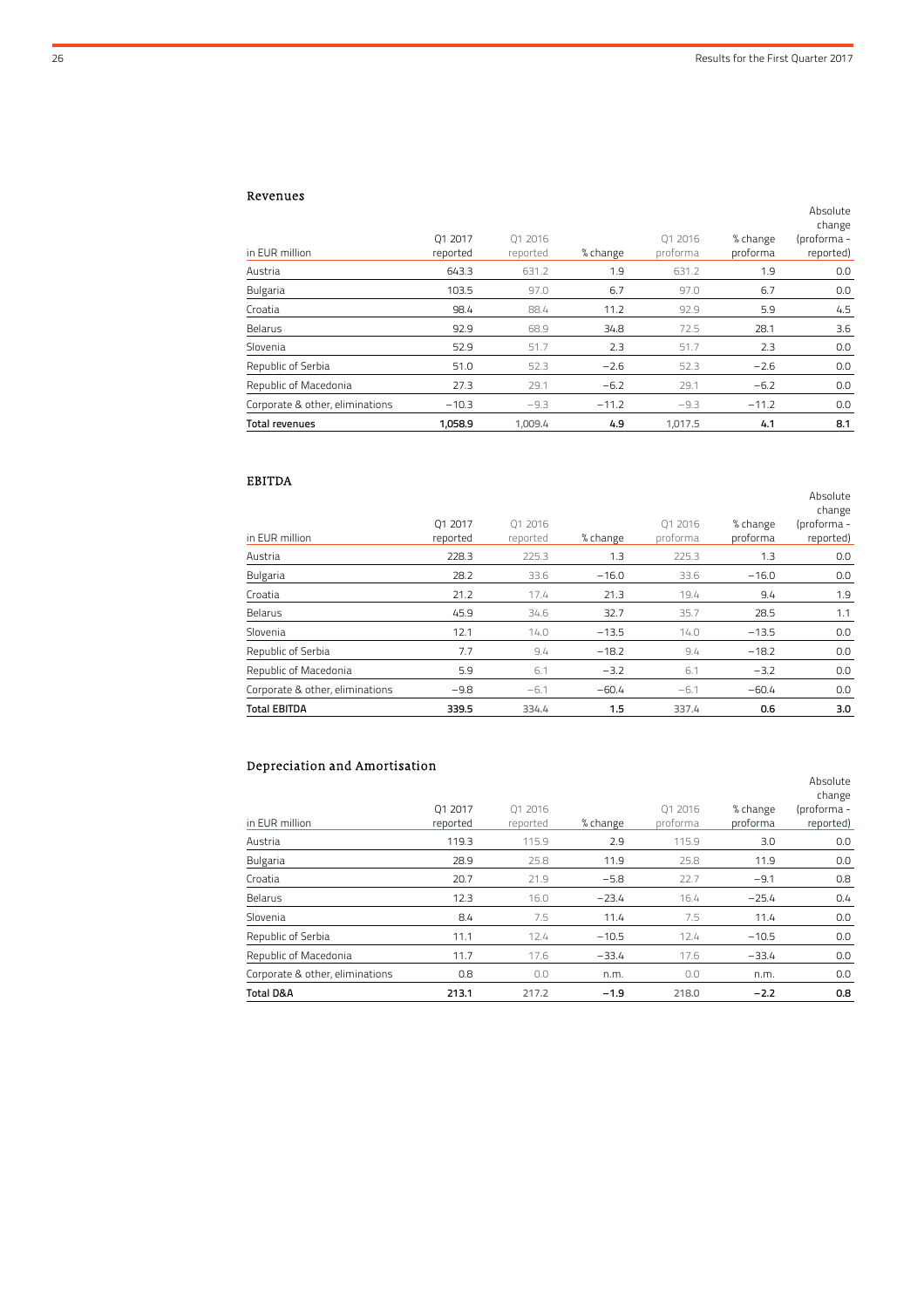EBIT

| ----<br>in EUR million          | 01 2017<br>reported | 01 2016<br>reported | % change | 01 2016<br>proforma | % change<br>proforma | Absolute<br>change<br>(proforma-<br>reported) |
|---------------------------------|---------------------|---------------------|----------|---------------------|----------------------|-----------------------------------------------|
| Austria                         | 109.0               | 109.4               | $-0.4$   | 109.4               | $-0.4$               | 0.0                                           |
| <b>Bulgaria</b>                 | $-0.7$              | 7.8                 | n.m.     | 7.8                 | n.m.                 | 0.0                                           |
| Croatia                         | 0.5                 | $-4.5$              | n.m.     | $-3.4$              | n.m.                 | 1.1                                           |
| Belarus                         | 33.6                | 18.5                | 81.2     | 19.7                | 70.8                 | 1.1                                           |
| Slovenia                        | 3.7                 | 6.5                 | $-42.4$  | 6.5                 | $-42.4$              | 0.0                                           |
| Republic of Serbia              | $-3.3$              | $-2.9$              | $-14.3$  | $-2.9$              | $-14.3$              | 0.0                                           |
| Republic of Macedonia           | $-5.8$              | $-11.5$             | 49.6     | $-11.5$             | 49.6                 | 0.0                                           |
| Corporate & other, eliminations | $-10.6$             | $-6.1$              | $-73.4$  | $-6.1$              | $-73.4$              | 0.0                                           |
| <b>Total EBIT</b>               | 126.4               | 117.2               | 7.9      | 119.5               | 5.9                  | 2.2                                           |

# Capital Expenditures\*

| Total capital expenditures      | 180.0               | 134.5               | 33.8     | 136.0               | 32.3                 | 1.5                                            |
|---------------------------------|---------------------|---------------------|----------|---------------------|----------------------|------------------------------------------------|
| Corporate & other, eliminations | $-3.9$              | $-0.2$              | n.m.     | $-0.2$              | n.m.                 | 0.0                                            |
| Republic of Macedonia           | 1.5                 | 6.4                 | $-76.2$  | 6.4                 | $-76.2$              | 0.0                                            |
| Republic of Serbia              | 6.5                 | 3.7                 | 76.2     | 3.7                 | 76.2                 | 0.0                                            |
| Slovenia                        | 21.7                | 3.6                 | n.m.     | 3.6                 | n.m.                 | 0.0                                            |
| Belarus                         | 4.1                 | 13.5                | $-69.9$  | 14.0                | $-71.1$              | 0.6                                            |
| Croatia                         | 17.0                | 14.5                | 17.3     | 15.4                | 10.1                 | 0.9                                            |
| <b>Bulgaria</b>                 | 14.7                | 13.3                | 10.3     | 13.3                | 10.3                 | 0.0                                            |
| Austria                         | 118.5               | 79.7                | 48.7     | 79.7                | 48.7                 | 0.0                                            |
| in EUR million                  | 01 2017<br>reported | 01 2016<br>reported | % change | 01 2016<br>proforma | % change<br>proforma | Absolute<br>change<br>(proforma -<br>reported) |

\* ) Additions to property, plant and equipment and intangible assets, excluding asset retirement obligations

# Capital Expenditures – Tangible

|                                       | 01 2017  | 01 2016  |          |
|---------------------------------------|----------|----------|----------|
| in EUR million                        | reported | reported | % change |
| Austria                               | 100.2    | 63.7     | 57.3     |
| <b>Bulgaria</b>                       | 11.7     | 9.9      | 17.9     |
| Croatia                               | 16.6     | 14.5     | 14.5     |
| Belarus                               | 3.8      | 11.6     | $-67.1$  |
| Slovenia                              | 3.8      | 3.4      | 13.4     |
| Republic of Serbia                    | 5.1      | 3.3      | 57.4     |
| Republic of Macedonia                 | 1.1      | 6.0      | $-81.6$  |
| Corporate & other, eliminations       | $-3.9$   | $-0.2$   | n.m.     |
| Total capital expenditures - tangible | 138.4    | 112.1    | 23.4     |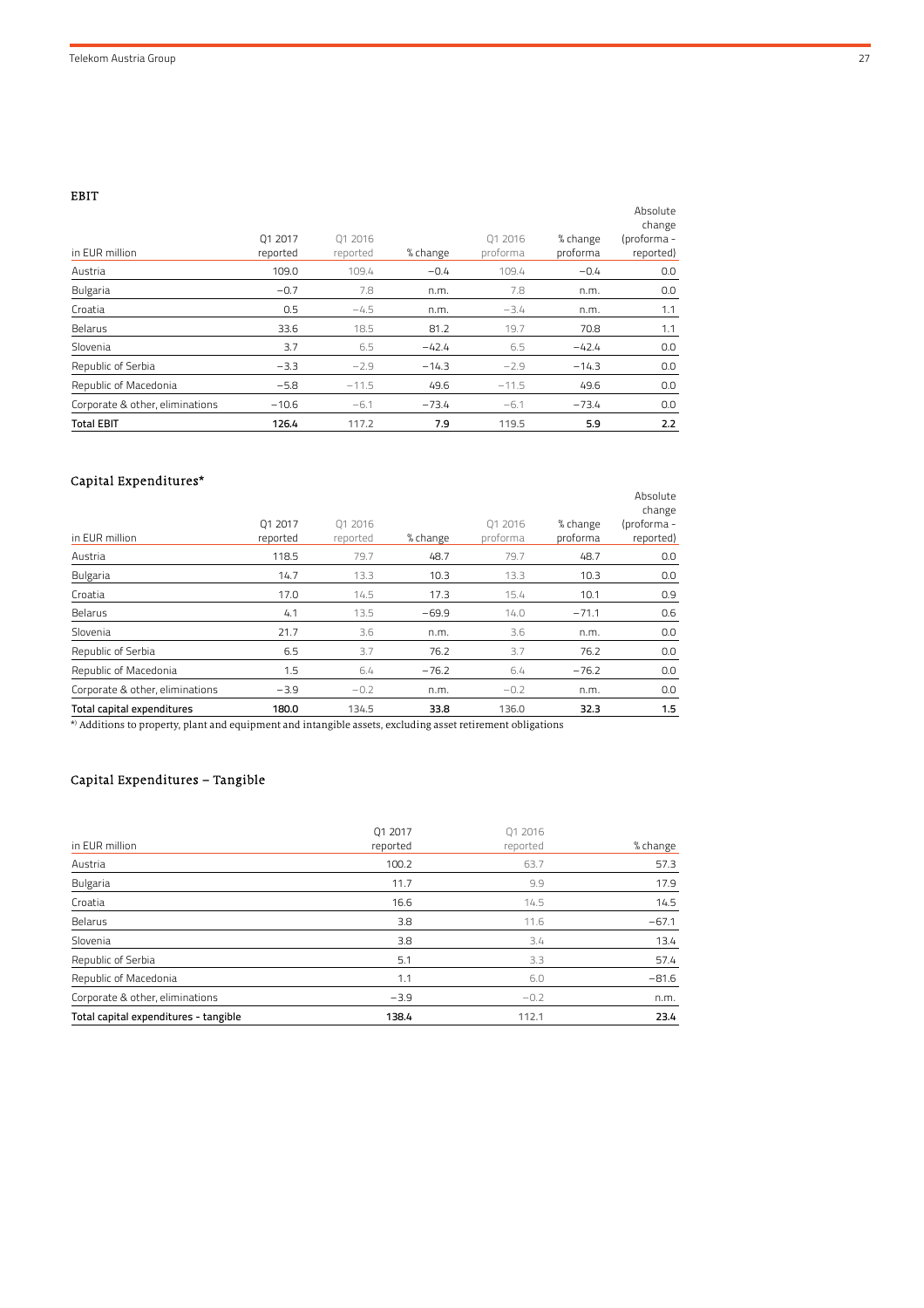# Capital Expenditures – Intangible

| Total capital expenditures - intangible | 41.6                | 22.4                | 86.0     |
|-----------------------------------------|---------------------|---------------------|----------|
| Corporate & other, eliminations         | 0.0                 | 0.0                 | n.a.     |
| Republic of Macedonia                   | 0.4                 | 0.4                 | 6.8      |
| Republic of Serbia                      | 1.3                 | 0.4                 | 229.5    |
| Slovenia                                | 17.9                | 0.2                 | n.m.     |
| Belarus                                 | 0.2                 | 1.9                 | $-87.0$  |
| Croatia                                 | 0.4                 | 0.0                 | n.m.     |
| <b>Bulgaria</b>                         | 3.1                 | 3.5                 | $-11.3$  |
| Austria                                 | 18.3                | 16.0                | 14.2     |
| in EUR million                          | 01 2017<br>reported | 01 2016<br>reported | % change |
|                                         |                     |                     |          |

# Segment Croatia

Key performance indicators

| $\cdots$<br>in EUR million      | 01 2017<br>reported | 01 2016<br>reported | % change | 01 2016<br>proforma | % change<br>proforma | Absolute<br>change<br>(proforma -<br>reported) |
|---------------------------------|---------------------|---------------------|----------|---------------------|----------------------|------------------------------------------------|
| Total revenues                  | 98.4                | 88.4                | 11.2     | 92.9                | 5.9                  | 4.5                                            |
| thereof total service revenues* | 87.0                | 79.5                | 9.4      | 84.0                | 3.6                  | 4.5                                            |
| Wireless revenues               | 70.4                | 67.3                | 4.6      | 67.3                | 4.6                  | 0.1                                            |
| thereof service revenues        | 57.9                | 57.1                | 1.3      | 57.1                | 1.4                  | 0.0                                            |
| thereof equipment revenues      | 11.2                | 8.8                 | 26.7     | 8.8                 | 26.8                 | 0.0                                            |
| Fixed-line and other revenues   | 28.0                | 21.2                | 32.2     | 25.6                | 9.4                  | 4.4                                            |
| EBITDA                          | 21.2                | 17.4                | 21.3     | 19.4                | 9.4                  | 1.9                                            |
| % of total revenues             | 21.5%               | 19.7%               |          | 20.8%               |                      |                                                |
| EBIT                            | 0.5                 | $-4.5$              | n.m.     | $-3.4$              | n.m.                 | 1.1                                            |
| % of total revenues             | 0.5%                | $-5.1%$             |          | $-3.6%$             |                      |                                                |

\* ) Including other operating income

| Wireless indicators<br>Wireless subscribers (thousands) | Q1 2017<br>reported<br>1,706.3 | 01 2016<br>reported<br>1,714.2 | % change<br>$-0.5$ | Q1 2016<br>proforma<br>1,714.2 | % change<br>proforma<br>$-0.5$ | Absolute<br>change<br>(proforma -<br>reported)<br>0.0 |
|---------------------------------------------------------|--------------------------------|--------------------------------|--------------------|--------------------------------|--------------------------------|-------------------------------------------------------|
| thereof postpaid                                        | 865.9                          | 841.1                          | 2.9                | 841.1                          | 2.9                            | 0.0                                                   |
| thereof prepaid                                         | 840.4                          | 873.0                          | $-3.7$             | 873.0                          | $-3.7$                         | 0.0                                                   |
| MoU (per Ø subscriber)                                  | 302.9                          | 296.7                          | 2.1                | 296.7                          | 2.1                            | 0.0                                                   |
| ARPU (in EUR)                                           | 11.3                           | 11.1                           | 2.2                | 11.1                           | 2.2                            | 0.0                                                   |
| Churn (%)                                               | 2.7%                           | 2.4%                           |                    | 2.4%                           |                                |                                                       |
| Wireline indicators                                     | Q1 2017<br>reported            | 01 2016<br>reported            | % change           | Q1 2016<br>proforma            | % change<br>proforma           | Absolute<br>change<br>(proforma -<br>reported)        |
| RGUs (thousands)                                        | 662.3                          | 576.8                          | 14.8               | 602.3                          | 10.0                           | 25.5                                                  |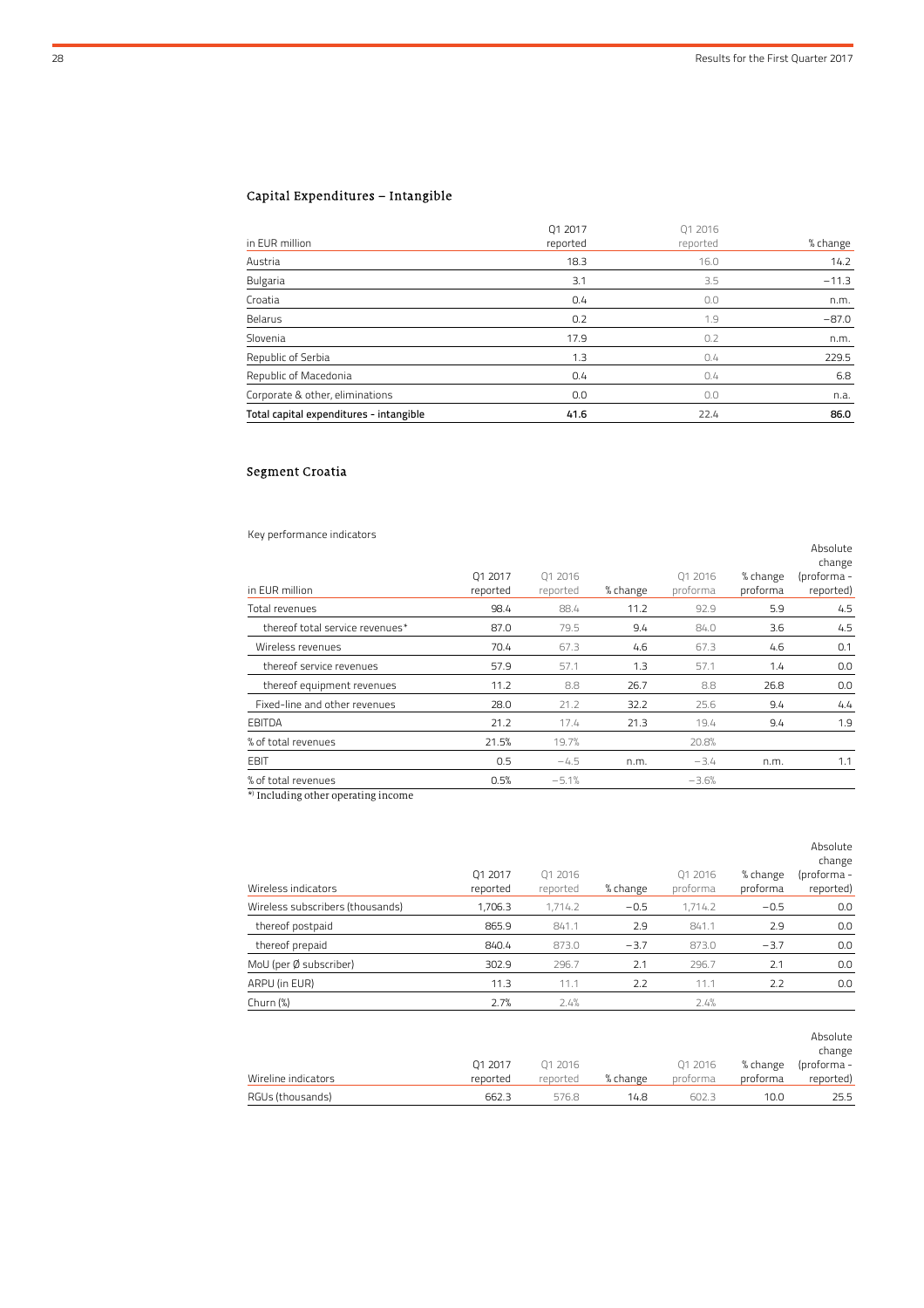### Segment Belarus

| Key performance indicators                                                                                                                                                                                                     |                     |                     |          |                     |                      |                                                |
|--------------------------------------------------------------------------------------------------------------------------------------------------------------------------------------------------------------------------------|---------------------|---------------------|----------|---------------------|----------------------|------------------------------------------------|
| in EUR million                                                                                                                                                                                                                 | Q1 2017<br>reported | Q1 2016<br>reported | % change | Q1 2016<br>proforma | % change<br>proforma | Absolute<br>change<br>(proforma -<br>reported) |
| Total revenues                                                                                                                                                                                                                 | 92.9                | 68.9                | 34.8     | 72.5                | 28.1                 | 3.6                                            |
| thereof total service revenues*                                                                                                                                                                                                | 78.7                | 55.3                | 42.5     | 58.9                | 33.7                 | 3.6                                            |
| Wireless revenues                                                                                                                                                                                                              | 85.8                | 66.6                | 28.7     | 66.6                | 28.7                 | 0.0                                            |
| thereof service revenues                                                                                                                                                                                                       | 67.6                | 52.0                | 30.1     | 52.0                | 30.1                 | 0.0                                            |
| thereof equipment revenues                                                                                                                                                                                                     | 14.1                | 13.6                | 3.7      | 13.6                | 3.7                  | 0.0                                            |
| Fixed-line and other revenues                                                                                                                                                                                                  | 7.1                 | 2.3                 | 215.7    | 5.9                 | 21.3                 | 3.6                                            |
| EBITDA                                                                                                                                                                                                                         | 45.9                | 34.6                | 32.7     | 35.7                | 28.5                 | 1.1                                            |
| % of total revenues                                                                                                                                                                                                            | 49.4%               | 50.2%               |          | 49.2%               |                      |                                                |
| <b>EBIT</b>                                                                                                                                                                                                                    | 33.6                | 18.5                | 81.2     | 19.7                | 70.8                 | 1.1                                            |
| % of total revenues                                                                                                                                                                                                            | 36.2%               | 26.9%               |          | 27.1%               |                      |                                                |
| 44) When the control of the control of the control of the control of the control of the control of the control of the control of the control of the control of the control of the control of the control of the control of the |                     |                     |          |                     |                      |                                                |

\* ) Including other operating income

| Wireless indicators              | 01 2017<br>reported | 01 2016<br>reported | % change | 01 2016<br>proforma | % change<br>proforma | Absolute<br>change<br>(proforma -<br>reported) |
|----------------------------------|---------------------|---------------------|----------|---------------------|----------------------|------------------------------------------------|
| Wireless subscribers (thousands) | 4.881.6             | 4.919.8             | $-0.8$   | 4.919.8             | $-0.8$               | 0.0                                            |
| thereof postpaid                 | 3,945.9             | 3,986.3             | $-1.0$   | 3.986.3             | $-1.0$               | 0.0                                            |
| thereof prepaid                  | 935.7               | 933.5               | 0.2      | 933.5               | 0.2                  | 0.0                                            |
| MoU (per Ø subscriber)           | 397.9               | 382.1               | 4.1      | 382.1               | 4.1                  | 0.0                                            |
| ARPU (in EUR)                    | 4.6                 | 3.5                 | 31.2     | 3.5                 | 31.2                 | 0.0                                            |
| Churn (%)                        | 1.8%                | 1.6%                |          | 1.6%                |                      |                                                |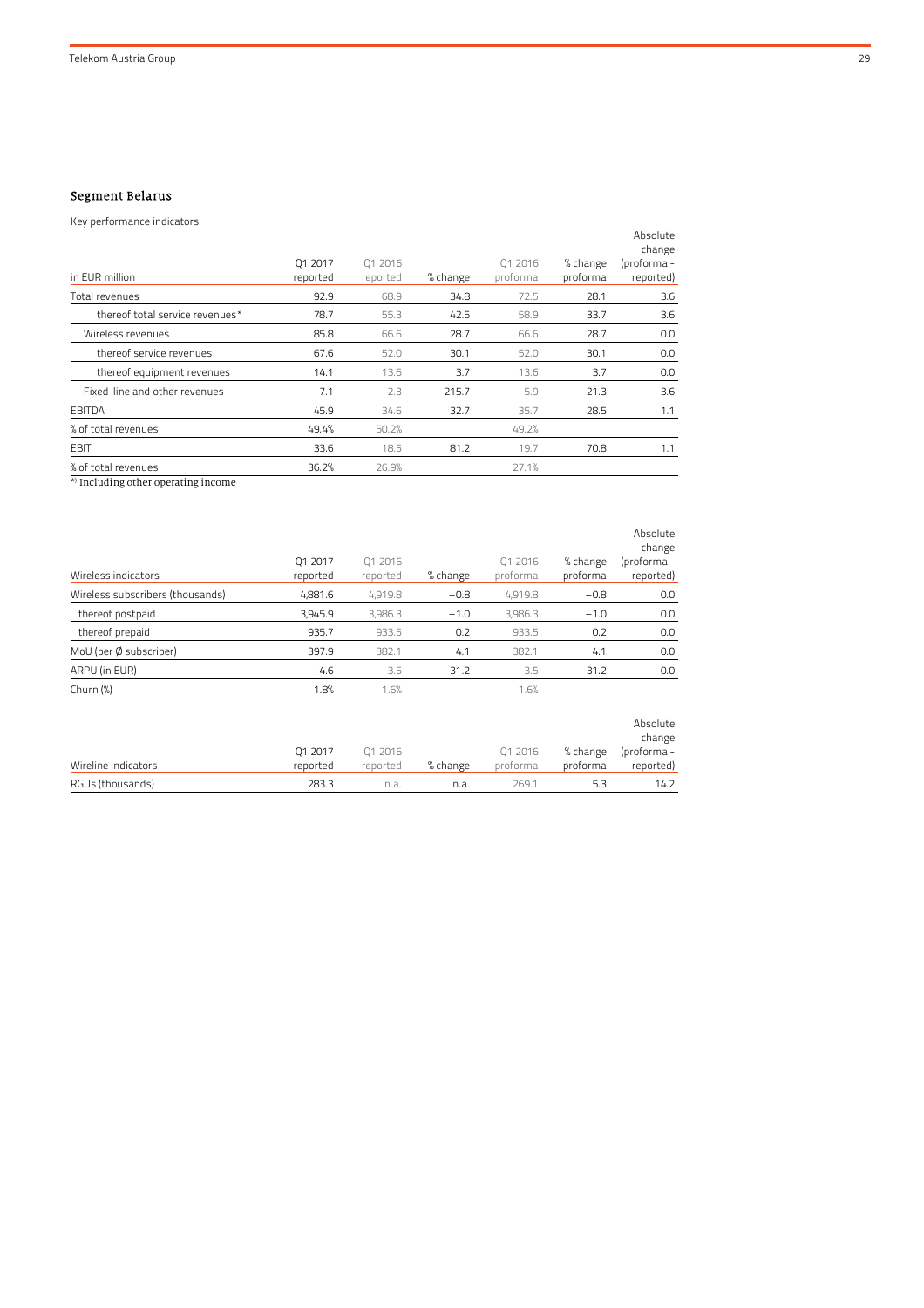# Condensed Consolidated Financial Statements Telekom Austria Group

Condensed Consolidated Statements of Comprehensive Income

|                                                                                                 | Q1 2017             | Q1 2016             |
|-------------------------------------------------------------------------------------------------|---------------------|---------------------|
| in EUR million, except per share information<br>Service Revenues (incl. other operating income) | unaudited<br>956.1  | unaudited<br>913.5  |
|                                                                                                 | 102.8               | 95.9                |
| Equipment revenues                                                                              |                     |                     |
| Total revenues (incl. other operating income - OOI)<br>Cost of service                          | 1,058.9<br>$-341.1$ | 1,009.4<br>$-326.0$ |
|                                                                                                 | $-127.7$            | $-104.0$            |
| Cost of equipment                                                                               |                     |                     |
| Selling, general & administrative expenses                                                      | $-247.7$            | $-241.7$            |
| Other expenses                                                                                  | $-2.8$              | $-3.2$              |
| Total cost and expenses                                                                         | $-719.4$            | $-675.0$            |
| Earnings before interest, tax, depreciation and amortisation - EBITDA                           | 339.5               | 334.4               |
| Depreciation and amortisation                                                                   | $-213.1$            | $-217.2$            |
| Operating income - EBIT                                                                         | 126.4               | 117.2               |
| Interest income                                                                                 | 3.5                 | 3.4                 |
| Interest expense on financial liabilities                                                       | $-24.7$             | $-32.9$             |
| Interest on employee benefits and restructuring and other financial items, net                  | $-4.1$              | $-3.7$              |
| Foreign currency exchange differences, net                                                      | 4.5                 | 5.8                 |
| Equity interest in net income of associated companies                                           | $-0.1$              | 0.8                 |
| <b>Financial result</b>                                                                         | $-20.9$             | $-26.6$             |
| Earnings before income tax - EBT                                                                | 105.5               | 90.6                |
| Income tax                                                                                      | $-9.1$              | $-9.6$              |
| Net result                                                                                      | 96.4                | 81.0                |
| Attributable to:                                                                                |                     |                     |
| Equity holders of the parent                                                                    | 90.1                | 74.7                |
| Non-controlling interests                                                                       | 0.0                 | 0.0                 |
| Hybrid capital owners                                                                           | 6.2                 | 6.3                 |
| Basic and diluted earnings per share attributable to equity holders of the parent               | 0.1                 | 0.1                 |
| Weighted-average number of ordinary shares outstanding                                          | 664,084,841         | 664,084,841         |
|                                                                                                 |                     |                     |
| Other comprehensive income items:                                                               |                     |                     |
| Items that may be reclassified to profit or loss:                                               |                     |                     |
| Effect of translation of foreign entities                                                       | 6.9                 | $-38.3$             |
| Realised result on hedging activities, net of tax                                               | 1.1                 | 1.1                 |
| Unrealised result on securities available-for-sale, net of tax                                  | 0.2                 | 0.0                 |
| Items that will not be reclassified to profit or loss:                                          |                     |                     |
| Remeasurements of defined benefit obligations, net of tax                                       | $-0.9$              | $-4.9$              |
| Total other comprehensive income (loss)                                                         | 7.2                 | $-42.0$             |
| Total comprehensive income (loss)                                                               | 103.7               | 39.0                |
| Attributable to:                                                                                |                     |                     |
| Equity holders of the parent                                                                    | 97.4                | 32.6                |
| Non-controlling interests                                                                       | 0.0                 | 0.0                 |
| Hybrid capital owners                                                                           | $6.2$               | 6.3                 |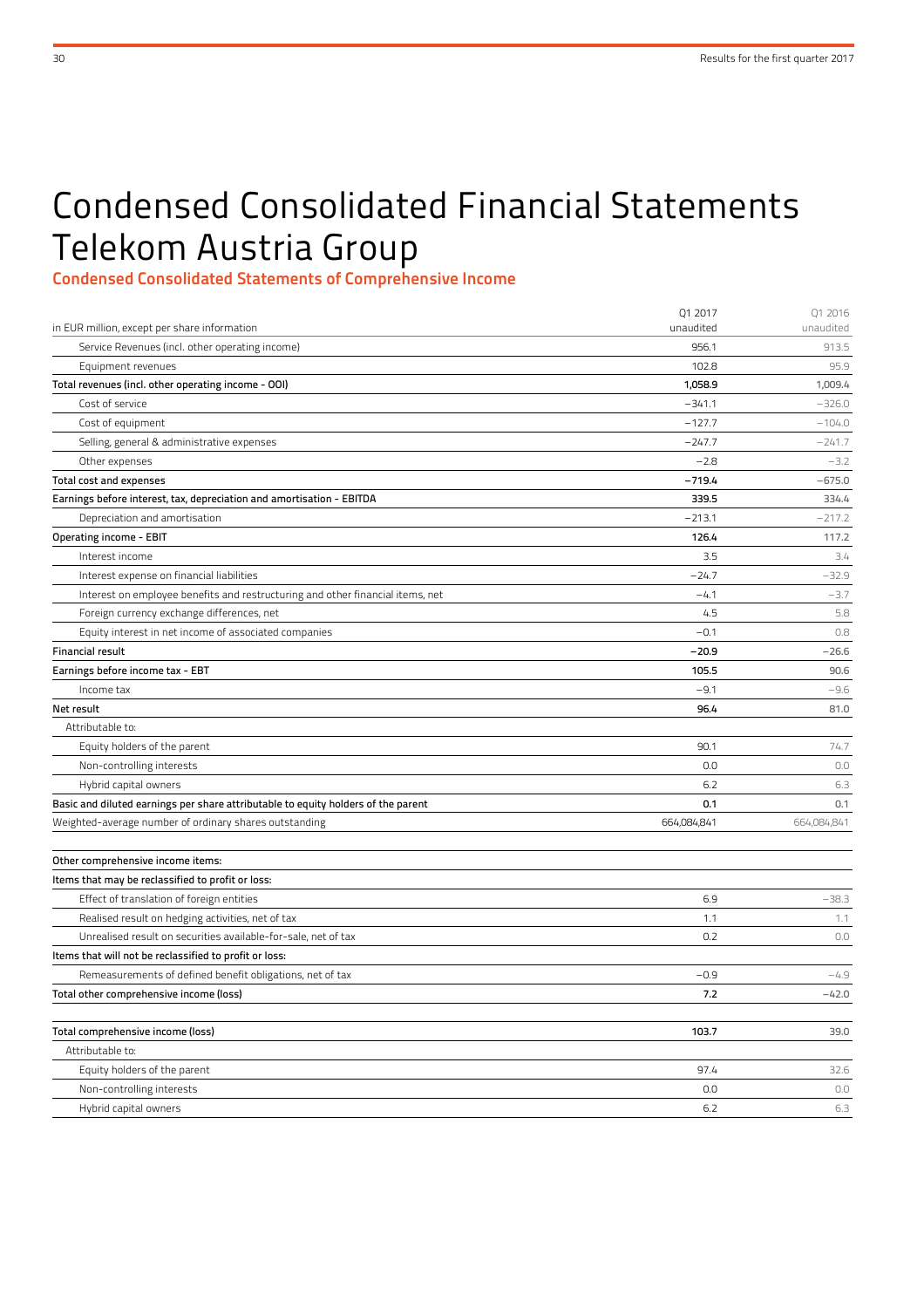# Condensed Consolidated Statements of Financial Position

|                                                               | 31 March 2017 | 31 Dec. 2016 |
|---------------------------------------------------------------|---------------|--------------|
| in EUR million                                                | unaudited     | audited      |
| <b>ASSETS</b>                                                 |               |              |
| <b>Current assets</b>                                         |               |              |
| Cash and cash equivalents                                     | 53.8          | 457.5        |
| Short-term investments                                        | 7.4           | 6.7          |
| Accounts receivable: Subscribers, distributors and other, net | 650.2         | 636.5        |
| Receivables due from related parties                          | 1.1           | 0.9          |
| Inventories, net                                              | 93.4          | 82.5         |
| Income tax receivable                                         | 7.7           | 12.8         |
| Other current assets, net                                     | 253.8         | 242.0        |
| <b>Total current assets</b>                                   | 1,067.2       | 1,438.9      |
| Non-current assets                                            |               |              |
| Property, plant and equipment, net                            | 2,598.5       | 2,550.8      |
| Intangibles, net                                              | 2,316.3       | 2,321.4      |
| Goodwill                                                      | 1,263.6       | 1,241.8      |
| Investments in associated companies                           | 40.8          | 40.8         |
| Long-term investments                                         | 7.7           | 8.4          |
| Deferred income tax assets                                    | 288.9         | 286.4        |
| Other non-current assets, net                                 | 50.3          | 54.7         |
| <b>Total non-current assets</b>                               | 6,566.0       | 6,504.3      |
| <b>TOTAL ASSETS</b>                                           | 7,633.3       | 7,943.2      |
|                                                               |               |              |
| LIABILITIES AND STOCKHOLDERS' EQUITY                          |               |              |
| <b>Current liabilities</b>                                    |               |              |
| Short-term debt and current portion of long-term debt         | $-166.1$      | $-500.1$     |
| Accounts payable                                              | $-803.3$      | $-852.6$     |
| Accrued liabilities and current provisions                    | $-300.3$      | $-299.0$     |
| Income tax payable                                            | $-25.1$       | $-26.5$      |
| Payables due to related parties                               | $-3.4$        | $-6.4$       |
| Deferred revenues                                             | $-158.9$      | $-163.2$     |
| <b>Total current liabilities</b>                              | $-1,457.1$    | $-1,847.8$   |
| Non-current liabilities                                       |               |              |
| Long-term debt                                                | $-2,304.9$    | $-2,303.5$   |
| Deferred income tax liabilities                               | $-68.1$       | $-63.1$      |
| Deferred revenues and other non-current liabilities           | $-35.4$       | $-20.0$      |
| Asset retirement obligation and restructuring                 | $-715.0$      | $-731.8$     |
| Employee benefits                                             | $-209.7$      | $-206.3$     |
| <b>Total non-current liabilities</b>                          | $-3,333.1$    | $-3,324.7$   |
| Stockholders' equity                                          |               |              |
| Capital stock                                                 | $-1,449.3$    | $-1,449.3$   |
| Treasury shares                                               | 7.8           | 7.8          |
| Additional paid-in capital                                    | $-1,100.1$    | $-1,100.1$   |
| Hybrid capital                                                | $-591.2$      | $-591.2$     |
| Retained earnings                                             | $-371.0$      | $-306.3$     |
| Other comprehensive income (loss) items                       | 663.2         | 670.4        |
|                                                               |               | $-2,768.7$   |
| Equity attributable to equity holders of the parent           | $-2,840.7$    |              |
| Non-controlling interests                                     | $-2.3$        | $-2.0$       |
| Total stockholders' equity                                    | $-2,843.0$    | $-2,770.7$   |
| TOTAL LIABILITIES AND STOCKHOLDERS' EQUITY                    | $-7,633.3$    | $-7,943.2$   |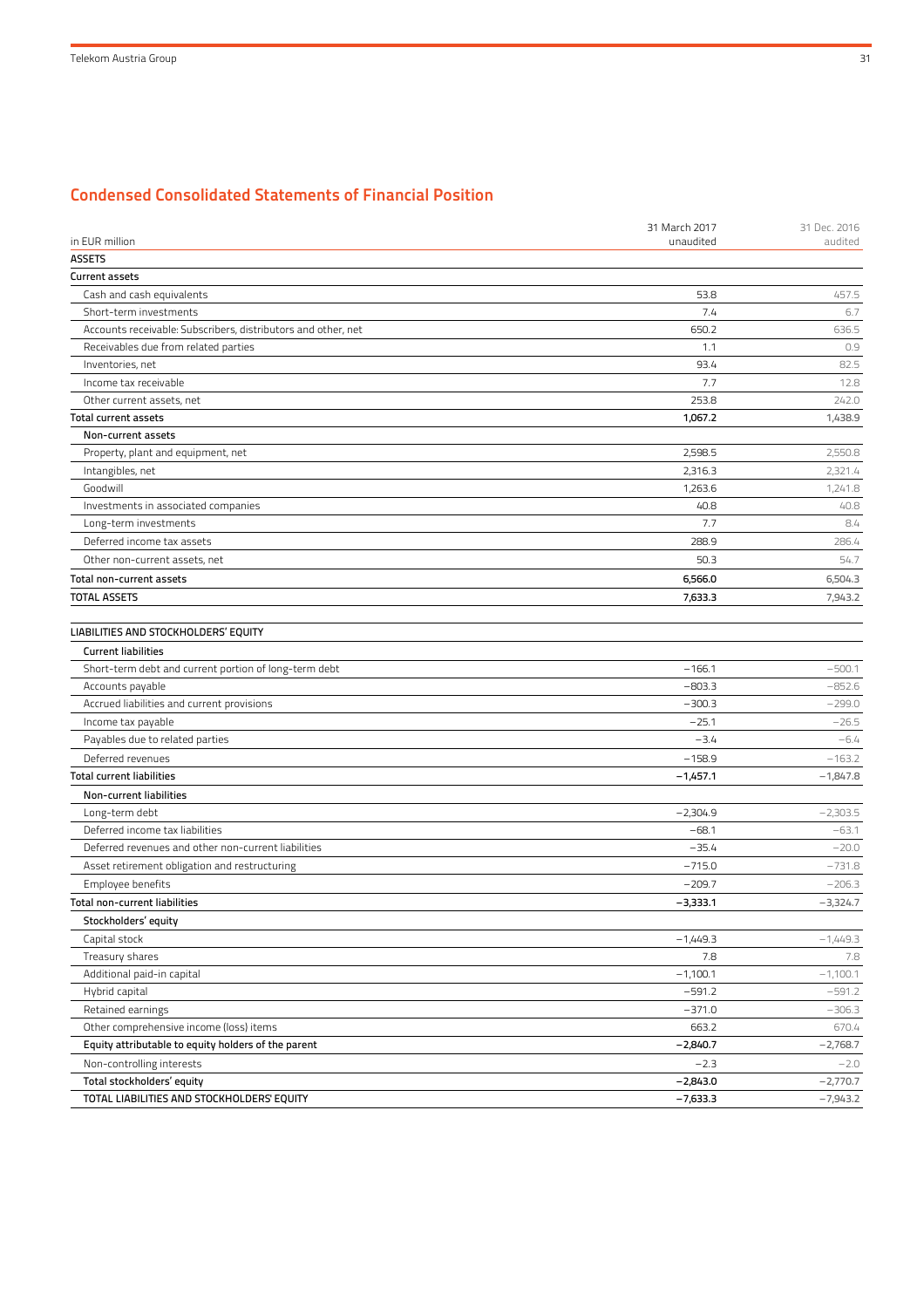# Condensed Consolidated Statements of Cash Flows

| in EUR million                                                  | Q1 2017<br>unaudited | Q1 2016<br>unaudited |
|-----------------------------------------------------------------|----------------------|----------------------|
| Earnings before income tax - EBT                                | 105.5                | 90.6                 |
| Items not requiring the use of cash and other reconciliation:   |                      |                      |
| Depreciation                                                    | 130.9                | 137.7                |
| Amortisation of intangible assets                               | 82.2                 | 79.5                 |
| Equity interest in net income of associated companies           | 0.1                  | $-0.8$               |
| Result on sale of investments                                   | $-0.1$               | 0.0                  |
| Result on sale of property, plant and equipment                 | 2.3                  | 1.1                  |
| Net period cost of labor obligations and restructuring          | 3.6                  | 5.9                  |
| Foreign currency exchange differences, net                      | $-4.5$               | $-5.8$               |
| Interest income                                                 | $-3.5$               | $-3.4$               |
| Interest expense                                                | 26.8                 | 33.5                 |
| Other adjustments                                               | $-5.1$               | $-0.2$               |
| Changes in working capital and other financial positions:       |                      |                      |
| Accounts receivable from subscribers, distributors and other    | $-8.0$               | $-4.9$               |
| Prepaid expenses                                                | $-16.7$              | $-10.7$              |
| Due from related parties                                        | $-0.1$               | $-0.2$               |
| Inventories                                                     | $-10.6$              | $-30.7$              |
| Other assets                                                    | 11.0                 | $-1.4$               |
| Employee benefits and restructuring                             | $-26.8$              | $-26.2$              |
| Accounts payable and accrued liabilities                        | $-15.3$              | 46.2                 |
| Due to related parties                                          | $-3.0$               | 0.3                  |
| Deferred revenues                                               | $-5.1$               | 0.6                  |
|                                                                 |                      |                      |
| Interest received                                               | 3.5                  | 3.4                  |
| Income taxes paid                                               | $-5.4$               | $-7.5$               |
| Net cash flow from operating activities                         | 261.9                | 307.1                |
| Capital expenditures paid                                       | $-208.9$             | $-245.2$             |
| Proceeds from sale of plant, property and equipment             | 8.5                  | 4.7                  |
| Purchase of investments                                         | 0.0                  | $-0.5$               |
| Proceeds from sale of investment                                | 0.3                  | 1.4                  |
| Acquisition of businesses, net of cash acquired                 | $-73.0$              | 0.0                  |
| Net cash flow from investing activities                         | $-273.1$             | $-239.6$             |
| Repayments of long-term debt                                    | $-500.0$             | $-752.7$             |
| Interest paid                                                   | $-23.9$              | $-73.5$              |
| Change in short-term debt                                       | 165.4                | $-5.4$               |
| Dividends paid                                                  | $-33.9$              | $-33.9$              |
| Net cash flow from financing activities                         | $-392.4$             | $-865.5$             |
| Adjustment to cash flows due to exchange rate fluctuations, net | 0.0                  | $-2.4$               |
| Net change in cash and cash equivalents                         | $-403.7$             | $-800.3$             |
| Cash and cash equivalents beginning of period                   | 457.5                | 909.2                |
| Cash and cash equivalents end of period                         | 53.8                 | 108.8                |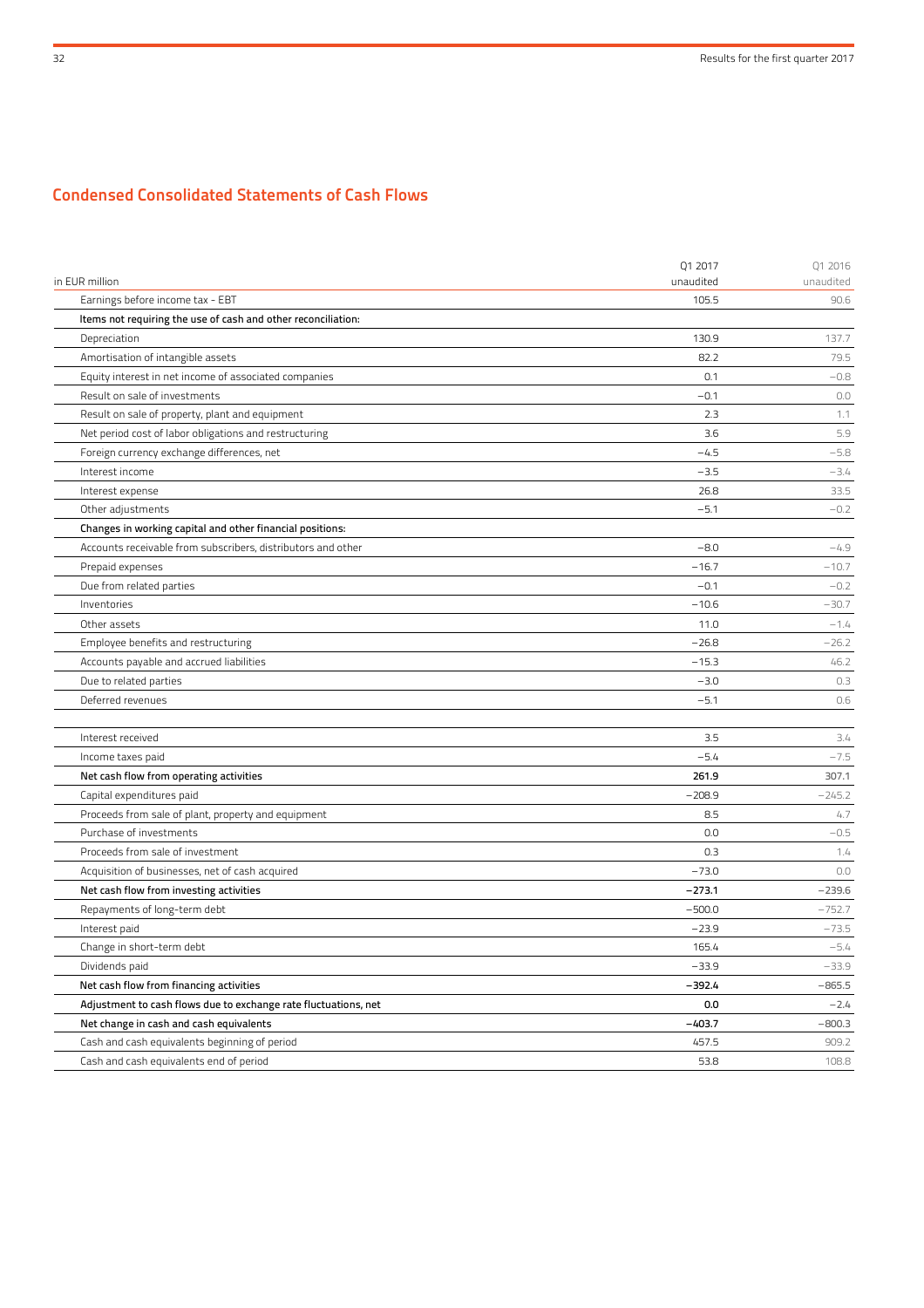# Capital expenditures

|                                                 | Q1 2017   | Q1 2016   |          |
|-------------------------------------------------|-----------|-----------|----------|
| in EUR million                                  | unaudited | unaudited | % change |
| Capital expenditures paid                       | 208.9     | 245.2     | $-14.8%$ |
| Reconciliation of additions in accounts payable | $-28.9$   | $-110.7$  | $-73.9%$ |
| Total capital expenditures                      | 180.0     | 134.5     | 33.8%    |
| Thereof tangible                                | 138.4     | 112.1     | 23.4%    |
| Thereof intangible                              | 41.6      | 22.4      | 86.0%    |

Total capital expenditures are defined as additions to intangibles and to property, plant and equipment ("tangibles"), excluding additions related to asset retirement obligation and including interest capitalised.

Reconciliation of additions in accounts payable include the adjustment of capital expenditures of current period not yet paid as well as capital expenditures of prior periods paid in the current period in accordance with IAS 7.43.

# Condensed Consolidated Statements of Changes in Stockholders' Equity

| in EUR million (unaudited)        | Capital stock | Treasury<br>shares | Additional<br>paid-in<br>capital | Hybrid<br>capital | earnings | Other<br>Retained comprehensive<br>items | Total   | Non-<br>controlling<br>interest | Total<br>stockholders'<br>equity |
|-----------------------------------|---------------|--------------------|----------------------------------|-------------------|----------|------------------------------------------|---------|---------------------------------|----------------------------------|
| Balance at 1 January 2017         | 1,449.3       | $-7.8$             | 1,100.1                          | 591.2             | 306.3    | $-670.4$                                 | 2.768.7 | 2.0                             | 2,770.7                          |
| Net Result                        | 0.0           | 0.0                | 0.0                              | 0.0               | 96.4     | 0.0                                      | 96.4    | 0.0                             | 96.4                             |
| Other comprehensive income        |               |                    |                                  |                   |          |                                          |         |                                 |                                  |
| (loss)                            | 0.0           | 0.0                | 0.0                              | 0.0               | 0.0      | 7.2                                      | 7.2     | 0.0                             | 7.2                              |
| Total comprehensive income (loss) | 0.0           | 0.0                | 0.0                              | 0.0               | 96.4     | 7.2                                      | 103.6   | 0.0                             | 103.7                            |
| Distribution of dividends         | 0.0           | 0.0                | 0.0                              | 0.0               | $-31.7$  | 0.0                                      | $-31.7$ | $-0.2$                          | $-31.9$                          |
| Acquisition of non-controlling    |               |                    |                                  |                   |          |                                          |         |                                 |                                  |
| interests                         | 0.0           | 0.0                | 0.0                              | 0.0               | 0.0      | 0.0                                      | 0.0     | 0.5                             | 0.5                              |
| Balance at 31 March 2017          | 1.449.3       | $-7.8$             | 1.100.1                          | 591.2             | 371.0    | $-663.2$                                 | 2,840.7 | 2.3                             | 2.843.0                          |

| in EUR million (unaudited)        | Capital stock | Treasurv<br>shares | Additional<br>paid-in<br>capital | Hybrid<br>capital | earnings | Other<br>Retained comprehensive<br>items | Total   | $Non-$<br>controlling<br>interest | Total<br>stockholders'<br>equity |
|-----------------------------------|---------------|--------------------|----------------------------------|-------------------|----------|------------------------------------------|---------|-----------------------------------|----------------------------------|
| Balance at 1 January 2016         | 1,449.3       | $-7.8$             | 1.100.1                          | 591.2             | $-48.0$  | $-660.7$                                 | 2.424.1 | 1.9                               | 2,426.0                          |
| Net Result                        | 0.0           | 0.0                | 0.0                              | 0.0               | 81.0     | 0.0                                      | 81.0    | 0.0                               | 81.0                             |
| Other comprehensive income        |               |                    |                                  |                   |          |                                          |         |                                   |                                  |
| (loss)                            | 0.0           | 0.0                | 0.0                              | 0.0               | 0.0      | $-42.0$                                  | $-42.0$ | 0.0                               | $-42.0$                          |
| Total comprehensive income (loss) | 0.0           | 0.0                | 0.0                              | 0.0               | 81.0     | $-42.0$                                  | 38.9    | 0.0                               | 39.0                             |
| Distribution of dividends         | 0.0           | 0.0                | 0.0                              | 0.0               | $-31.7$  | 0.0                                      | $-31.7$ | $-0.2$                            | $-31.8$                          |
| Balance at 31 March 2016          | 1.449.3       | $-7.8$             | 1.100.1                          | 591.2             | 1.4      | $-702.8$                                 | 2.431.4 | 1.7                               | 2,433.1                          |

For further details on the hybrid bond coupon payment and the tax benefit relating to the amount of interest attributable to hybrid bond owners, which is recognised as distribution of dividends, see "Stockholders' Equity".

# Net Debt

| in EUR million                                        | 31 March 2017<br>unaudited | 31 Dec. 2016<br>audited |
|-------------------------------------------------------|----------------------------|-------------------------|
| Long-term debt                                        | 2.304.9                    | 2,303.5                 |
| Short-term debt and current portion of long-term debt | 166.1                      | 500.1                   |
| Cash and cash equivalents and short-term investments  | $-61.1$                    | $-464.2$                |
| Net debt                                              | 2,409.8                    | 2,339.4                 |
| Net debt/EBITDA (last 12 months)                      | 1.8x                       | 1.7x                    |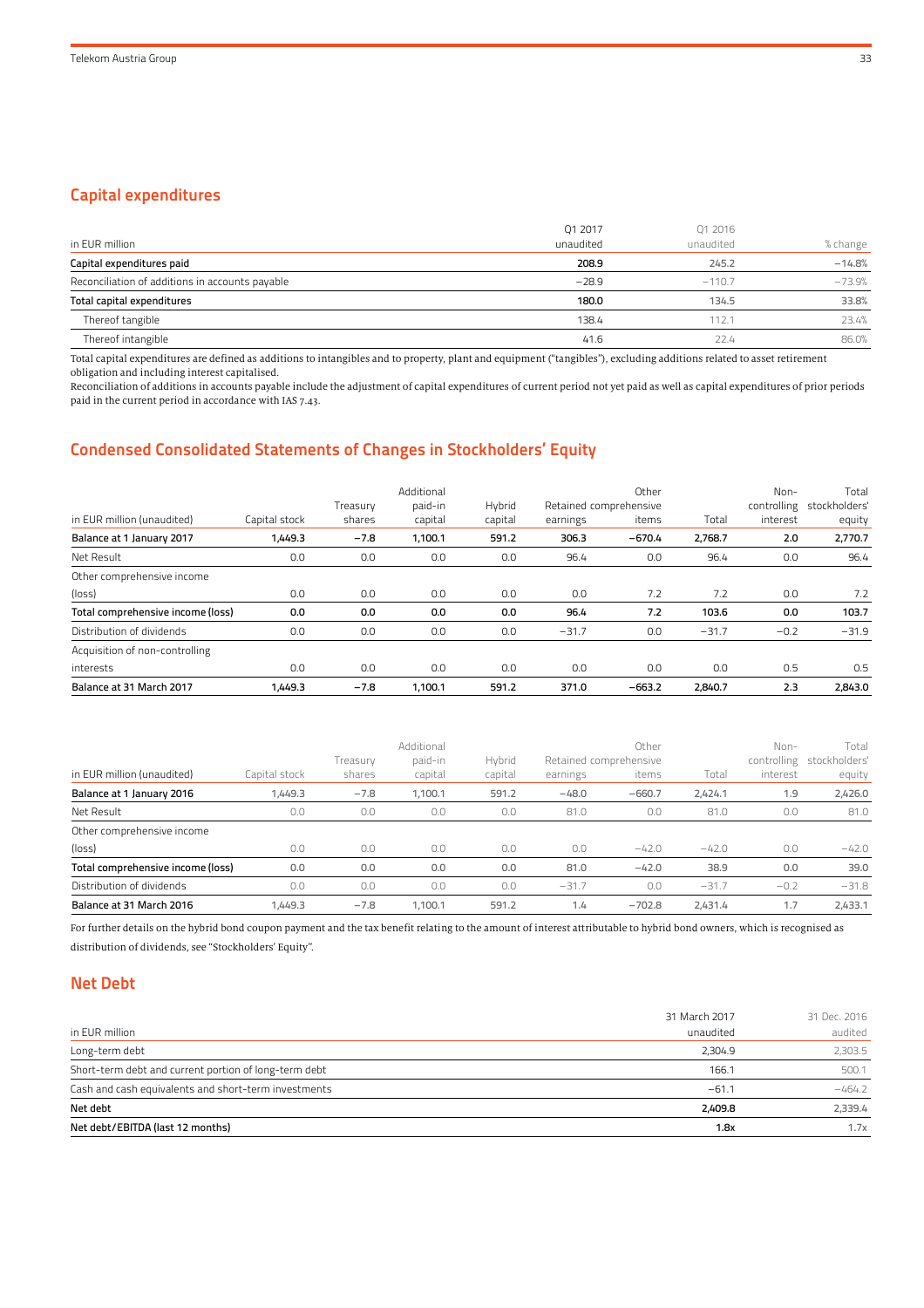# Condensed Operating Segments

|                                   |          |                 |         |         | $1 - 3 M 2017$ |                       |                          |                                       |                   |
|-----------------------------------|----------|-----------------|---------|---------|----------------|-----------------------|--------------------------|---------------------------------------|-------------------|
| in EUR million (unaudited)        | Austria  | <b>Bulgaria</b> | Croatia | Belarus | Slovenia       | Republic of<br>Serbia | Republic of<br>Macedonia | Corporate,<br>Other &<br>Eliminations | Consoli-<br>dated |
| External revenues                 | 638.4    | 102.2           | 97.0    | 91.7    | 52.1           | 49.5                  | 27.0                     | 1.2                                   | 1,058.9           |
| Intersegmental revenues           | 5.0      | 1.3             | 1.4     | 1.2     | 0.8            | 1.5                   | 0.3                      | $-11.5$                               | 0.0               |
| Total revenues (incl. 001)        | 643.3    | 103.5           | 98.4    | 92.9    | 52.9           | 51.0                  | 27.3                     | $-10.3$                               | 1,058.9           |
| Segment expenses                  | $-415.0$ | $-75.3$         | $-77.2$ | $-47.0$ | $-40.8$        | $-43.3$               | $-21.4$                  | 0.5                                   | $-719.4$          |
| <b>EBITDA</b>                     | 228.3    | 28.2            | 21.2    | 45.9    | 12.1           | 7.7                   | 5.9                      | $-9.8$                                | 339.5             |
| Depreciation and amortisation     | $-119.3$ | $-28.9$         | $-20.7$ | $-12.3$ | $-8.4$         | $-11.1$               | $-11.7$                  | $-0.8$                                | $-213.1$          |
| Operating income - EBIT           | 109.0    | $-0.7$          | 0.5     | 33.6    | 3.7            | $-3.3$                | $-5.8$                   | $-10.6$                               | 126.4             |
| Interest income                   | 0.5      | 0.8             | 1.2     | 0.1     | 0.6            | 0.2                   | 0.1                      | 0.0                                   | 3.5               |
| Interest expense                  | $-5.4$   | $-0.1$          | $-2.4$  | $-0.8$  | $-0.3$         | $-0.4$                | $-0.2$                   | $-15.2$                               | $-24.7$           |
| Other financial result            | $-2.0$   | $-3.9$          | 4.3     | 0.5     | 0.0            | $-0.3$                | 0.5                      | 1.2                                   | 0.4               |
| Equity interest in net income of  |          |                 |         |         |                |                       |                          |                                       |                   |
| associated companies              | $-0.1$   | 0.0             | 0.0     | 0.0     | 0.0            | 0.0                   | 0.0                      | 0.0                                   | $-0.1$            |
| Earnings before income tax - EBT  | 102.0    | $-3.9$          | 3.7     | 33.5    | 4.1            | $-3.8$                | $-5.5$                   | $-24.5$                               | 105.5             |
| Income taxes                      |          |                 |         |         |                |                       |                          |                                       | $-9.1$            |
| Net result                        |          |                 |         |         |                |                       |                          |                                       | 96.4              |
| EBITDA margin                     | 35.5%    | 27.3%           | 21.5%   | 49.4%   | 22.9%          | 15.1%                 | 21.8%                    | n.a.                                  | 32.1%             |
| Capital expenditures - intangible | 18.3     | 3.1             | 0.4     | 0.2     | 17.9           | 1.3                   | 0.4                      | 0.0                                   | 41.6              |
| Capital expenditures - tangible   | 100.2    | 11.7            | 16.6    | 3.8     | 3.8            | 5.1                   | 1.1                      | $-3.9$                                | 138.4             |
| Total capital expenditures        | 118.5    | 14.7            | 17.0    | 4.1     | 21.7           | 6.5                   | 1.5                      | $-3.9$                                | 180.0             |

|                                   |          |                 |         |         | $1 - 3 M 2016$ |             |             |              |          |
|-----------------------------------|----------|-----------------|---------|---------|----------------|-------------|-------------|--------------|----------|
|                                   |          |                 |         |         |                |             |             | Corporate,   |          |
|                                   |          |                 |         |         |                | Republic of | Republic of | Other &      | Consoli- |
| in EUR million (unaudited)        | Austria  | <b>Bulgaria</b> | Croatia | Belarus | Slovenia       | Serbia      | Macedonia   | Eliminations | dated    |
| External revenues                 | 626.3    | 96.3            | 86.9    | 68.9    | 51.1           | 50.4        | 28.8        | 0.6          | 1,009.4  |
| Intersegmental revenues           | 4.9      | 0.7             | 1.5     | 0.0     | 0.6            | 1.9         | 0.3         | $-9.9$       | 0.0      |
| Total revenues (incl. 001)        | 631.2    | 97.0            | 88.4    | 68.9    | 51.7           | 52.3        | 29.1        | $-9.3$       | 1,009.4  |
| Segment expenses                  | $-405.9$ | $-63.4$         | $-71.0$ | $-34.3$ | $-37.7$        | $-42.9$     | $-23.0$     | 3.1          | $-675.0$ |
| <b>EBITDA</b>                     | 225.3    | 33.6            | 17.4    | 34.6    | 14.0           | 9,4         | 6.1         | $-6.1$       | 334.4    |
| Depreciation and amortisation     | $-115.9$ | $-25.8$         | $-21.9$ | $-16.0$ | $-7.5$         | $-12.4$     | $-17.6$     | 0.0          | $-217.2$ |
| Operating income - EBIT           | 109.4    | 7.8             | $-4.5$  | 18.5    | 6.5            | $-2.9$      | $-11.5$     | $-6.1$       | 117.2    |
| Interest income                   | 0.5      | 0.7             | 0.9     | 0.7     | 0.6            | 0.1         | 0.1         | $-0.1$       | 3.4      |
| Interest expense                  | $-5.4$   | $-0.3$          | $-3.8$  | $-0.6$  | $-0.4$         | $-0.4$      | $-0.2$      | $-21.7$      | $-32.9$  |
| Other financial result            | $-3.4$   | 0.0             | 4.1     | $-0.3$  | 0.0            | $-0.9$      | 0.0         | 2.7          | 2.2      |
| Equity interest in net income of  |          |                 |         |         |                |             |             |              |          |
| associated companies              | 0.9      | 0.0             | 0.0     | 0.0     | 0.0            | 0.0         | 0.0         | $-0.1$       | 0.8      |
| Earnings before income tax - EBT  | 101.9    | 8.2             | $-3.2$  | 18.4    | 6.6            | $-4.2$      | $-11.6$     | $-25.4$      | 90.6     |
| Income taxes                      |          |                 |         |         |                |             |             |              | $-9.6$   |
| Net result                        |          |                 |         |         |                |             |             |              | 81.0     |
| EBITDA margin                     | 35.7%    | 34.6%           | 19.7%   | 50.2%   | 27.1%          | 18.0%       | 21.1%       | n.a.         | 33.1%    |
| Capital expenditures - intangible | 16.0     | 3.5             | 0.0     | 1.9     | 0.2            | 0.4         | 0.4         | 0.0          | 22.4     |
| Capital expenditures - tangible   | 63.7     | 9.9             | 14.5    | 11.6    | 3.4            | 3.3         | 6.0         | $-0.2$       | 112.1    |
| Total capital expenditures        | 79.7     | 13.3            | 14.5    | 13.5    | 3.6            | 3.7         | 6.4         | $-0.2$       | 134.5    |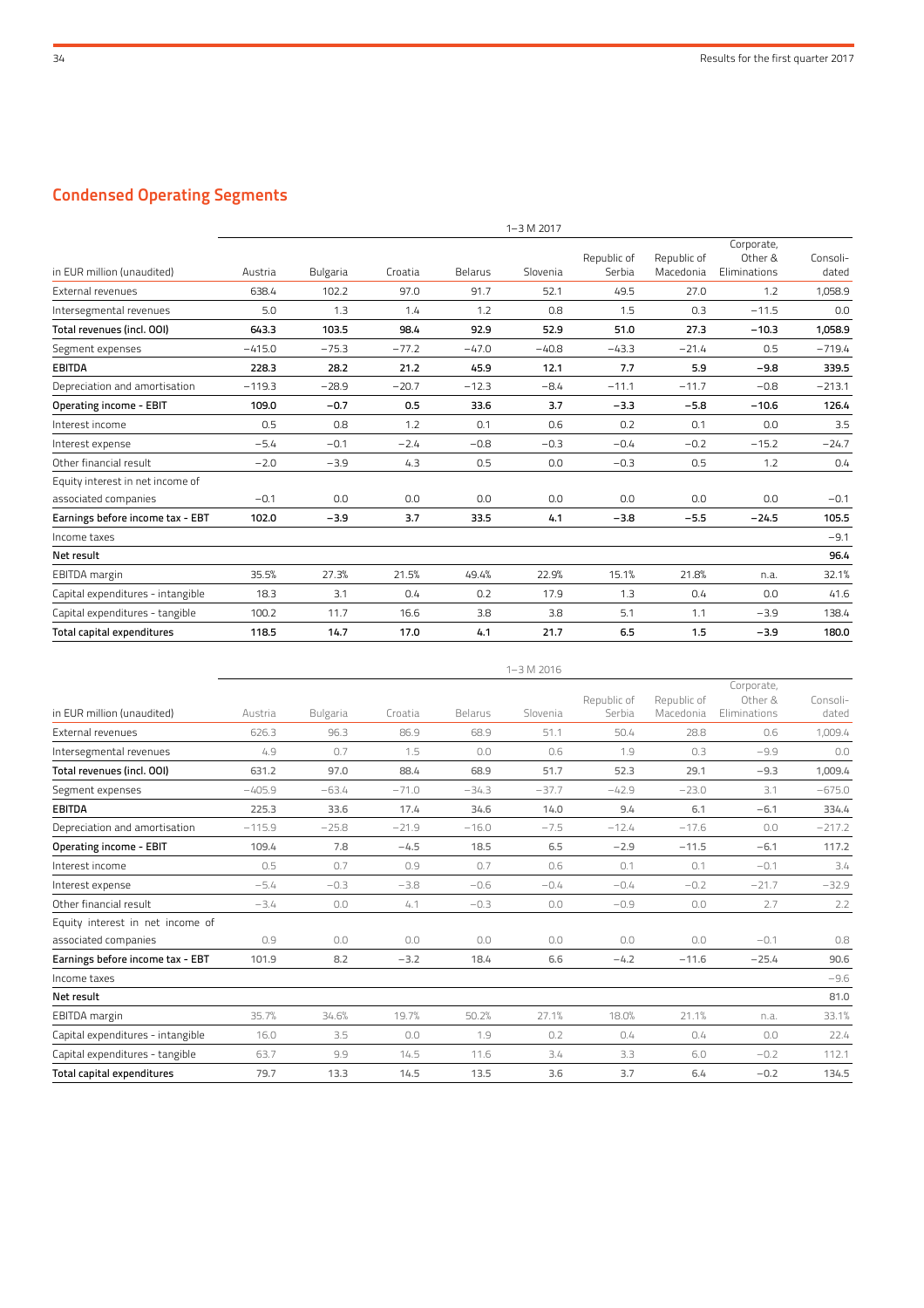# Selected Explanatory Notes to the Consolidated Interim Financial Statements

#### Basis of Presentation

The consolidated interim financial statements, in the opinion of Management, include all adjustments necessary for a fair presentation in accordance with IAS 34 "Interim Financial Reporting" and are not audited or reviewed and should be read in connection with the audited Telekom Austria Group's annual consolidated financial statements according to IFRS for the year ended 31 December 2016. The consolidated results for the interim periods are not necessarily indicative of results for the full year.

No major related party transactions, commitments and guarantees have occurred since 31 December 2016.

The preparation of the interim financial statements in conformity with IAS 34 Interim Financial Reporting requires making estimates and assumptions that affect the amounts reported in the financial statements and accompanying notes. Actual results could differ from these estimates.

Telekom Austria Group has applied the same accounting policies and methods of computation in the interim financial statements as in the annual financial statements as of and for the year ended 31 December 2016.

Compared to other economic sectors, the telecommunications industry is in general less cyclical. Within the telecommunication sector, the seasonality of the Telekom Austria Group's segments shows the same pattern as other European incumbents, having lower margins in the year-end quarter due to Christmas promotions, equipment provided to customers and increases in sales commissions. However, customer and visitor roaming revenues are above average in the third quarter due to the summer vacation season. In Austria, visitor roaming is also above average in the first quarter due to winter sports tourism.

In the first quarter of 2017 the Austrian subsidiary Telekom Austria Group M2M GmbH (M2M) was renamed to A1 digital International GmbH (A1 digital). A1 digital offers innovative digital products, Cloud and IoT services as well as the Machine-to-Machine (M2M) business. Business activities focus on the CEE region and Germany and will be further expanded internationally. In previous periods M2M was presented in the Segment Austria. Starting 2017 A1 digital is presented in Corporate,Other & Eliminations. Comparative figures were adjusted accordingly.

#### Business combinations

On 15 February 2017 Telekom Austria Group acquired 97.68% of Metronet telekomunikacije via its Croatian subsidiary Vipnet. Metronet is a leading alternative fixed business solutions provider in Croatia and delivers a diverse product offering, focussed on delivering services to the business segment. The fair values of the assets acquired and liabilities assumed at the acquisition date were determined based on the preliminary allocation of consideration transferred and are reported in the segment Croatia: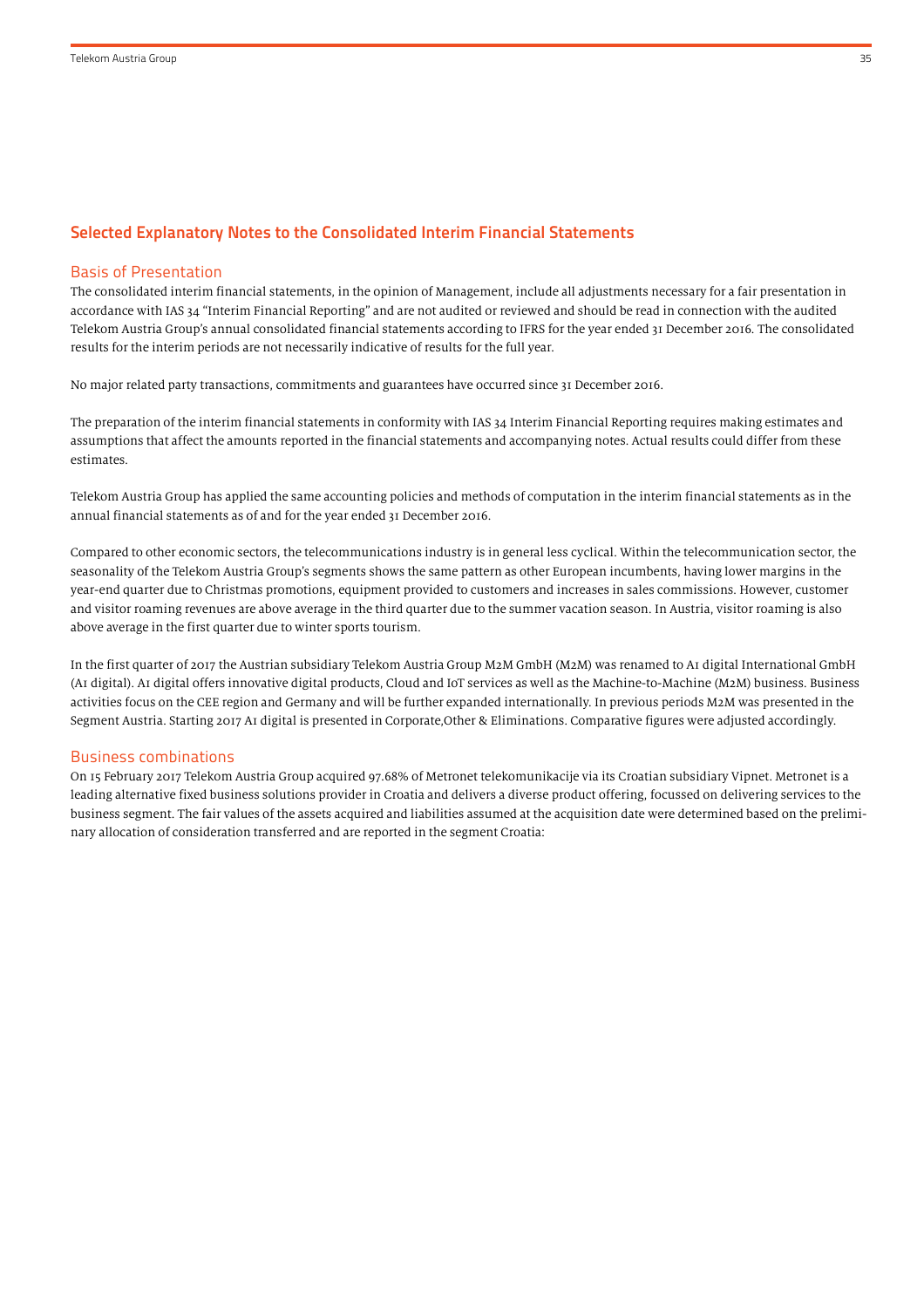| Acquisition of Metronet<br>in EUR million (unaudited) | Fair values on acquisition |
|-------------------------------------------------------|----------------------------|
| Property, plant and equipment                         | 28.9                       |
|                                                       |                            |
| Intangible assets                                     | 29.7                       |
| Other assets and receivables                          | 9.6                        |
| Cash and cash equivalents                             | 0.1                        |
| Short-term debt and current portion of long-term debt | $-2.0$                     |
| Debt due to related parties                           | $-34.1$                    |
| Deferred income tax liabilities                       | $-3.4$                     |
| Accounts payable - trade and other liabilities        | $-7.9$                     |
| Net identifiable assets and liabilities               | 20.9                       |
| Goodwill on acquisition                               | 20.0                       |
| Debt paid on behalf of Metronet                       | 34.1                       |
| Non-controlling interests                             | $-0.5$                     |
| Total purchase consideration                          | 74.6                       |
| Purchase price not yet paid                           | $-1.5$                     |
| Cash acquired                                         | $-0.1$                     |
| Net cash outflow                                      | 73.0                       |

The final allocation of consideration transferred will be determined once all necessary information regarding identifiable assets is available (IFRS 3.45). The factors contributing to goodwill are expectations of positive returns due to a favourable development of the market share in Croatia and cost synergies. Since the acquisition date, Metronet has contributed revenues of EUR 4.6 million and a net income of EUR 0.5 million. Since the effect of the acquired entity on the Consolidated Financial Statements of Telekom Austria Group is not considered significant, no pro-forma information is presented. The gross contractual amounts of acquired receivables are EUR 5.9 million. Management's best estimate at the acquisition date of the contractual cash flows not expected to be collected is EUR 0.7 million, thus the fair value amounts to EUR 5.2 million. Acquisition-related costs of EUR 0.4 million are reported in selling, general and administrative expenses.

#### Comprehensive Income

The following table shows the other operating income included in service revenues, the net amount of write-down (negative sign) and reversals of write-down (positive sign) of inventories and employee benefit expenses:

|                                                   | $1 - 3 M 2017$ | 1-3 M 2016 |
|---------------------------------------------------|----------------|------------|
| Other operating income                            | 23.4           | 19.0       |
| Write-down/reversals of write-down of inventories | $-17$          | 7.8        |
| Employee benefit expenses                         | $-210.1$       | $-204.8$   |

Inventories are measured at the lower of cost or net realisable value. Net realisable value of merchandise is the estimated selling price in the ordinary course of business less the estimated selling expense. Starting 2016 the methodology of calculating the net realisable value was changed resulting in a positive effect of EUR 8.2 million. EUR 7.0 million are the result of increasing the term of contract used for calculating the selling price from 12 to 24 months in the Segment Austria.

#### Non-Current assets

The increase in property, plant and equipment and intangibles is a result of the aquisiton of Metronet in the segment Croatia as well as the fibre-roll-out and the increase in asset retirement obligation (see Provisions and Accrued Liabilities) in Austria.

#### Non-Current and Current Liabilities

In the first quarter 2017 a EUR 500 million bond was repaid. This decrease in short-term debt was partly compensated by the issuance of multicurrency notes and and the increase in bank debt. Multi currency notes were issued in Euro in the amount of EUR 110.0 million.

The decrease in accounts payable is mainly due to the reduction in accounts payable – trade.

#### Provisions and Accrued Liabilities

The provision for restructuring (employees who will no longer provide services) and social plans and for civil servants who voluntarily changed to the Austrian government to take on administrative tasks is shown in the following table: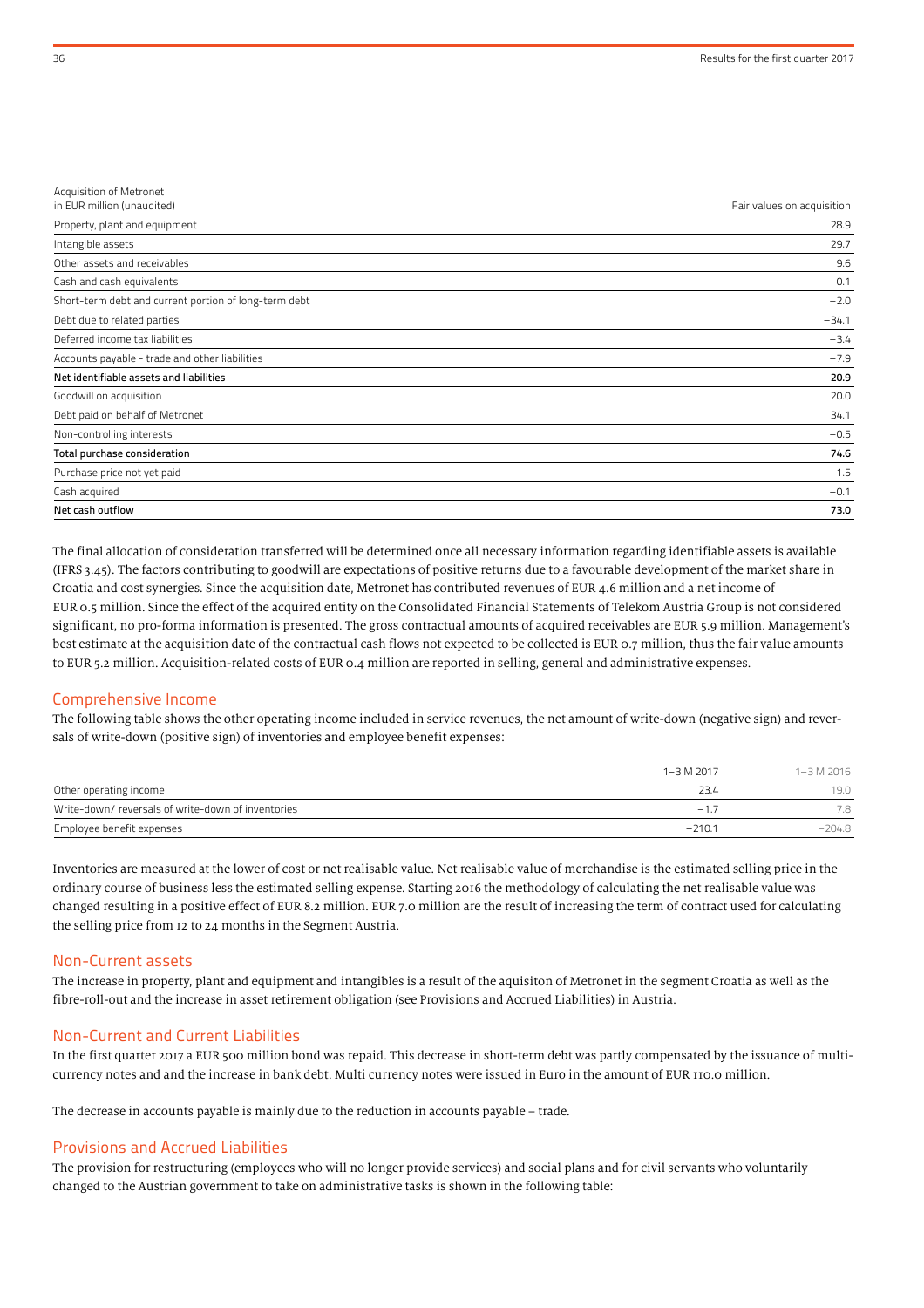| in EUR million                           | 31 March 2017<br>unaudited | 31 Dec. 2016<br>audited |
|------------------------------------------|----------------------------|-------------------------|
| Restructuring and social plans           | 566.0                      | 589.5                   |
| Civil servants changed to the government | 23.4                       | 24.1                    |
| Total restructuring                      | 589.3                      | 613.5                   |

The reduction of restructuring is mainly due to the usage of the provision. In the first quarter of 2017, the discount rates applied to the calculation of the provision for restructuring and social plans as well as for employee benefit obligations are the same as those applied as of 31 December 2016.

In the first quarter of 2017 the asset retirement obligation and the corresponding tangible assets increased in the amount of EUR 12.7 million in the Segment Austria mainly as a result of increased estimated cost of dismantling of masts and base stations.

### Income Taxes

|                    | 1-3 M 2017    | 1-3 M 2016   |
|--------------------|---------------|--------------|
| Effective tax rate | 8.6%          | 10.6%        |
| in EUR million     | 31 March 2017 | 31 Dec. 2016 |
| Net deferred taxes | 220.8         | 223.4        |

Net deferred tax assets remained almost stable as the derecognition of deferred tax liabilities recognised in previous business combination was mainly offset by the recognition of deferred tax liabilities resulting from the acquisition of Metronet in the first quarter of 2017.

# Stockholders' Equity

In February 2017 and 2016, the Telekom Austria Group paid the annual coupon of 5.625% of the hybrid bond in the amount of EUR 33.8 million. The coupon payment, as well as the related tax benefit of the interest in the amount of EUR 2.1 million, which is recognised in profit or loss under local GAAP, is recognised as distribution of dividend in equity. The net result attributable to hybrid capital holders is presented in the allocation of the net result in the condensed consolidated statements of comprehensive income and equals the recognised interest for the first quarter according to local GAAP amounting to EUR 8.3 million, net of the related tax benefit of EUR 2.1 million, which is recognised in stockholders' equity according to IAS 12.

Other comprehensive income (loss) items include the remeasurement of defined benefit, available-for-sale reserve, hedging reserve and translation adjustments. The effect of translation of foreign entities in the first quarter 2016 and 2015 is mainly a result of the devolopment of the Belarusian Rouble.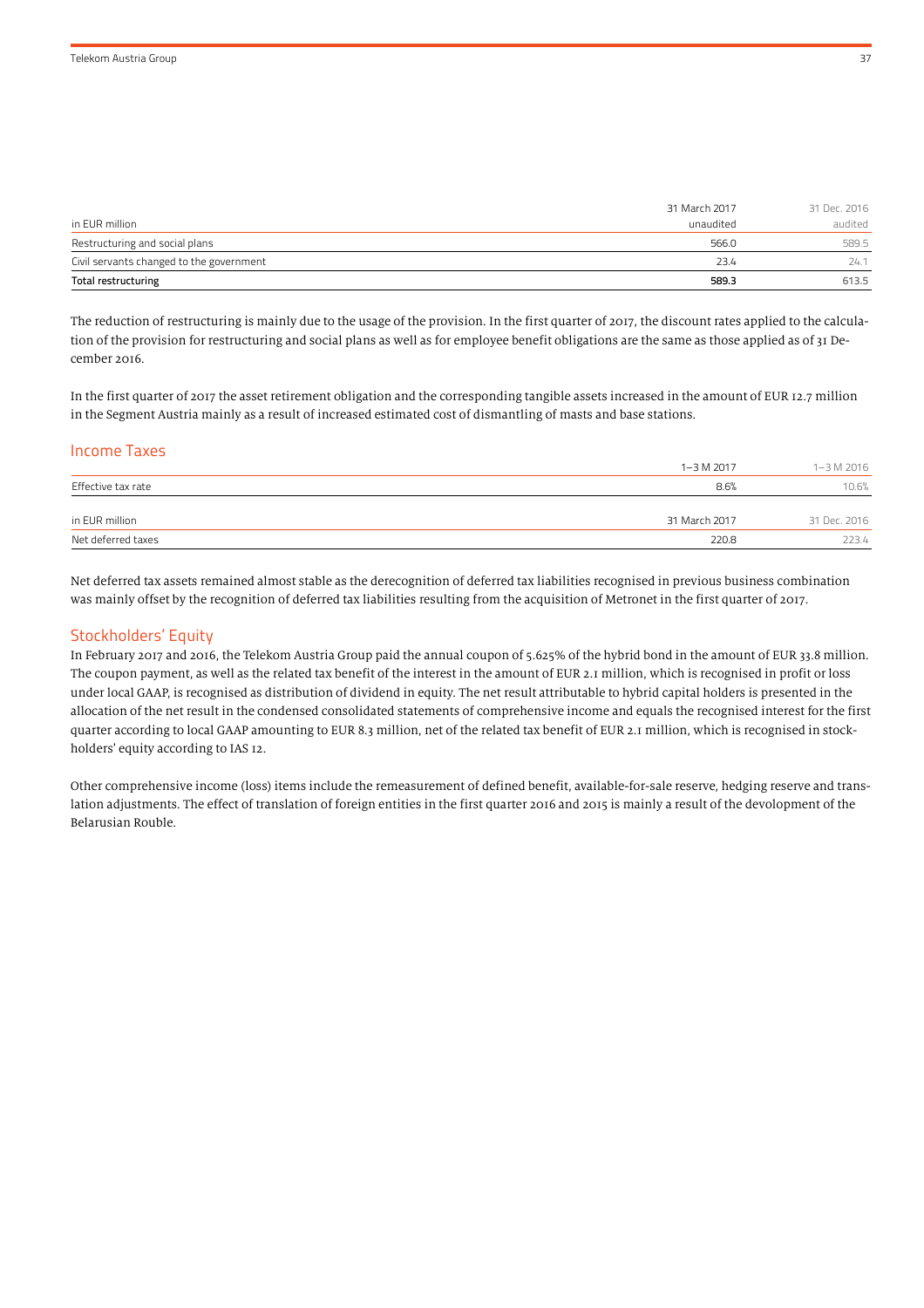# Financial Instruments

The following table shows the carrying amounts and the fair values of financial instruments per class of financial assets:

|                                                               | 31 March 2017   |            | 31 Dec. 2016    |            |  |
|---------------------------------------------------------------|-----------------|------------|-----------------|------------|--|
|                                                               | Carrying amount | Fair value | Carrying amount | Fair value |  |
| in EUR million                                                | unaudited       | unaudited  | audited         | audited    |  |
| Cash and cash equivalents                                     | 53.8            | 53.8       | 457.5           | 457.5      |  |
| Accounts receivable: Subscribers, distributors and other, net | 650.2           | 650.2      | 636.5           | 636.5      |  |
| Receivables due from related parties                          | 1.1             | 1.1        | 0.9             | 0.9        |  |
| Other current financial assets                                | 92.5            | 92.5       | 93.1            | 93.1       |  |
| Other non-current financial assets                            | 44.1            | 44.1       | 46.2            | 46.2       |  |
| Loans and receivables                                         | 787.8           | 787.8      | 776.7           | 776.7      |  |
| Long-term investments                                         | 6.3             | 6.3        | 6.9             | 6.9        |  |
| Short-term investments                                        | 7.4             | 7.4        | 6.7             | 6.7        |  |
| Available-for-sale investments                                | 13.6            | 13.6       | 13.6            | 13.6       |  |
| Investments at cost                                           | 1.5             | 1.5        | 1.5             | 1.5        |  |

The carrying amounts of cash and cash equivalents, accounts receivable and other financial assets approximate their fair values, therefore no further information on the classification in the fair value hierarchy is provided.

Other current and non-current financial assets comprise instalment sales receivables, finance lease receivables and other financial assets decreased by allowance for financial assets.

Investments at cost mainly relate to the stake in CEESEG AG. As this stake can only be disposed of at the initial indexed purchase price and due to the absence of an active market, this equity instrument is carried at acquisition cost.

The following table shows the carrying amounts and the fair values of financial instruments per class of financial liabilities:

|                                                   | 31 March 2017                |                         | 31 Dec. 2016               |                       |  |
|---------------------------------------------------|------------------------------|-------------------------|----------------------------|-----------------------|--|
| in EUR million                                    | Carrying amount<br>unaudited | Fair value<br>unaudited | Carrying amount<br>audited | Fair value<br>audited |  |
| Liabilities to financial institutions             | 55.2                         | 55.2                    | 0.0                        | 0.0                   |  |
| <b>Bonds</b>                                      | 2,282.2                      | 2,570.7                 | 2,781.4                    | 3,093.8               |  |
| Other current financial liabilities               | 165.0                        | 165.0                   | 162.8                      | 162.8                 |  |
| Multi-Currency Notes                              | 110.0                        | 110.0                   | 0.0                        | 0.0                   |  |
| Non-current liabilities to financial institutions | 22.0                         | 23.4                    | 22.0                       | 23.6                  |  |
| Lease obligations                                 | 1.5                          | 1.5                     | 0.1                        | 0.1                   |  |
| Other non-current liabilities                     | 1.4                          | 1.4                     | 0.8                        | 0.8                   |  |
| Accounts payable - trade                          | 487.3                        | 487.3                   | 553.7                      | 553.7                 |  |
| Payables due to related parties                   | 3.4                          | 3.4                     | 6.4                        | 6.4                   |  |
| Accrued interest                                  | 47.4                         | 47.4                    | 49.6                       | 49.6                  |  |
| Financial liabilities at amortised cost           | 3,175.5                      | 3,465.3                 | 3,577.0                    | 3,891.1               |  |

The carrying amounts of accounts payable and other liabilities approximate their fair values, therefore no further information on the classification in the fair value hierarchy is provided.

Non-current liabilities to financial institutions include the current portion of long-term debt. The fair values of liabilities to financial institutions and Multi-Currency Notes are measured at the present values of the cash flows associated with the debt and are thus classified as Level 2 of the fair value hierarchy.